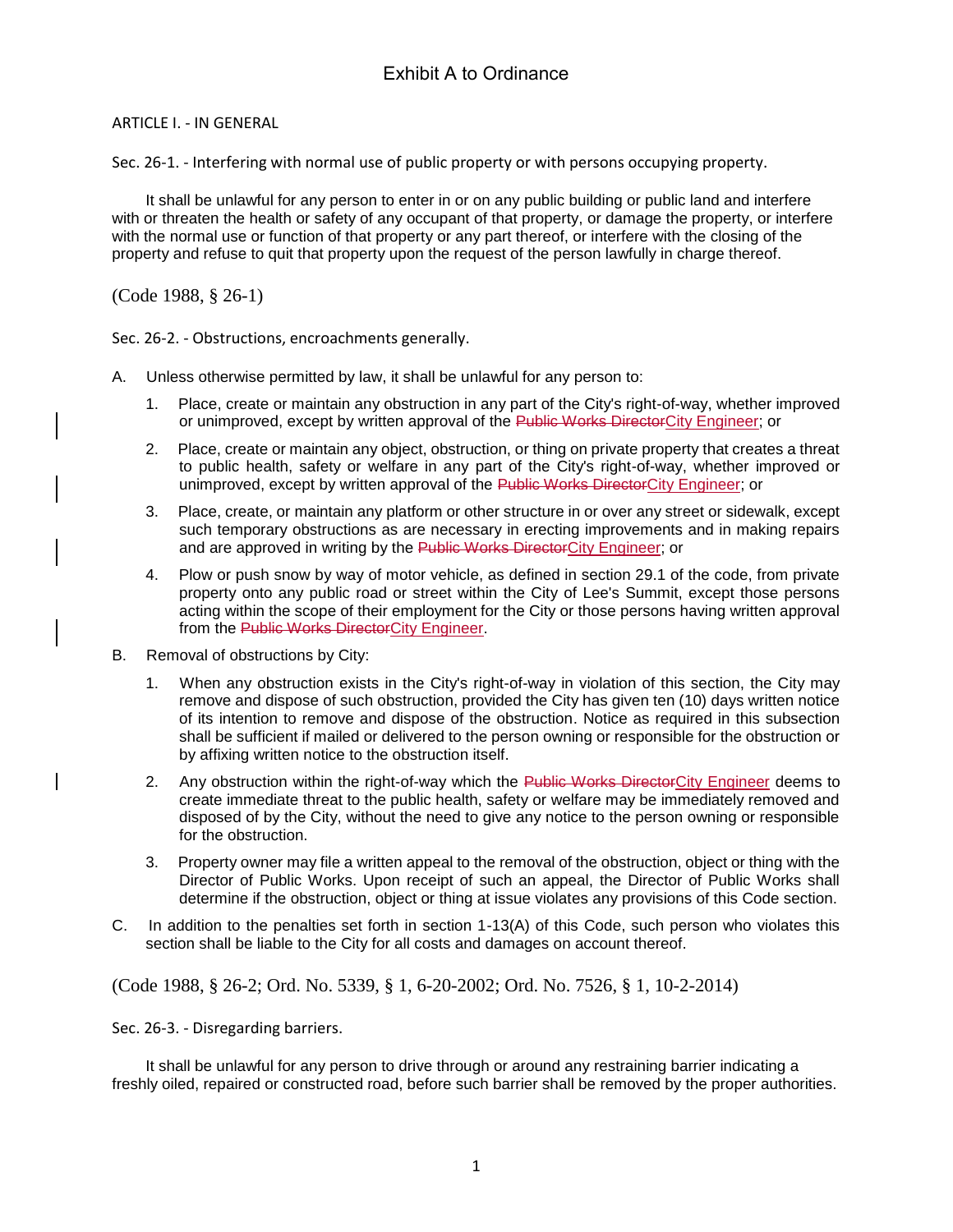(Code 1988, § 26-3)

Sec. 26-4. - Depositing dirt, rock, building material, rubbish on public property.

- A. *Scope.* Nothing in this section shall prevent anyone performing public work in the grading of streets or making of public improvements thereof, from putting necessary materials at such places as may be fixed and determined by the City Engineer.
- B. *Spilling or depositing materials.* It shall be unlawful for any person to deposit, spill, drop or track any dirt, earth, mud, rock, sand, shale, debris, rubbish or other material on any street in the City. It shall be the duty and responsibility of the building permit holder and its employees, agents, and contractors to remove any dirt, earth, mud, rock, sand, shale, debris, rubbish or other material which is deposited, spilled, dropped, or tracked upon any street from the construction site.
- C. *Permit required.* It shall be unlawful for any person to dump or deposit or cause to be deposited or dumped on any public property or street of the City any dirt, earth, mud, rock, sand, shale, building material, debris or rubbish or any other material except under permit from the City.

(Code 1988, § 26-4)

**Cross reference—** Buildings and building regulations generally, ch. 7; littering generally, § 17- 89; transportation of materials from grading or excavation, § 25-147; transportation and disposal of demolition and construction wastes, § 25-148.

Sec. 26-5. - Right of utility providers to trim trees, shrubs.

The right is hereby granted to all utility providers to trim trees, brush, or hedges upon and overhanging the streets, alleys, sidewalks, and public places of the City so as to prevent such foliage from coming in contact with wires, cables or equipment. All of such trimming shall be done under the supervision and direction of the Public Works DirectorCity Engineer.

(Code 1988, § 26-5)

**Cross reference—** Parks and recreation, ch. 19, Article IV. City Tree Board, Beautification Commission, § 19-214; preparation of tree limbs for garbage pickup, § 25-91.

Sec. 26-6. - Playing ball.

Any person who shall throw, pass, catch or kick any ball on or in any of the streets, sidewalks, lanes or alleys of the City shall be guilty of an offense.

(Code 1988, § 26-6)

Sec. 26-7. - Possession, consumption of alcoholic beverages in City-owned parking lots.

It shall be unlawful for any person to possess or consume alcoholic beverages in or upon any public parking lot owned and operated by the City.

(Code 1988, § 26-7)

**Cross reference—** Alcoholic beverages generally, ch. 4.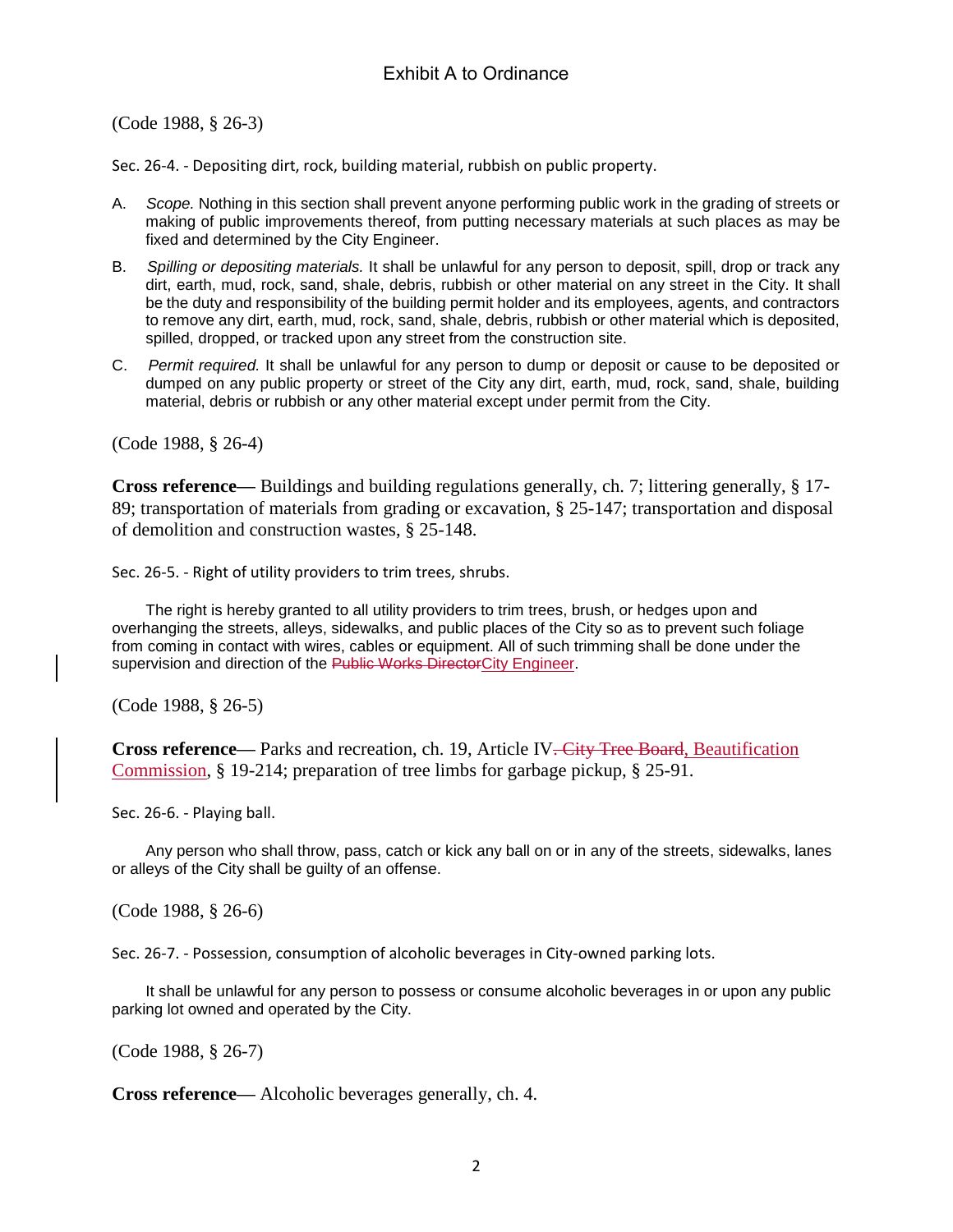Sec. 26-8. - Violation.

Except as provided elsewhere, any person who fails to adhere to or otherwise violates the provisions of this chapter is guilty of a municipal ordinance violation punishable according to Section 1-13. Each day that such person shall continue violation of the provisions of this chapter shall constitute a separate and distinct offense and shall be punishable as such.

(Code 1988, § 26-8)

Sec. 26-9. - Prohibition of signs in public right-of-way.

- A. For purposes of this section, the term "sign" shall mean any object, device, display, or structure, or part thereof, that is used to advertise, identify, display, or attract attention to an object, person, institution, organization, business, product, service, event, or location by any means, including words, letters, figures, design, symbols, fixtures, colors, illumination, or projected images. The term "sign" shall not include the following:
	- 1. Official signs: Signs placed by, or with the permission of, a governmental body, governmental agency, or public authority, such as traffic signs, signals, or regulatory devices or warnings; official emblems, public notices, or official instruments; signs of historical interest; signs designating areas of architectural or historic significance or gateways; or other similar signs or devices. Such signs are authorized within all public rights-of-way or other properties controlled by such governmental body, agency, or authority.
	- 2. Property address sign: A sign limited in content to the street name and address number of the property to which it is affixed, provided that the sign consists of lettering no larger than three (3) inches on a mailbox.
	- 3. Sandwich Boards in the a Central Business District as permitted by Article 43-9 of the Unified Development Ordinance of the City of Lee's Summit, Missouri.
- B. For purposes of this section, the term "public right-of-way" means public property vested in a public entity, including, but not limited to, the City of Lee's Summit, Missouri, the State of Missouri, and the United States Government, in trust for the citizens, in fee or easement, to which the public has a right to access and use for the purpose intended by the dedication, including, but not limited to, the area on, below or above a public roadway, highway, street or alleyway in which the public entity has an ownership interest.
- C. It shall be unlawful for any person to place any sign in any part of the public right-of-way, whether improved or unimproved, or whether or not owned by the City, except by written approval of the Public Works DirectorCity Engineer or the public agency having jurisdiction.

(Ord. No. 5521, § 1, 5-1-2003)

Secs. 26-10—26-55. - Reserved.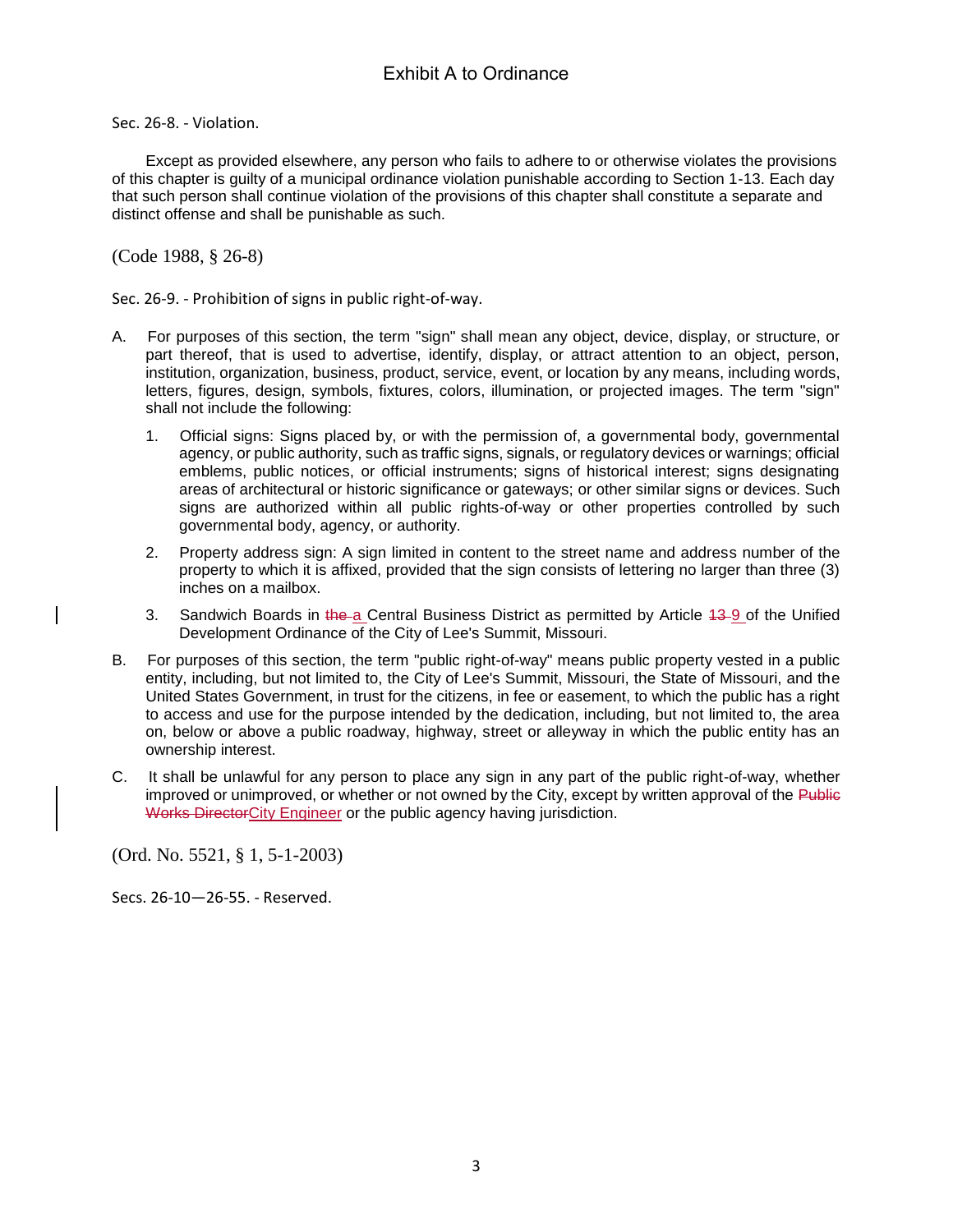#### ARTICLE III. - RIGHT-OF-WAY MANAGEMENT<sup>[4]</sup>

### Footnotes:

### --- (**4**) ---

**Editor's note—** Ord. No. 8347, § 1, adopted February 15, 2018, amended Article III in its entirety to read as herein set out. Former Article III, §§ 26-101, 26-102, 26-111, 26-112, 26-121—26-124, 26-131—26- 142, 26-151—26-158, 26-166—26-169, 26-176—26-183, 26-201, 26-202, 26-211—26-216, 26-221—26- 223 and 26-231—26-233 and enacted a new Article. III as set out herein. The former Article III pertained to similar subject matter and derived from Ord. No. 5302, adopted March 21, 2002; Ord. No. 6869, adopted December 17, 2009 and Ord. No. 7724, adopted October 1, 2015.

#### DIVISION 1. - GENERALLY

### Sec. 26-101. - Definitions.

The following words, terms, and phrases, when used in this article, shall have the meanings given to them in this section, except where context clearly indicates a different meaning:

*Abandoned equipment* or *facilities* means any equipment, materials, apparatuses, devices or facilities that are:

- A. Declared abandoned by the owner of such equipment or facilities;
- B. No longer in active use, physically disconnected from a portion of the operating facility or any other facility that is in use or in service;
- C. No longer capable of being used for the same or similar purpose for which the equipment, apparatuses or facilities were installed;
- D. A facility or equipment which appears to no longer be in use and the owner or last owner of record maintained by the City fails to respond within thirty (30) days of written notice that said facility or equipment is still in use; or
- E. Or as otherwise may be defined by applicable law.

*Abutting or adjoining property and land owner* means a person owning or legally occupying any land abutting a public right-of-way.

*Aggrieved* means any person directly impacted by an action or decision of the City such that the person would have standing in a court of law to challenge the action.

*Antenna* means any device that transmits and/or receives electromagnetic wireless radio waves or signals for voice, data or video communications purposes including, but not limited to, television, text, AM/FM radio, microwave, cellular telephone, communications service, or otherwise.

*Applicant* means any person requesting permission to occupy or operate facilities using the right-ofway, or to work, excavate, or locate facilities in the right-of-way.

*Attachment agreement* means the written document showing the consent of the owner of the land, facility, structure or equipment housing device for the applicant seeking to use the right-of-way under this article including the terms and conditions which shall include rent, term and notice requirements.

*Charter* means the Charter of the City of Lee's Summit, Missouri.

*City* means the City of Lee's Summit, Missouri, a municipal corporation and any duly authorized by City Council or Charter provision representative.

*City Council* means the City Council of the City of Lee's Summit, Missouri.

*City Engineer* means the City Engineer of Lee's Summit, Missouri, or an authorized representative.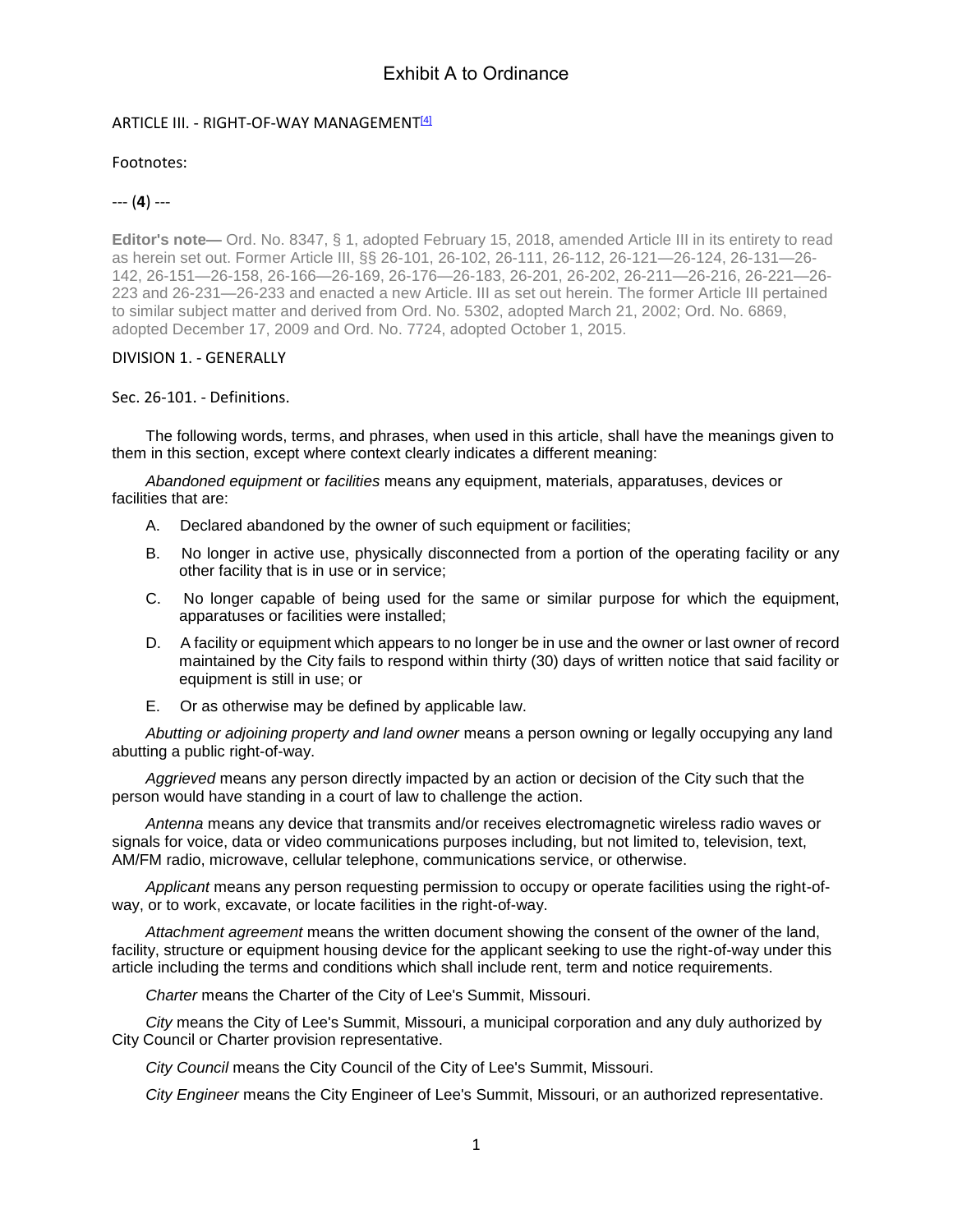*Code* means the Code of Ordinances of the City of Lee's Summit, Missouri.

*Commission* means the Missouri Public Service Commission.

*Communications service* means the transmission via facilities, in whole or in part, of any writings, signs, signals, pictures, sounds, or other forms of intelligence through wire, wireless, or other means, including, but not limited to, any telecommunications service, enhanced service, information service, or internet service, as such terms are now, or may in the future, be defined under applicable law, and including all instrumentalities, facilities, apparatus (communications facilities), and services (among other things, the receipt, forwarding, and deliver of telecommunications) incidental to such transmission or designed to directly or indirectly facilitate or accept such transmission and shall also include "video services" as defined in RSMo. 67.2677. The term "communications service" does not include the rental of conduit or physical facilities.

*Construct* means and includes construct, install, erect, build, affix or otherwise place any fixed structure or object, in, on, under, through or above the right-of-way.

*Day* means calendar day unless otherwise specified.

*Design standards* shall mean those reasonable standards as approved by the Director of Public Works and on file in the Office of the City Engineer for any installations within the right-of-way which may, but are not required, to include all or any portion of the following or similar codes, standards or guidelines:

Building codes and uniform development ordinances, outside plant (OSP), utility and contractor industry standards, any federal, state or local government agency guidelines and standards such as MoDOT, IDOT or MARC, the Federal Energy Regulatory Commission (FERC) and the National Telecommunications and Information Administration (NTIA of USDC), any standards or guidelines developed by the Missouri Association of Municipal Utilities or other State counterparts, the American Public Works Association, the American Public Power Association or their International counterparts, private utility associations such as CTIA (wireless industry). These Design Standards shall be in addition to the Design and Construction Manual of the City.

*Director of Public Works (DPW)* means the Director of Public Works, and chief management officer for maintenance, operations, and safety within the public ROW.

*Emergency* includes, but is not limited to, the following:

- A. An unexpected or unplanned outage, cut, rupture, leak or any other failure of a ROW-user facility that prevents or significantly jeopardizes the ability of a ROW-user to provide service to customers;
- B. An unexpected or unplanned outage, cut, rupture, leak or any other failure of a ROW-user facility that results or could result in danger to the public or a material delay or hindrance to the provision of service to the public if the outage, cut, rupture, leak or any other such failure of ROW-user facilities is not immediately repaired, controlled, stabilized or rectified; or
- C. Any occurrence involving a ROW-user facility that a reasonable person could conclude under the circumstances that immediate and undelayed action by the ROW-user is necessary and warranted.

*Excavate, excavating* or *excavation* means any act by which earth, asphalt, concrete, sand, gravel, rock or any other material in or on the ground is cut into, dug, uncovered, removed, tunneled into, bored into, graded, or otherwise displaced, by means of any tools, equipment or explosives, except that the following shall not be deemed excavation:

- A. Any de minimis displacement or movement of ground caused by pedestrian or vehicular traffic;
- B. The replacement of utility poles and related equipment at the existing general location that does not involve either a street or sidewalk cut; or
- C. Any other activity which does not disturb or displace surface conditions of the earth, asphalt, concrete, sand, gravel, rock or any other material in or on the ground.

*FCC* means Federal Communications Commission.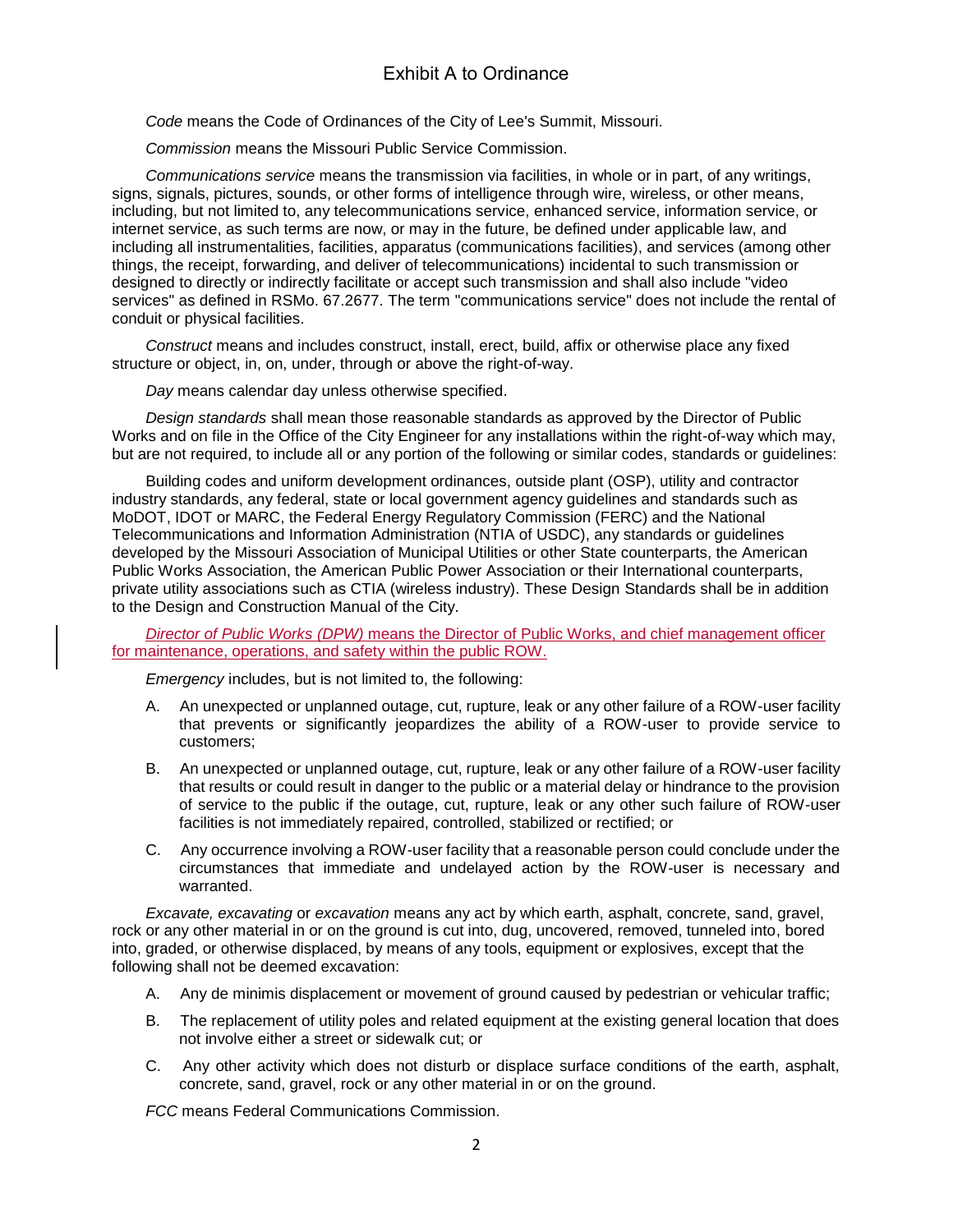*Facility* or *facilities* means lines, pipes, irrigation systems, wires, cables, conduit facilities, poles, towers, vaults, pedestals, boxes, appliances, antennas, transmitters of any kind, gates, meters, appurtenances, duct, culvert, tube, satellite dish, micro cell, pico cell, repeater, amplifier, other device capable of assisting in the transmission or distribution of a service or commodity, or other equipment used for or related to providing service whether used privately or made available to the public.

*Facility based service provider* means a service provider owning or possessing facilities in the rightof-way.

*Franchise agreement* means a negotiated and formal contract setting out the rights and responsibilities of the ROW user which is for a set amount of time and includes a franchise fee payable to the City and approved by the City Council of Lee's Summit as provided for in in the City's Charter at Section 12.1.

*Governmental entity* means any county, township, city, town, village, school district, library district, road district, drainage or levee district, sewer district, water district, fire district or other municipal corporation, quasi-municipal corporation or political subdivision of the State of Missouri or of any other state of the United States and any agency or instrumentality of the State of Missouri or of any other state of the United States or of the United States.

*License* means the rights and obligations extended by City to a ROW-user to own, construct, maintain and operate its structures, equipment, landscaping, furnishings, and facilities within the ROW granted to a ROW-user by the City upon application for and the granting of a ROW permit, Conditional Use Waiver and/or License, as may be applicable.

*Missouri One Call* means the procedural requirements for excavation and utility safety established by RSMo 319.010 et seq.

*Parkway* means the area between a property line and the street curb or the edge of pavement, sometimes called boulevards, tree-shelves or snow-shelves.

*Pavement* means and includes Portland cement concrete pavement, asphalt concrete pavement, asphalt treated road surfaces and any aggregate base material.

*Person* means any natural or corporate person, business association or business entity including, but not limited to, a corporation, a partnership, a sole proprietorship, a political subdivision, a public or private agency of any kind, a utility, a successor or assign of any of the foregoing, or any other legal entity.

*Public improvement* means any project undertaken by the City, or its agents, contractors, or subcontractors, for the construction, reconstruction, maintenance, or repair of any public infrastructure, and including without limitation, streets, alleys, bridges, bikeways, parkways, sidewalks, sewers, drainage facilities, traffic control devices, street lights, public facilities, public buildings or public lands; provided that projects undertaken by the City for the construction, reconstruction, maintenance, or repair of any public infrastructure funded by, or substantially by, user fees imposed upon those using the public infrastructure shall not be deemed "public improvements" and shall not be exempt from the permit requirements of this article.

*Public lands* means any real property of the City that is not right-of-way.

*Public works committee* means the committee of the City Council as composted and with the duties under Chapter 2, Article II, Division 3 of this Code. means the committee of the City Council appointed by the Mayor Pro Tempore, with the advice and consent of the City Council, according to the Charter and Code, to conduct routine business for the Public Works Department of the City of Lee's Summit, Missouri.

*Reseller service provider* means a right-of-way (ROW) user providing service within the city that does not have its own facilities in the right-of-way, but instead uses the right-of-way by interconnecting with or using the network elements of another ROW-user utilizing the right-of-way, and/or by leasing excess capacity from a facility based service provider.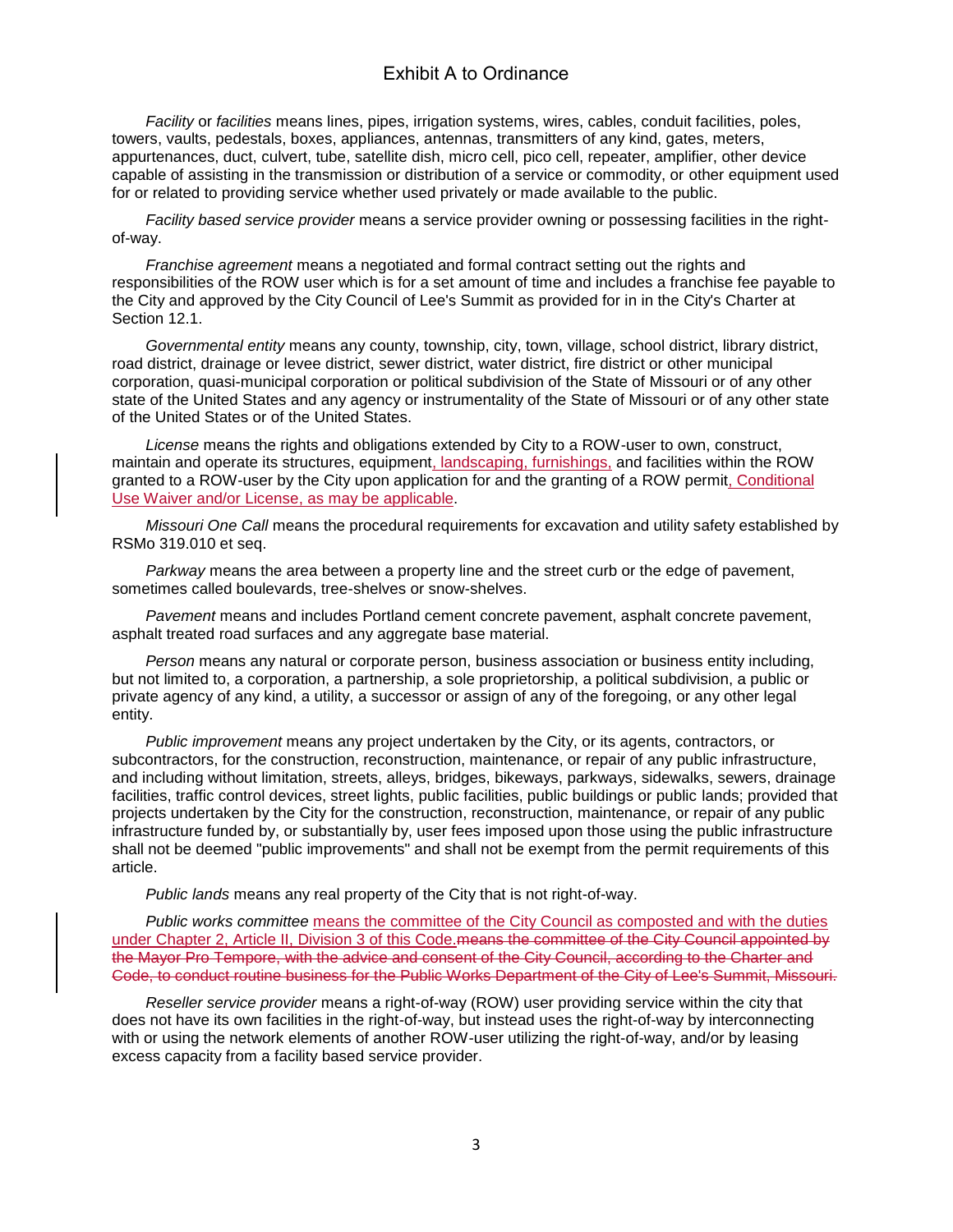*Restoration* means the process by which an excavated right-of-way and surrounding area, including pavement and foundation, is returned to the same condition that existed before the commencement of the excavation or work.

*Right-of-way* or ROW means generally public property vested in the City in trust for the citizens, in fee or easement, to which the public has a right to access and use for the purpose intended by the dedication, including but not limited to, the area on, below or above a public sidewalk, roadway, highway, street or alleyway in which the City has an ownership interest or right of management, but not including:

- A. The airwaves above a public right-of-way with regard to cellular or other non-wire telecommunications or broadcast service;
- B. Easements obtained by utilities or private easements in platted subdivisions or tracts;
- C. Railroad rights-of-way and ground utilized or acquired for railroad facilities unless the land or interest therein has been dedicated to public use; or
- D. Poles, pipes, cables, conduits, wires, optical cables, or other means of transmission, collection or exchange of communications, information, substances, data, or electronic or electrical current or impulses utilized by a utility owned or operated by a governmental entity pursuant to RSMo ch. 91, or pursuant to a charter form of government.

*Right-of-way permit* means the authorization to work, excavate, or locate facilities in the right-of-way.

*Routine service operation* means excavation or work that makes no material change to the facilities and does not disrupt traffic.

*Right-of-way User* or *ROW- uUser* means a person, its successors and assigns, that uses the rightof-way for purposes of work, excavation, provision of services, or to install, construct, maintain, repair facilities, equipment, furnishings, signs, or structures thereon, above, or adjacent to for use by another identified entity or person, for which a right-of-way permit and/or a temporary traffic control permit is required, including but not limited to landowners and service providers. A ROW-user shall not include ordinary vehicular or pedestrian traffic. Individuals or entities entering into a license agreement or conditional use waiver are considered *ROW Users.*

*Security* means a financial guarantee sufficient as determined by the City Engineer or designee of the Director of Public Works and in a form approved by the City Attorney to guarantee that the right-ofway or other public property will be returned to a condition which is the same or better than at the time any excavation, construction, modification, alteration, repair or use takes places or commences.

*Service* means a commodity provided to a person by means of a delivery system that is comprised of facilities located or to be located in the right-of-way, including, but not limited to, gas, telephone, cable television, internet services, open video systems, alarm systems, steam, electric, water, telegraph, data transmission, petroleum pipelines, or sanitary sewerage.

*Service provider* means any person that is a provider of a service for or without a fee that has the requisite certifications and authorizations from applicable governmental entities, including the FCC, to provide such service, including, but not limited to, every cable television service provider, pipeline corporation, gas corporation, electrical corporation, rural electric cooperative, telecommunications company, water corporation, heating or refrigerating corporation or sewer corporation under the jurisdiction of the public service commission; every municipally owned or operated utility pursuant to RSMo ch. 91, or pursuant to a charter form of government or cooperatively owned or operated utility pursuant to RSMo ch. 394; every street light maintenance district; every privately owned utility; and every other entity, regardless of its form of organization or governance, whether for profit or not, which in providing a public utility type of service for members of the general public, utilizes pipes, cables, conduits, wires, optical cables, poles, or other means of transmission, collection or exchange of communications, information, substances, data, or electronic or electrical current or impulses, in the collection, exchange or dissemination of its product or services through the public rights-of-way. Service provider includes both facility based service providers and reseller service providers.

*Street* means the pavement and sub-grade of a City access, local, collector or arterial roadway.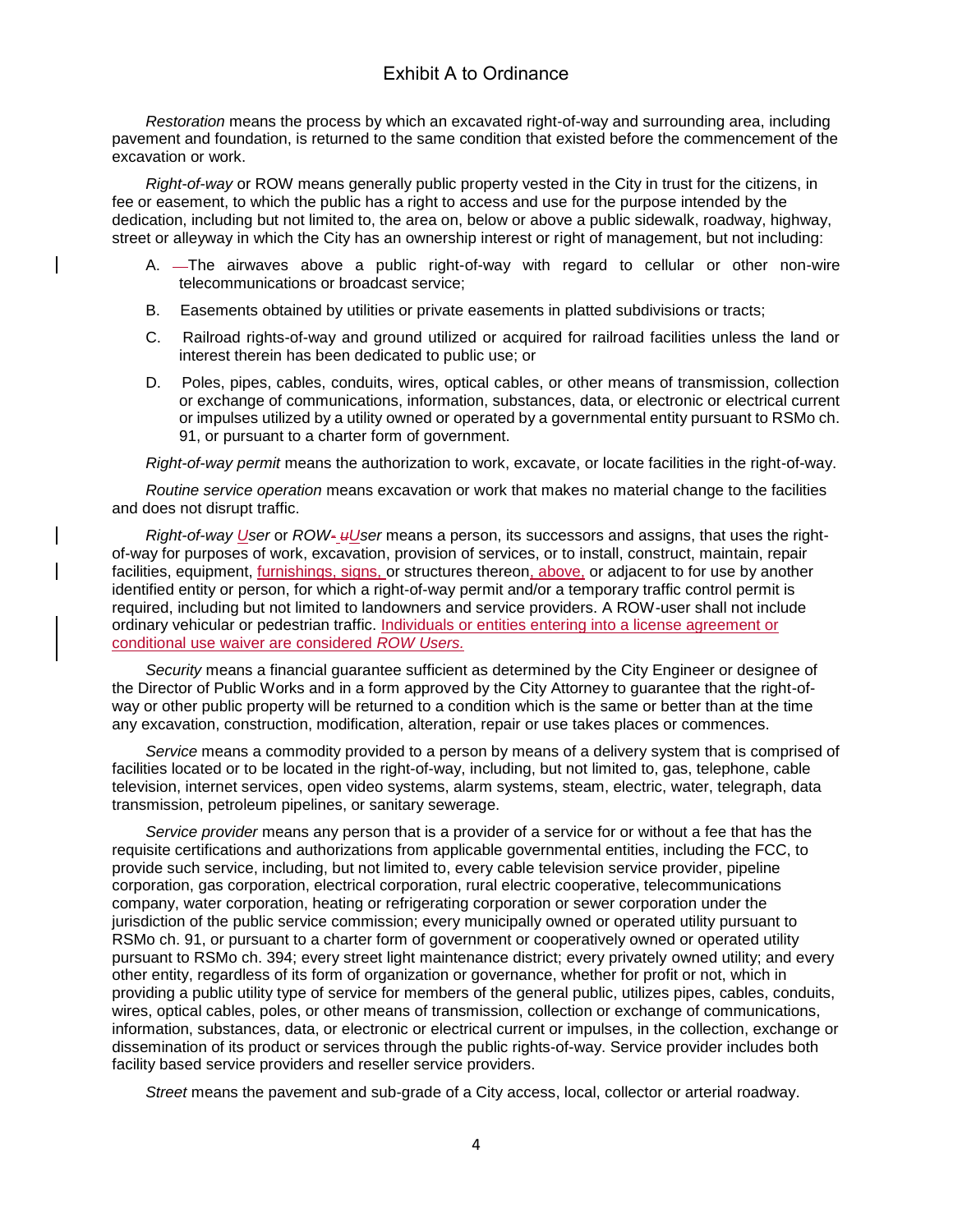*Temporary obstructions* means obstructions which impede the use of the right-of-way by others in any fashion but which are designed to remain less than sixty (60) days. <del>Temporary obstructions shall not</del> include items placed for less than twenty-four (24) hours.

*Temporary traffic control* means the temporary management of motorized and non-motorized traffic through the use of official traffic control devices, including but not limited to signs, markings, fence, barricades, lights, delineators, and channelizers, as necessary when the construction, repair, removal, excavation, work, events, or other activity, whether within or adjacent to the public right-of-way, impacts normal traffic conditions.

*Temporary traffic control permit* means the written authorization for a ROW-user to act in a manner that narrows, closes, re-directs, or otherwise impacts the normal flow of vehicular traffic or pedestrian traffic on any public street or sidewalk.

*Top soil* means Types O and A soil as indicated in the USGS Soil Horizon Chart shall be placed in the top six (6) inches of all excavation s outside of paved areas, including areas that will receive sod. Types O and A soil is dark nutrient rich topsoil, free of rocks, clods, and debris that is capable of establishing and sustaining grass. Clay is not acceptable.

*Unlawful* means any act or omission in violation of any applicable law or action that are not authorized by any applicable law including this article.

*Work* or *working* means the construction, installation, repair or maintenance of any type of facility within the right-of-way, or alteration of the right-of-way in any fashion that is not performed by the City or one of its contractors unless an exemption as provided in this article applies to the routine maintenance of the facility or alteration.

(Ord. No. 8347, § 1, 2-15-2018; Ord. No. 8855, § 1, 4-14-2020)

Sec. 26-102. - Purpose and declaration of policy.

This article is enacted to define the authority of the City and its officers and employees with regard to use, control and management of the right-of-way. The right-of-way is a finite valuable public resource that has required and will continue to require substantial investment by the City and whose use by third parties or the City is not unfettered with other restrictions imposed by law. In particular, this article is enacted to:

- A. Manage the right-of-way (ROW) to allow efficient location of facilities and maximize services to the citizens of the city and maintain a uniform design standard on the ROW.
- B. Allow for the maximum utilization of the City's right-of-way to meet the increasing demands due to technological innovations.
- C. Maintain a competitively-neutral and non-discriminatory policy to ROW-users and allow the citizens of the city to receive the benefits of market competition.
- D. Facilitate orderly construction and maintenance of facilities in the right-of-way, reduce damage to the facilities of ROW-users, and minimize disruption of service to the citizens of the city.
- E. Encourage responsible construction and maintenance practices in the City right-of-way.
- F. Ensure proper restoration of the City right-of-way following construction and maintenance of rightof-way facilities.
- G. Minimize the physical disruption of the right-of-way and maintain the aesthetic quality throughout the city.
- H. Minimize any impact to vehicular or pedestrian traffic within the right-of-way.
- I. Maintain the property rights of abutting and adjoining land and property owners as recognized in Barfield v. Sho-Me Power Electric Coop, 852 F.3d 795 (8th Cir. 2017), and avoid any enlargement of right-of-way user rights in right-of-way easement areas over those that were granted or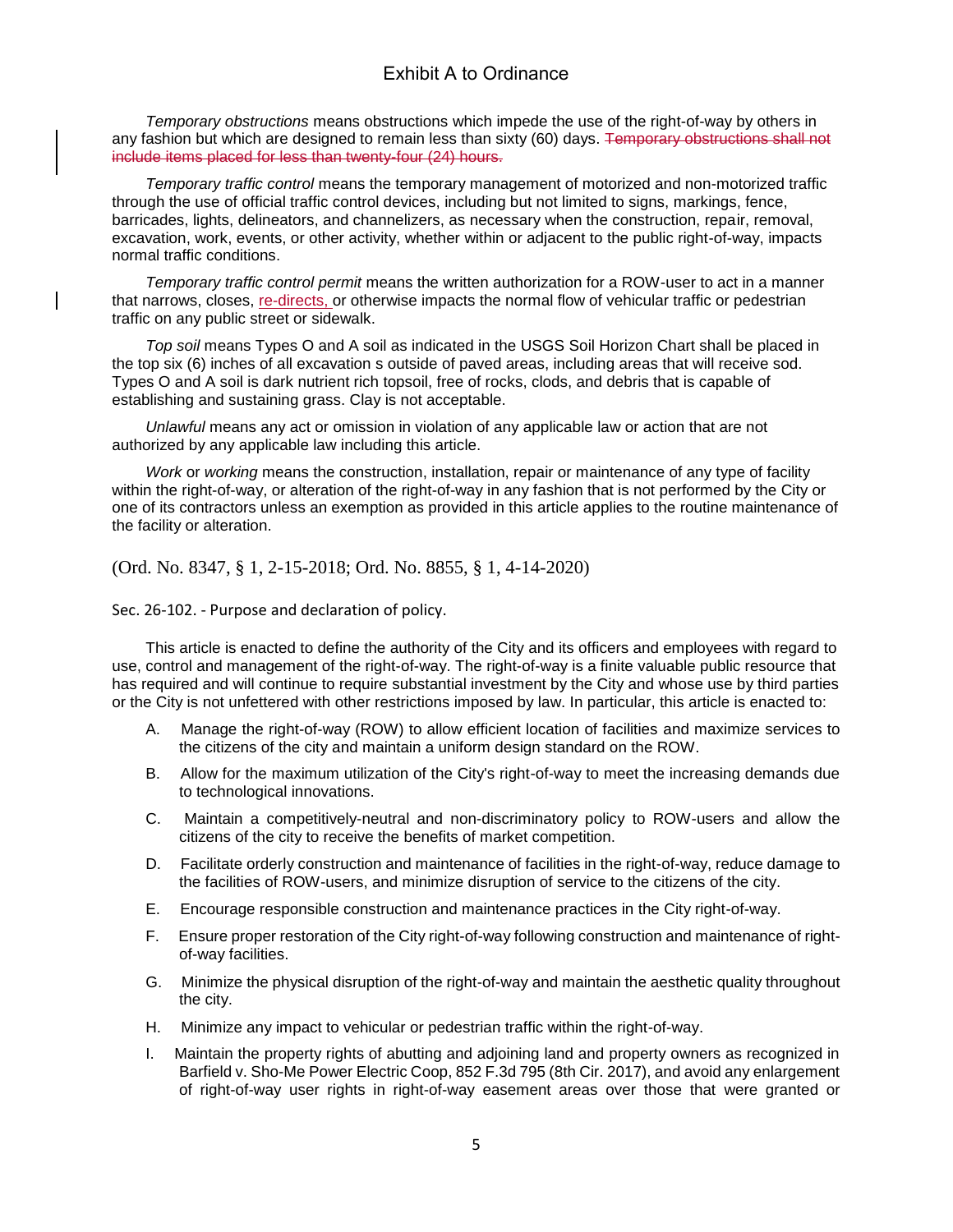obtained at the time of acquisition as interpreted by the City Engineer or Director of Public Works or a competent court of jurisdiction in a final decision.

- J. Minimize physical disruption of the rights-of-way for other users, the City, and travelers while maintaining aesthetic quality throughout the City while also recognizing the rights of abutting or adjoining land and property owners including but not limited to landscaping, uninterrupted use of and undamaged private sewer laterals and waterlines, irrigation systems and storm pipes.
- K. Acknowledge the limit on the use of easements or right-of-way to the purpose for which they were obtained as required by case law, RSMo 523.283, and to the extent permitted by law, prohibit or not affirmatively permit different or new burdens not identified or compensated for at the time of acquisition.
- L. To the extent permitted or required by law, protect land dedicated or obtained for a particular purpose or with specific restrictions of use from encroachments that are unwanted or unauthorized within the easement or right-of-way or rights of the City as an owner from utility uses purportedly mandated by regulations, administrative decisions or legislation that are invalid or which have yet to be determined to be lawful by a Court of final jurisdiction but are in dispute.
- M. Protect the authority of City in a manner consistent with federal and state law including, but not limited to, statutory grants of authority, Section 14.4 of the Lee's Summit City Charter, and Article VI, Section 19 of the Missouri Constitution as amended 1971, and as required by Article III, Section 38(a)(prohibition on gifts or grants of property to private entities), as well as Article VI, Sections 23 and 25 (no grant or aid to corporations of public property), Article X, Section 16 and 21 of the Missouri Constitution and as recognized by various State and federal courts.
- N. Protect the health, safety and welfare of the citizens of the city by ensuring all installations and users to the greatest extent possible are constructed and maintained in accordance with quality engineering, industry and government standards.
- O. Ensure that attachment agreements are used to establish consent of entities or persons using the facilities, structures or equipment housing of others for such entity or person's use of the rightof-way.
- P. Maintain the City and the public's right to charge compensation for the privilege to use the public and City's property for private for-profit activities in the future.
- Q. Avoid speculative construction and excavation use, or continued occupation after use ceases, for a structure, facility or equipment, of the limited, finite right-of-way asset of the City.
- R. Provide for a license for those who are granted a ROW permit under this article and chapter setting out rights and responsibilities when there is no separate valid and enforceable franchise granted by the City for use of the ROW.
- S. Ensure that use of the ROW does not impede or violate the City's zoning ordinances.

(Ord. No. 8347, § 1, 2-15-2018)

Sec. 26-103. - Applicability, preemption, enforcement and eminent domain.

A. *Applicability.* Except as provided for herein, and where limited by applicable law, this article shall apply to all excavations and all use, construction, operation, and maintenance of facilities or structures in the rights-of-way of the City. No person shall commence or continue with the operation of any facilities or structures in the rights-of-way except as provided and in compliance with this chapter. Because numerous types of users and uses of the rights-of-way may be subject to various or changing regulatory schemes under federal or state law, any such limitation or qualification that may be applicable to less than all users and uses of the rights-of-way are not duplicated herein, but are nevertheless incorporated herein, whenever application is so required by law, including but not limited to applicable provisions of RSMo. ch. 67 and other applicable state and federal law.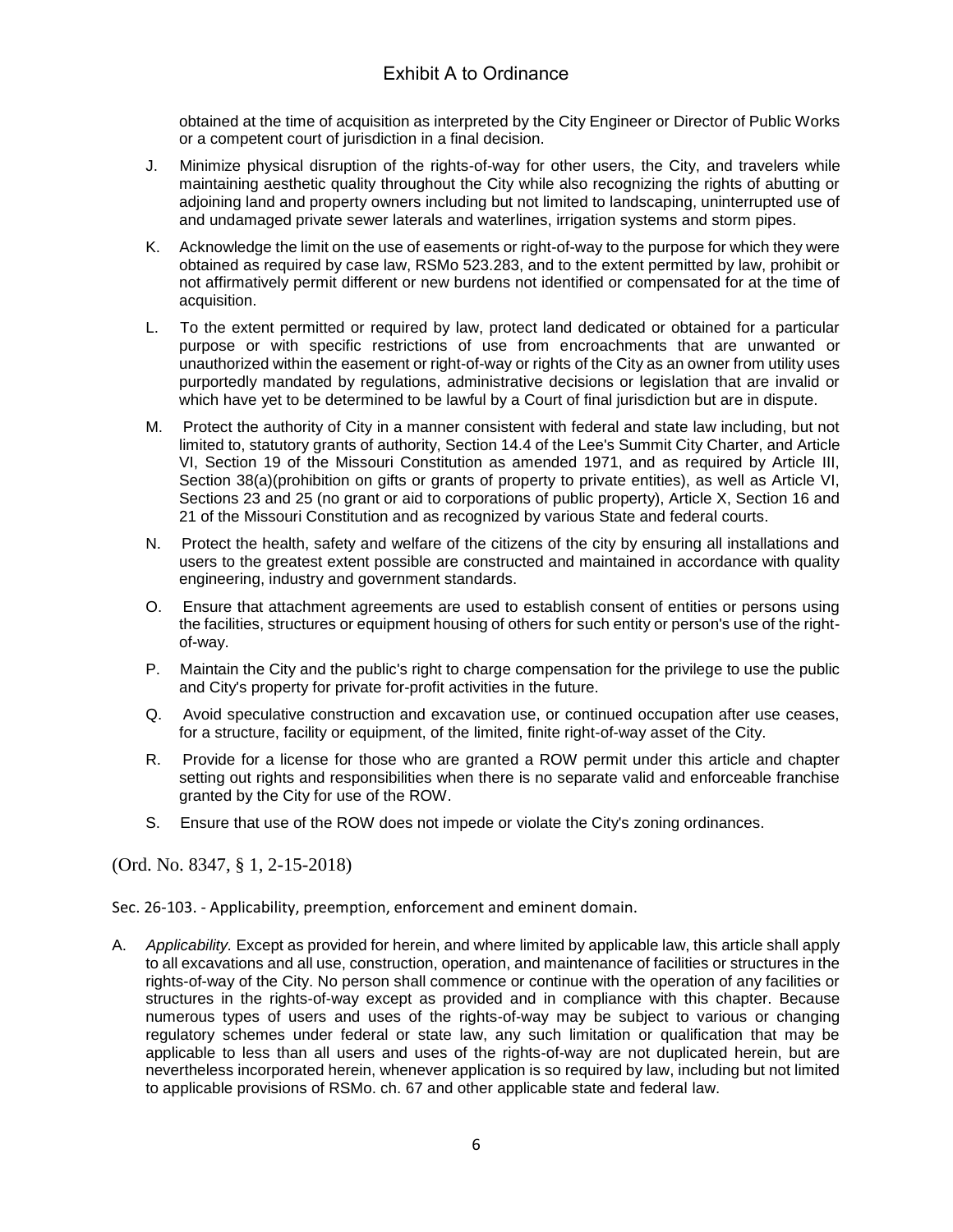- B. *Preemption.* No provision of this article shall apply to any circumstance in which such application shall be unlawful under valid superseding federal or state law and furthermore, if any section, subsection, sentence, clause, phrase, or portion of this chapter is now or in the future superseded or preempted by state or federal law or found by a court of competent jurisdiction to be unauthorized, such provision shall be automatically interpreted and applied as required by valid law.
- C. *Enforcement.* The City may enforce any provision of this article or chapter by any lawful means available to it including but not limited to a municipal court citation or circuit court action and shall not be limited in any fashion as well as utilizing any bond or security provided to the City to ensure compliance with this article or chapter. Should the City need to file an enforcement action before any court or administrative body, then the ROW-User or entity whose actions, inactions, or omissions caused the City to enforce this article or chapter shall pay to the City its full costs including attorneys' fees for such enforcement action.
- D. *Eminent domain.* Nothing herein shall be deemed or construed to impair or affect, in any way or to any extent, any right the City may have to acquire the property of the ROW-user through the exercise of the power of eminent domain, and nothing herein contained shall be construed to contract away or to modify or abridge, either for a term or in perpetuity, any power of eminent domain the City may have with respect to any facility, system or property, or to alter in any way the interest the City may have in any ROW, easements or other property over which a structure(s), facilities or equipment may be placed.

(Ord. No. 8347, § 1, 2-15-2018)

Sec. 26-104. - Acceptance of license upon acknowledgment or submitting an application and acceptance of a ROW permit.

Acceptance of the terms and conditions of this article and chapter may be acknowledged by the filing of a certificate of acceptance on a form approved by the City Attorney's Office and filing same with the City Clerk or applying for, and being granted, a permit to construct, install, repair, replace maintain or otherwise work in the City's ROW for the purpose of constructing, installing, repairing, replacing, or maintaining any structure, equipment or facility for any service as defined herein regardless of the technology used. Upon such acceptance, the ROW-user shall be bound to the terms and conditions set out herein and as amended from time to time provided no substantive or material rights are altered or restricted by such amendments. The granting and acceptance of a franchise or license notwithstanding, any and all ROW-users are subject to the City's Codes including but not limited to this article and its zoning ordinances, state and federal law, and holding of a franchise or license shall not excuse such compliance.

(Ord. No. 8347, § 1, 2-15-2018)

Secs. 26-105—26-110. - Reserved.

DIVISION 2. - ADMINISTRATION AND AUTHORITY

Sec. 26-111. - City Engineer.

The City Engineer is the principal city official responsible for administration of the right-of-way registration, licensing and permitting processes. The City Engineer may delegate any and all duties under this article consistent with the Charter.

(Ord. No. 8347, § 1, 2-15-2018)

Sec. 26-112. - Public Works Committee.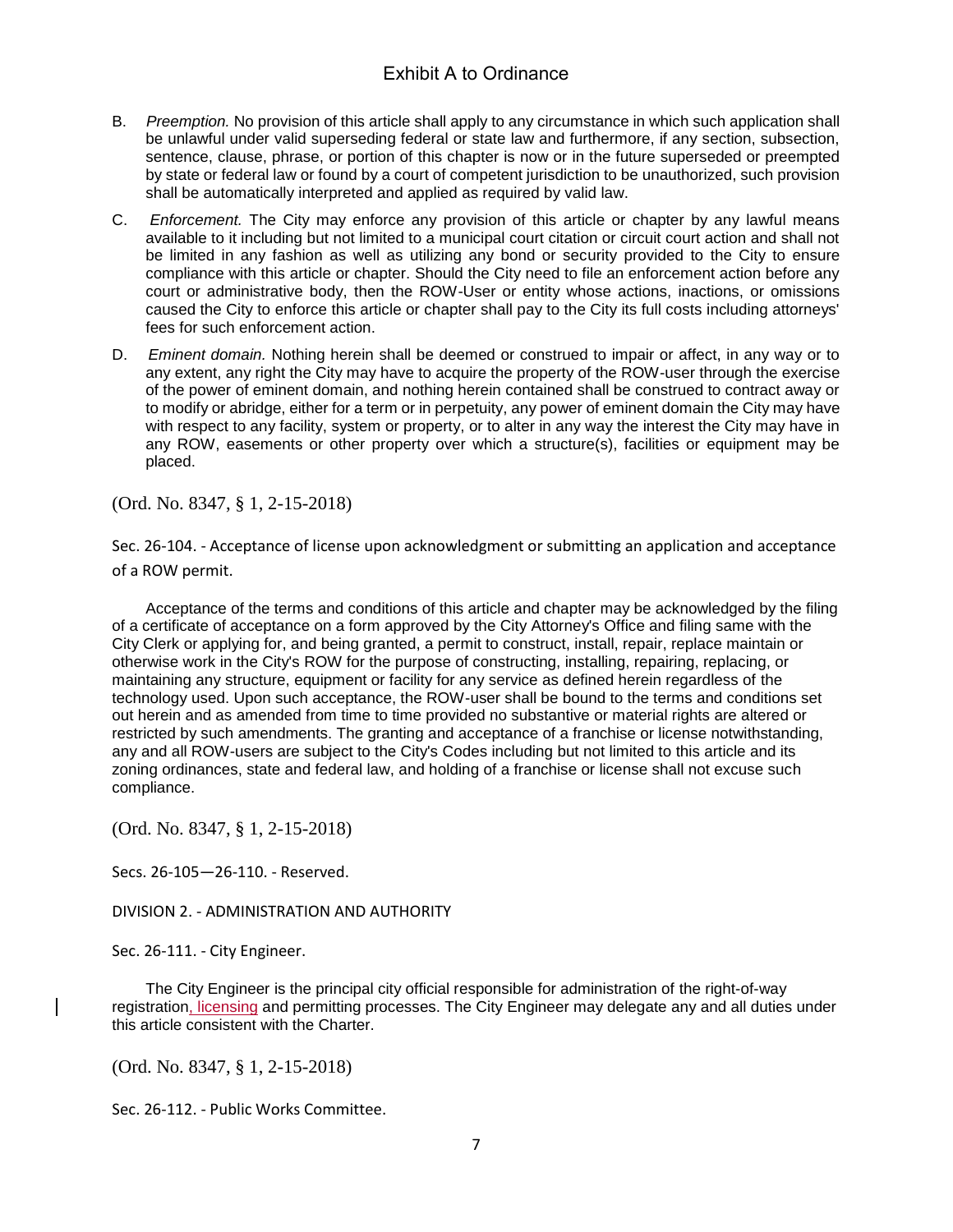The Public Works may hear appeals as provided under this article and make recommendations to the City Council for actions on appeals.

(Ord. No. 8347, § 1, 2-15-2018)

Secs. 26-113—26-120. - Reserved.

DIVISION 3. - REGISTRATION

Sec. 26-121. - Row-user registration.

- A. All existing ROW-users must register within thirty (30) days of the effective date of this article.
- B. Any person who is not a ROW-user prior to the effective date of this article and who wishes to become a ROW-user must first register with the City before commencing any use of the right-of-way.
- C. No ROW-user shall be authorized to use the right-of-way in any capacity or manner without registering with the city and obtaining any necessary, license, right-of-way permit or temporary traffic control permit from the City Engineer.
- D. The ROW-user shall be responsible for all costs incurred by the City due to the failure to provide any information to the City required for registration including all costs of enforcement to obtain such information which includes, but is not limited to, attorneys' fees.
- E. No ROW-user may attach to a City owned facility, structure or use equipment housing facilities without an attachment agreement approved by City Council. An attachment agreement approved by City Council may be used for all attachments within the City on City owned property provided the terms and conditions apply to all locations individually including any charge for use of the property to which the ROW-user is attaching.
- F. Any ROW-user who has failed to register prior to the passage of this section and who continues to fail to register in accordance with subsection A. of this section after passage shall be in deemed in noncompliance of this article and may be subjected to a requirement for posting higher security in the form of bonds or insurance as well as any other remedy available to City including ouster.
- H. The City reserves the right to grant at any time such additional agreements, permits or other rights to use the right-of-way for any purpose and to any other person including itself, as it deems appropriate, subject to all valid and applicable laws. The granting of a permit shall in no manner create a property interest in any ROW or public lands. All agreements to use the ROW shall be deemed to incorporate the terms and conditions of this article.
- Unless otherwise provided, use or installation of any utility facilities or other structure in or over nonright-of-way public property or public lands shall not be permitted without a lease agreement or separate written agreement that is negotiated and approved by the City Council and on such reasonable terms, including compensation, as the City may require.

(Ord. No. 8347, § 1, 2-15-2018)

Sec. 26-122. - Registration changes.

A ROW-user shall report any changes in its registration within sixty (60) days of the change or upon application for a right-of-way permit or temporary traffic control permit, whichever occurs first. Failure to report any change shall be a violation of this article.

(Ord. No. 8347, § 1, 2-15-2018)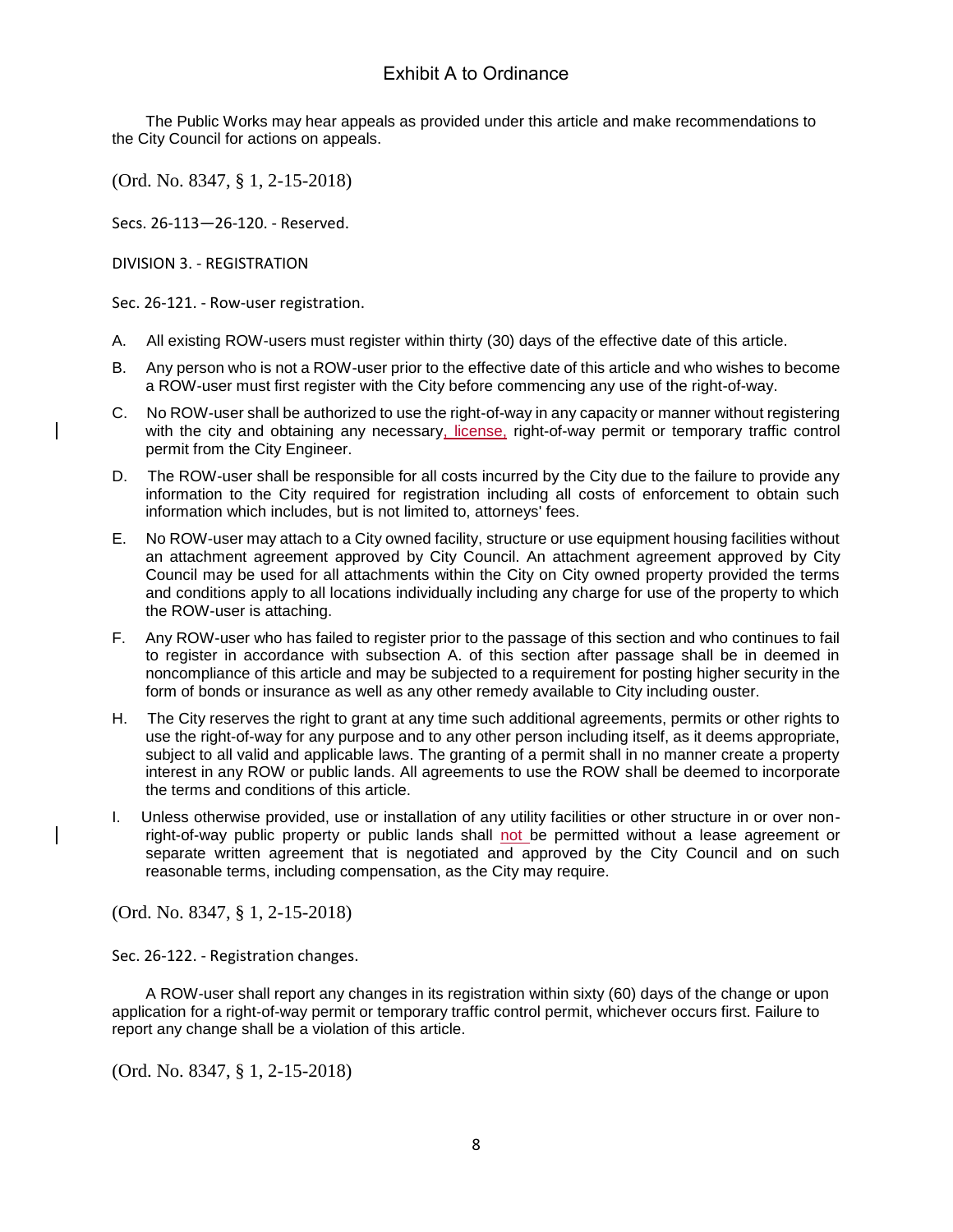Sec. 26-123. - Registration form.

The valid registration shall be on the form provided by the City and at a minimum shall include the following:

- A. Identity and legal status of the ROW-user.
- B. Name, address, telephone number, fax number and email address of each officer, agent, or employee responsible for the accuracy of the registration statement. Each officer, agent or employee shall be familiar with the local facilities of the ROW-user, shall be the person(s) to whom notices shall be sent, and shall be responsible for facilitating all necessary communications.
- C. Name, address, telephone number, fax number and email address of the local representative of the ROW-user who shall be available at all times to act on behalf of the ROW-user in the event of an emergency.
- D. Proof of any necessary permit, license, certification, grant, registration, franchise agreement or any other authorization required by any appropriate governmental entity, including, but not limited to, the FCC or the Commission.
- E. Description of the ROW-user's intended or proposed use of the right-of-way.
- F. Information which identifies reseller service providers as provided hereinafter.
- G. A list of authorized agents, contractors or subcontractors eligible to obtain permits on behalf of the ROW-user. A registration may be updated to add such person at the time of permit application if the updated registration is submitted by an authorized representative of the ROW-user.
- H. Information sufficient to determine the amount of net assets of the ROW-user.
- I. Proposed means of security to be provided to the City which is consistent with, or functionally equivalent to, the same type of security provided by law or by similar development owners within the State of Missouri and the City of Lee's Summit which may include a bond, cash deposit or a deed granting the City rights to property on which the City may execute for payment of any costs to abate any nuisance or pay for costs to remove infrastructure or restore the right-of-way to the same pre-use condition.
- J. Proof of permission to use any structure in the right-of-way not owned by the applicant including an attachment agreement setting out the terms and conditions of use.
- K. Documentation to the satisfaction of the City Engineer that applicable design standards for the right-of-way installation use and maintenance of all structures, facilities and equipment will be met or for those users not the applicant, shall not be interfered with. If City owned structures are to be replaced that the City's preferred vendor, specifications and design standards are being met and no City use, current or planned, will be interfered with.
- L. Proof through engineering studies or similar professionally prepared and sealed document indicating that whatever structure or facility a ROW-user intends to use is sufficient structurally and will support what is to be attached under whatever circumstances identified by the City Engineer related to structural integrity such as wind and ice loading.
- M. Proof to the satisfaction of the City Engineer that the ROW-user (or its tenant) is authorized to provide the service the excavation, structure, facility or equipment or has a tenant that is authorized to do so.
- N. Proof to the satisfaction of the City Engineer and Development Services Director that use of the ROW is consistent and in compliance with the zoning regulations applicable to the ROW and the abutting property.
- O. Information sufficient to the satisfaction of the City Attorney to determine if the ROW-user is subject under applicable law to franchising, service regulation, payment of compensation for the use of the ROW, taxation or other requirements of the City.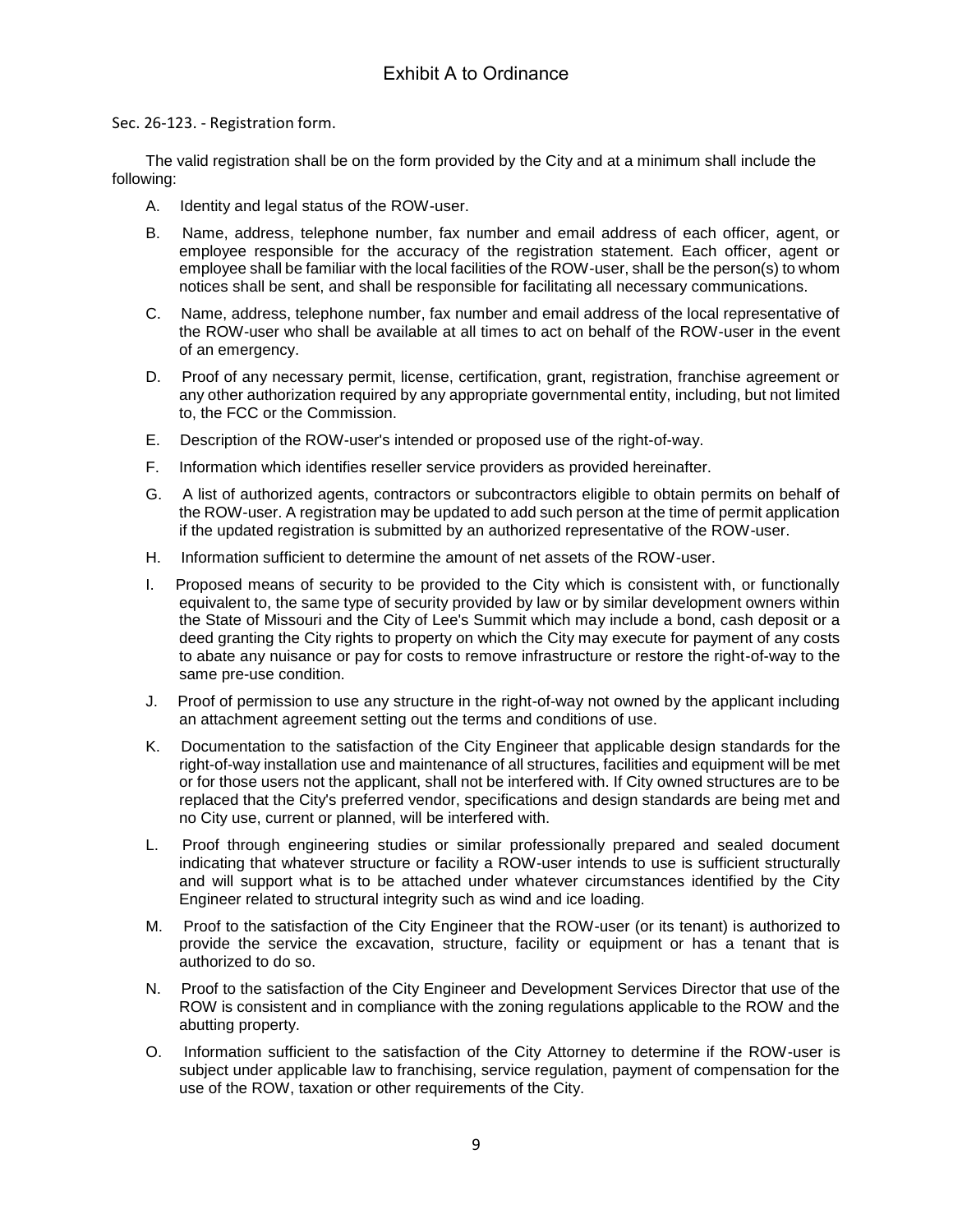(Ord. No. 8347, § 1, 2-15-2018)

Sec. 26-124. - Transferability.

Except as provided in this article, or as otherwise required by law, no registration may be transferred without the written consent of the City. Any person not named on a valid registration, including any affiliates or successors in interest to a registered ROW-user, must register in accordance with this article or receive written authorization to transfer the registration. Written authorization to transfer a registration shall be granted according to the same standards for a registration. The City shall not unreasonably withhold its consent to transfer as provided herein. In the event the City shall grant consent to a transfer, the transferee shall be subject to the terms and conditions of this chapter.

(Ord. No. 8347, § 1, 2-15-2018)

Secs. 26-125—26-130. - Reserved.

DIVISION 4. - PERMITS

Sec. 26-131. - Permits required.

- A. Except as otherwise provided herein, no person, service provider, or row-user shall perform excavation or work, as those terms are defined in Section 26-101 hereof, in the right-of-way without a right-of-way permit.
- B. No adjoining property owner shall construct, maintain, or permit in or on the portion of the public rightof-way to which such land is adjacent, any fixed structure, material or object without having obtained the appropriate right-of-way permit and license if required by the Encroachment Policy.
- C. The application for a right-of-way permit shall be submitted to the City Engineer either by the registered ROW-user or an authorized agent of the ROW-user who will do the work and/or excavation in the rightof-way. If the ROW-user is performing work under a building permit issued by the City it may be used to satisfy this requirement provided the permit holder has agreed to be subject to Chapter 26 of the City Code for all work regardless of its nature in the right-of-way, all insurance and bonds as required hereunder are in force and approved and the ROW-user is identified as a subcontractor or contractor acting under such building permit and has a City business license.
- D. If the City Engineer determines that the applicant has satisfied the requirements of this article, the Encroachment Policy, this Code, and all applicable laws and regulations, the City Engineer shall issue a right-of-way permit. A right-of-way permit issued as a part of a building permit with all conditions of Subsection C of this Section met, such right-of-way permit shall be considered as being issued by the City Engineer provided the applicant has submitted himself/herself/itself to the conditions and requirements of Chapter 26 and there exists no reason that the City Engineer would not grant a separate right-of-way permit to such person or entity.
- E. Any person who is found to be working or excavating in the public right-of-way without a right-of-way permit will be directed to stop the excavation or work until a right-of-way permit is acquired and available at the excavation or work site.
- F. Except as otherwise provided herein, no person, service provider, or ROW-user shall narrow, close, alter, affect, or otherwise impact the normal flow of vehicular traffic or pedestrian traffic in the right-ofway without a temporary traffic control permit.
- G. The application for a temporary traffic control permit shall be submitted to the City Engineer either by the registered ROW-user or an authorized agent of the ROW-user who will do the temporary traffic control.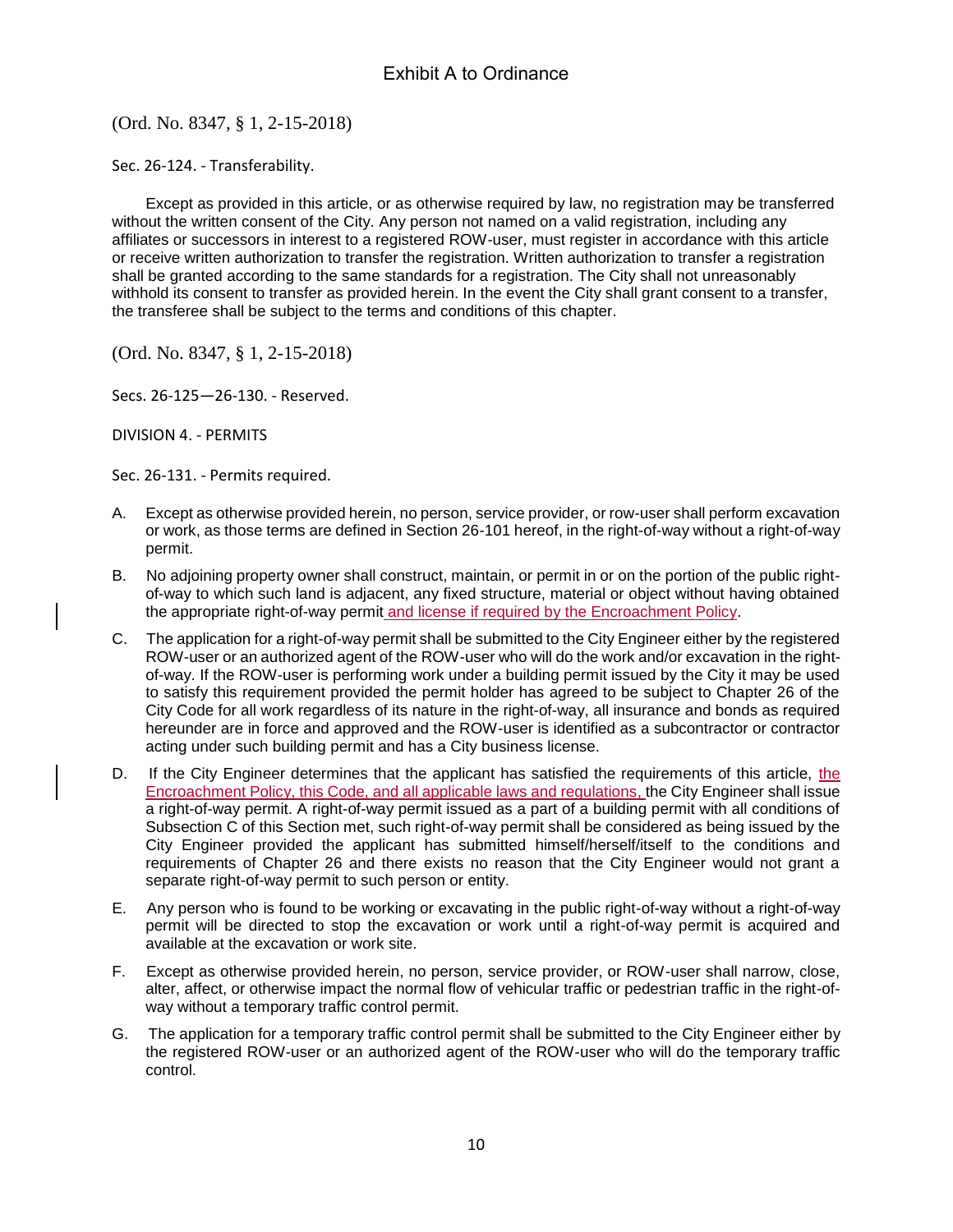- H. If the City Engineer determines that the applicant has satisfied the requirements of this article, the Encroachment Policy, this Code, and all applicable laws and regulations, the City Engineer shall issue a temporary traffic control permit.
- I. Any person who is found narrowing, closing, altering, affecting or otherwise impacting the normal flow of vehicular traffic or pedestrian traffic in the right-of-way without a temporary traffic control permit will be directed to stop the cause for temporary traffic control, remove all temporary traffic control devices, restore normal traffic conditions and leave the site until a temporary traffic control permit is acquired and available at the site.
- J. No person shall place a temporary obstruction in the right-of-way except with the written consent of the City Engineer and such consent shall be subject to such terms and conditions as the City Engineer shall in his/her discretion determine necessary.
- K. Conditional Use Waivers and/or License Agreements shall be obtained as required by the City's Encroachment policy before a permit is issued. Conditional Use Waivers or License agreements, along with the attachments deemed necessary by the City Engineer, shall be submitted to the Public Works Department on the form provided by the City. The ROW user shall comply with all terms and conditions of the license agreement and procure the required insurance as directed by the City Attorney<sub> $\leftarrow$ </sub>. Upon receipt of a completed application, the City Engineer will have ten business days to (a) return with comments, (b) deny, or (c) approve the Conditional Use Waiver or License Agreement. Following approval of a appropriate agreement, a ROW permit must be acquired, as applicable, before constructing, installing or maintaining authorized improvements within the Licensed Premises.

(Ord. No. 8347, § 1, 2-15-2018; Ord. No. 8855, § 1, 4-14-2020)

Sec. 26-132. - Permit form.

- A. The right-of-way permit application shall be on the form provided by the City Engineer and at a minimum shall include the following:
	- 1. Compliance with all of the necessary registration requirements of this article, including:
		- a. If the applicant is a person other than the registered ROW-user, proof that the applicant is an agent of the registered ROW-user, authorized to do the excavation or work in the permit request; or
		- b. If the applicant is not performing excavation or work related to facilities in the right-of-way, proof that they are the adjoining property owner or an agent of the adjoining property owner, authorized to do the excavation or work in the permit request.
	- 2. Attachments, including engineering drawings, construction plans, profiles, specifications, and asbuilts, in the form maintained by the ROW-user, showing the location and area of the proposed project, that the structures or facilities planned to be used meet generally accepted engineering standards for support and soundness for the use intended including wind and ice loading, the location of all existing and proposed facilities at such location and certification that the proposed project complies with the design standards on file in the Office of the City Engineer; which documents shall be confidential and not disclosed to third parties to the extent permitted by law;
	- 3. A temporary traffic control permit, if applicable;
	- 4. An excavation or work plan including a schedule indicating the extent and duration of such plan, including a proposed start and end date;
	- 5. All applicable right-of-way permit fees as provided in this article;
	- 6. Payment of all money due to the City for right-of-way permit fees, for prior excavation or work costs, for any loss, damage or expense suffered by the City because of the applicant's prior excavation or work in the right-of-way or for any emergency actions taken by the City, unless the payment of such money is in dispute and timely appealed as provided hereafter;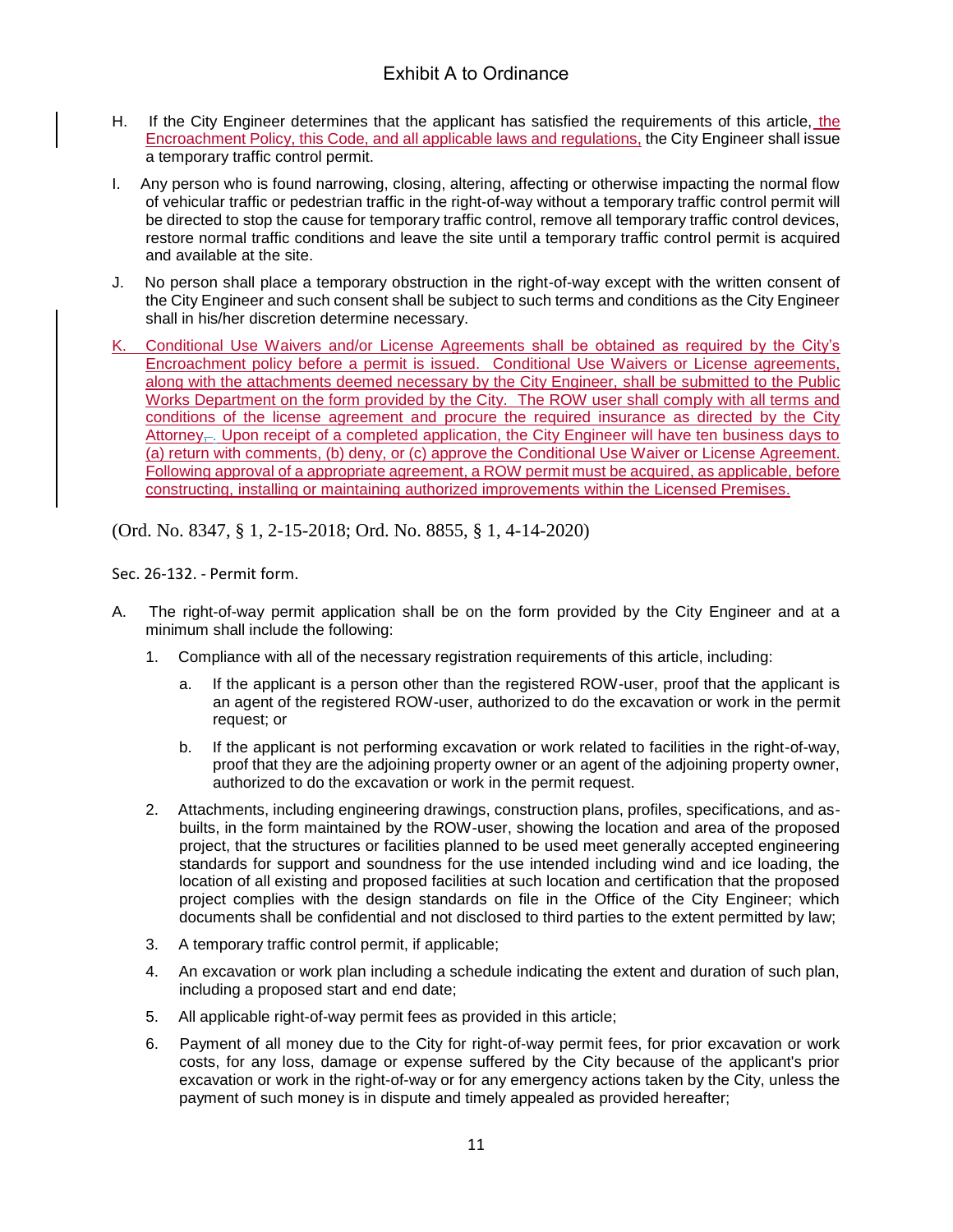- 7. Performance and maintenance bonds as provided in this article; and
- 8. Attachments, studies or other documents that establish to the City Engineer's satisfaction that use of the right-of-way will not interfere in any manner with the City's use of communication devices or with other users of the right-of-way for communication services.
- 9. Documentation that the applicant (or its proposed tenant) is authorized, and obtained all necessary government approvals, to provide service using the structure or excavation being proposed.
- B. The temporary traffic control permit application shall be on the form provided by the City Engineer and at a minimum shall include the following:
	- 1. Compliance with all of the necessary registration requirements of this article, including, if the applicant is a person other than the registered ROW-user, proof that the applicant is an agent of the registered ROW-user authorized to do temporary traffic control;
	- 2. Attachments, including engineering drawings, construction plans, traffic control plans, and specifications, in a form acceptable to the City, showing the location and area of the proposed project and the location of all existing and proposed traffic control at such location;
	- 3. A right-of-way permit, if applicable;
	- 4. A schedule indicating the extent and duration of such plan, including a proposed start and end date;
	- 5. All applicable temporary traffic control permit fees as provided in this article;
	- 6. Payment of all money due to the City for temporary traffic control permit fees, for prior temporary traffic control costs, for any loss, damage or expense suffered by the City because of the applicant's prior temporary traffic control in the right-of-way or for any emergency actions taken by the City, unless the payment of such money is in dispute and timely appealed as provided hereafter.
- C. The right-of-way permits issued under this article shall only be good for the area specified in the application and the permit itself. No work may take place outside the permit boundaries without a separate right-of-way permit.

(Ord. No. 8347, § 1, 2-15-2018)

Sec. 26-133. - Permit fees.

- A. The right-of-way permit fee and temporary traffic control permit fee shall be recommended by the City Engineer, approved by the City Council and listed in the Schedule of Fees and Charges maintained in the City Clerk's office.
- B. Right-of-way permit fees and temporary traffic control permit fees shall be:
	- 1. Based on the actual, substantiated costs reasonably incurred by the City in managing the rightof-way;
	- 2. Based on an allocation among all users of the right-of-way, including the City, which shall reflect the proportionate costs imposed on the City by each of the various types of uses of the right-ofway;
	- 3. Imposed on a competitively neutral and nondiscriminatory basis;
	- 4. Imposed in a manner so that aboveground uses of the right-of-way do not bear costs incurred by the City to regulate underground uses of the right-of-way; and
	- 5. Shall not be offset or construed to replace any business license or other tax the ROW-user is subject to under applicable ordinance, Charter Provision, Code or state law.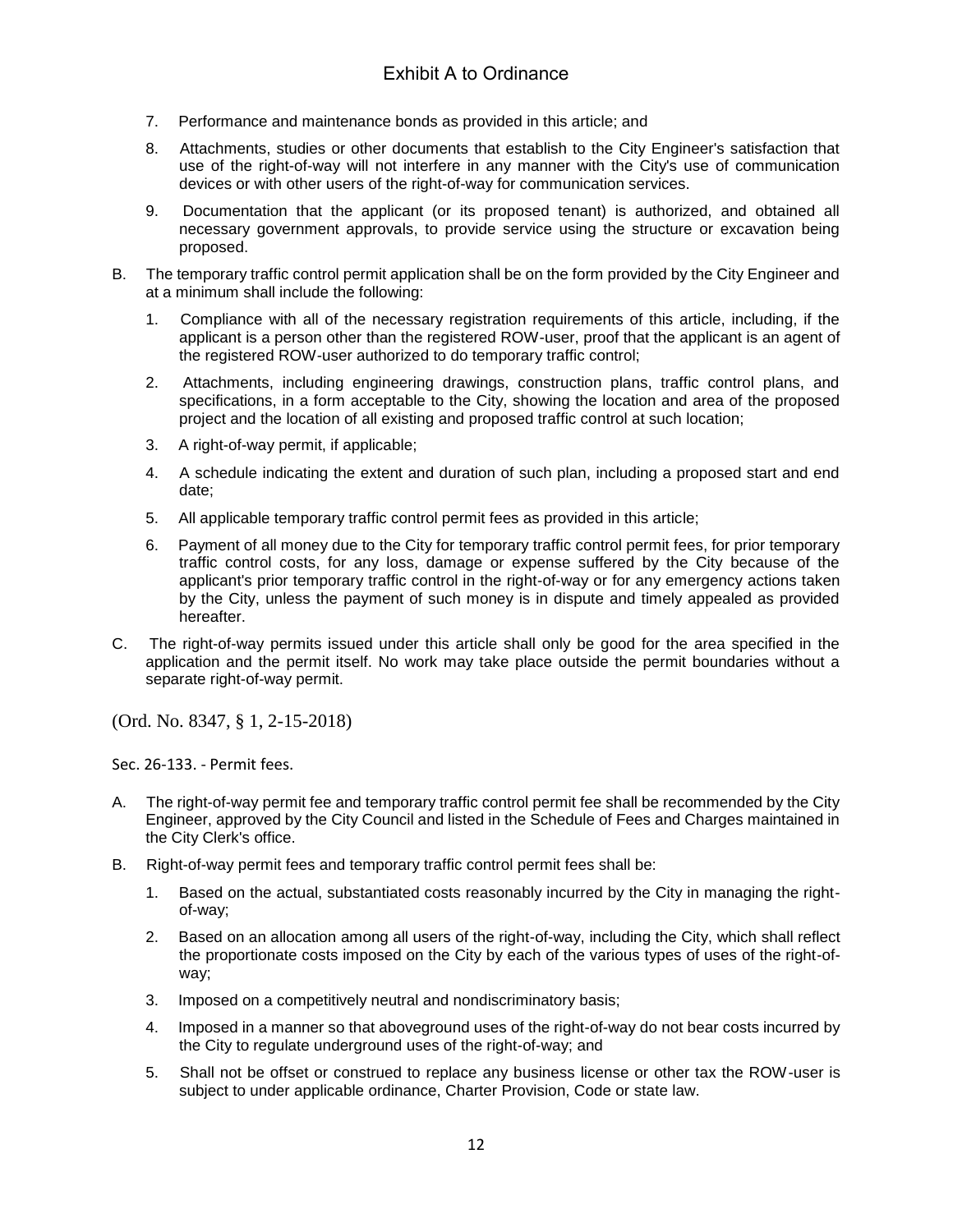- C. In determining the actual costs reasonably incurred by the City in managing the right-of-way, the City may include the following:
	- 1. The cost of issuing, processing and verifying right-of-way permit and temporary traffic control permit applications;
	- 2. The cost of inspecting job sites, traffic control installations and conditions, and restoration projects;
	- 3. The cost of protecting or moving ROW-user construction equipment and materials after reasonable notification to the ROW-user;
	- 4. The cost of determining the adequacy of public right-of-way restoration;
	- 5. The cost of restoring temporary traffic control, excavation or work inadequately performed after providing notice and the opportunity to correct the temporary traffic control, excavation or work, including re-inspection fees;
	- 6. The cost of revoking right-of-way permits or temporary traffic control permits.
- D. Fees paid for a right-of-way permit or a temporary traffic control permit, which is subsequently revoked by the City Engineer, are not refundable.
- E. The right-of-way permit fee shall be imposed based on a per City block basis, but not to exceed continuous linear work of more than six hundred sixty (660) feet in length.
- F. The temporary traffic control permit fee shall be imposed based on a per City block, but not to exceed six hundred sixty (660) feet in length, per week basis or per intersection per week basis, whichever is greater.
- G. In the event the scope of the project is revised during the course of the excavation or work, the City Engineer may recalculate the fee based on the actual size of the excavation or work, and may require an additional right-of-way permit fee.
- H. In the event the scope of the project changes such that temporary traffic control is revised, the City Engineer may recalculate the fee based on the actual impact, and may require an additional temporary traffic control permit fee but in no event shall the City grant credits or refunds based on an overpayment of the permit fee.
- I. The City Engineer may establish, with the approval of the City Council, a system providing for payment of right-of-way permit fees by ROW-users in bulk.
- J. A pavement cut fee will be paid by all permit users in accordance with the City's Schedule of Fees and such payment shall be in addition to any other right-of-way permit fees.
- K. In addition to any other permit fee, a street crossing fee for boring as set out on the City's Schedule of Fees shall be paid when boring under City streets and alleys is to take place.

(Ord. No. 8347, § 1, 2-15-2018; Ord. No. 8855, § 1, 4-14-2020)

Sec. 26-134. - Permit conditions.

- A. Right-of-way permit conditions include the following:
	- 1. The City Engineer may impose reasonable conditions upon the issuance of a right-of-way permit and the performance of the ROW-user in order to protect the public health, safety and welfare, to ensure the structural integrity of the right-of-way, to protect the property and safety of other users of the right-of-way, and to minimize the disruption and inconvenience to the general public. Such permits shall be deemed to be subject to, and anyone obtaining such a permit shall be deemed to have consented to, the following conditions:
		- a. Compliance with Missouri One Call statutes, regulations and policies;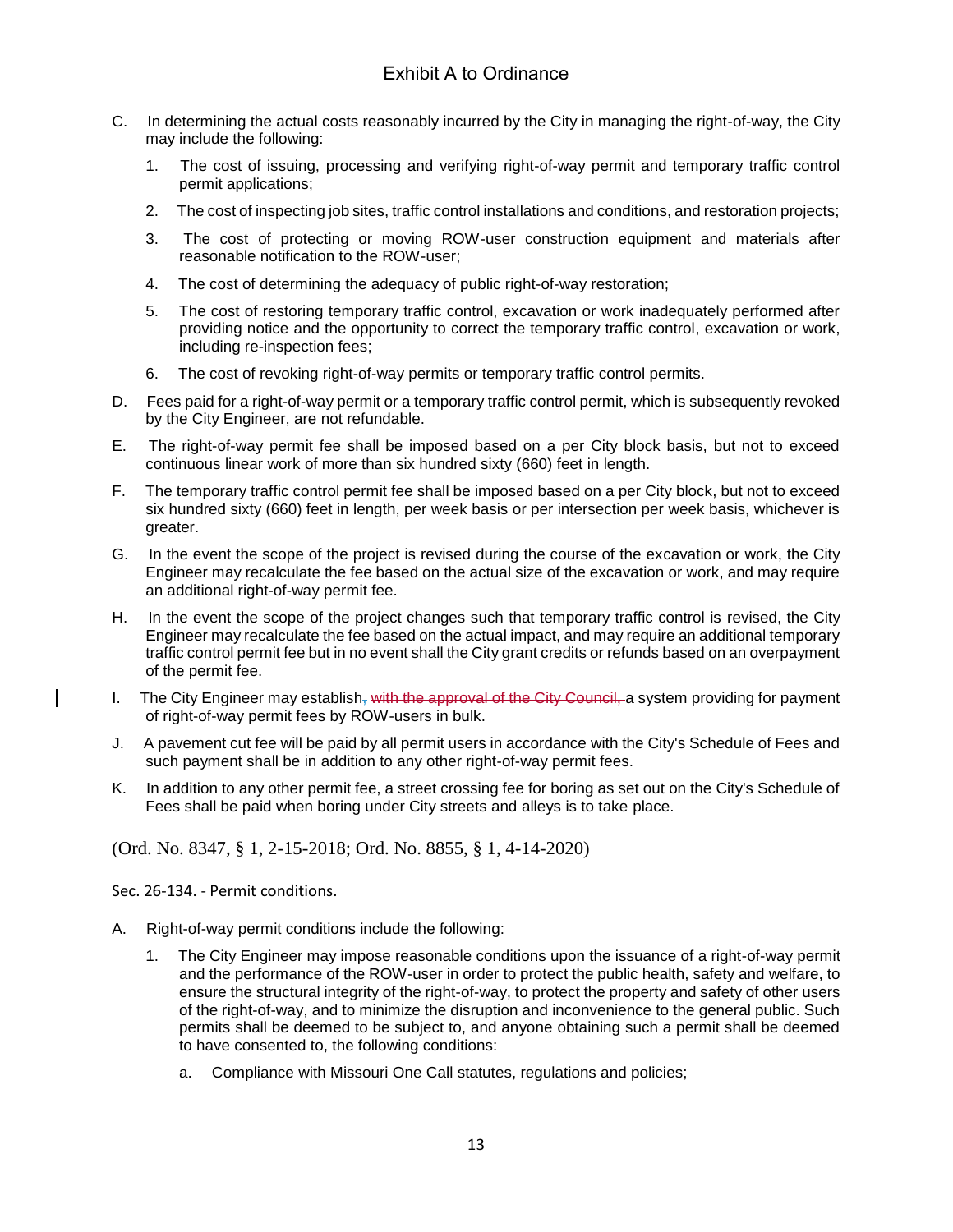- b. Compliance with the City's Code of Ordinances including its right-of-way ordinances, Encroachment Policy, and Unified Development CodeOrdinance, zoning and subdivision regulations, all applicable laws and regulations, and any restrictions contained in any documents relating to the acquisition nor limit of use of the area the permit is being obtained for;
- c. Agreement to pay just compensation charged in an attachment agreement or to pay just compensation should the City charge for the use of its rights-of-way in the future;
- d. Agreement to indemnify and hold the City harmless from the ROW-user's use of the right-ofway which shall include defense and payment of money for attorneys' fees and all costs provided such condition provides that it is not to be deemed a waiver of sovereign or other immunities or defenses available to the City, its officials, employees and agents;
- e. Compliance with all design standards of the City and on file with the City Engineer;
- f. At all times any structure or facility used to support any ROW-user's equipment shall be structurally sound and not subject to failure for defects in design, maintenance, wear and tear, or weather conditions as identified by the City Engineer; and
- g. All notices may be provided to the address of record for the facility with the Public Service Commission, the Jackson County Assessor, the registered agent as shown at the Secretary of State of Missouri, or any entity granting the ROW-user permission to operate within the State of Missouri.
- 2. When a right-of-way permit is requested for purposes of installing additional facilities and the performance and maintenance bonds for additional facilities is reasonably determined to be insufficient, the posting of an additional or larger performance or maintenance bond for the additional facilities may be required by the City Engineer, except as otherwise provided in Division 10 hereof.
- 3. A ROW-user shall perform all excavation or work in full accord with any and all applicable engineering codes and design standards adopted or approved by the City and in accordance with applicable statutes of the State of Missouri, and the rules and regulations of the commission or any other local, state or federal agency having jurisdiction over the parties. A ROW-user shall perform all excavation or work in conformance with all applicable codes and established rules and regulations and shall be responsible for all excavation or work done in the right-of-way pursuant to its right-of-way permit, regardless of by whom the excavation or work is done.
- 4. Except in cases of an emergency or with approval of the City Engineer, no right-of-way excavation or work may be done in violation of a stop work order issued by the City Engineer if in his or her determination conditions are unreasonable for such excavation or work based on standard engineering and construction practices.
- 5. A ROW-user shall not disrupt a right-of-way such that the natural free and clear passage of water through the gutters or other waterways is interfered with. No person may park private vehicles within or next to the work or excavation area, except for such areas which may be designated and marked as safe areas for vehicle parking in accordance with an approved temporary traffic control permit.
- 6. If excavation or work is being done for the ROW-user by another person, a subcontractor or otherwise, the ROW-user shall be responsible for ensuring that the excavation or work of said person is performed consistent with its right-of-way permit and applicable law and shall be responsible for promptly correcting acts or omissions by said person.
- 7. The City Engineer may establish in the right-of-way permit limitations on the amount of excavation or work which may occur at one (1) time and the amount of right-of-way which may be obstructed during construction.
- 8. The ROW-user shall, in the performance of any excavation or work required for the installation, repair, maintenance, relocation and/or removal of any of its facilities, limit all excavation or work to that necessary for efficient operation.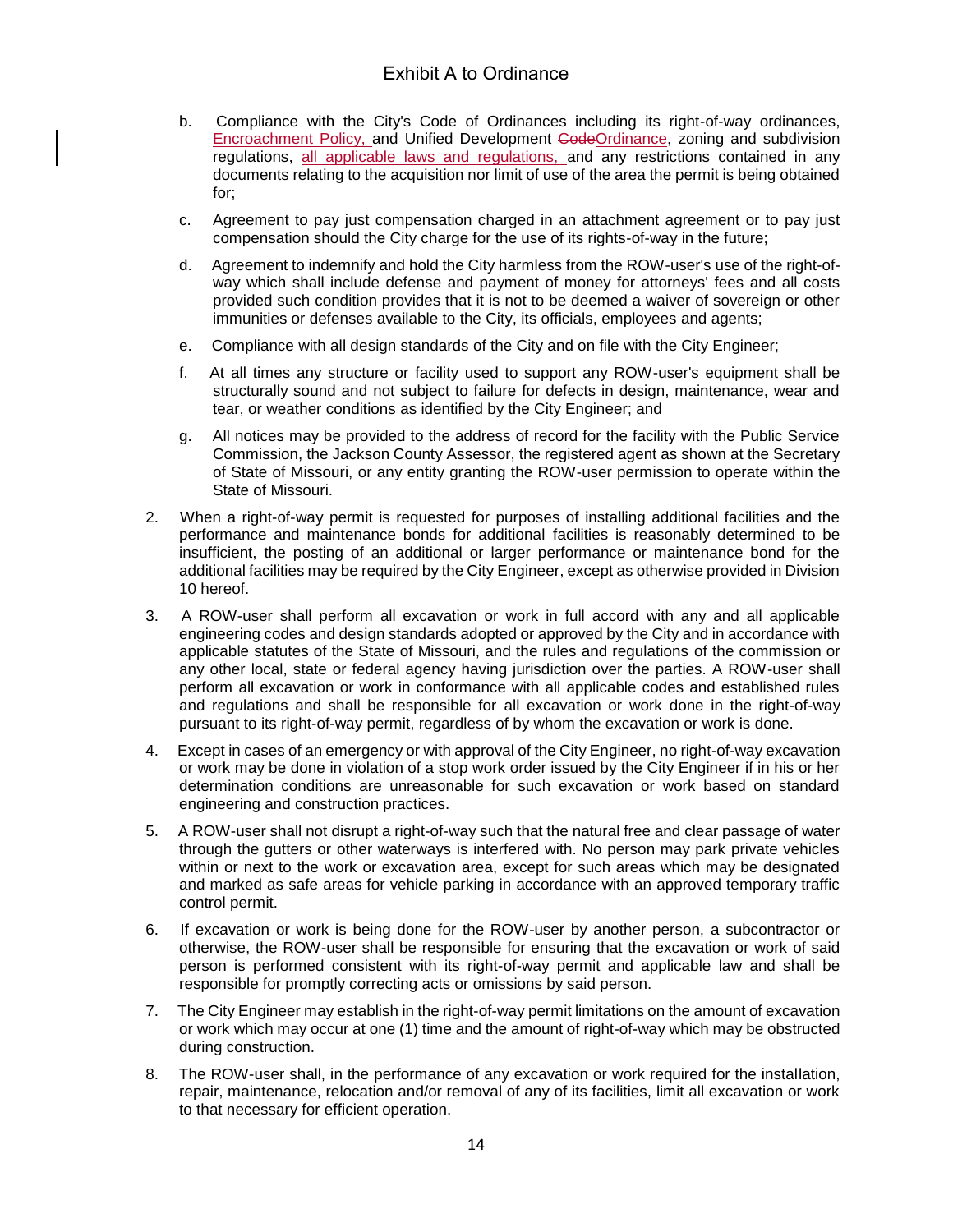- 9. The ROW-user shall not permit excavation or work to remain open longer than is necessary to complete the repair or installation, and in no event may excavation or work remain open beyond the expiration of the right-of-way permit or any approved extension.
- 10. The ROW-user shall perform excavation or work on the right-of-way at such times that will allow the least interference with the peace and quiet of the neighborhood, and shall not work between the hours of 10:00 p.m. and 7:00 a.m.
- 11. The City Engineer may limit the number of conduits that may be installed by each ROW-user based on the reasonable needs to ensure that no one ROW-user may unreasonably consume a disproportionate amount of the available right-of-way to deter competition.
- 12. All utility installations in excess of a total of two thousand five hundred (2,500) linear feet shall require a pre-construction meeting prior to commencement of any work on the right-of-way.
- 13. Street cut plates shall be placed in accordance with the City's specifications and shall not be in place for more than ten (10) calendar days without written approval of the City Engineer.
- 14. The City Engineer may allow street cuts on an individual review basis based on the criteria set out in this Chapter and the City's Design Standards.
- 15. All street cuts shall be restored in their entirety within ten (10) days of the street cut unless approved in writing by the City Engineer. Failure to complete within the ten (10) days shall constitute cause for the City to restore the cut and the permit holder shall reimburse the City its costs.
- 16. Any action or inaction by a permit holder that results in the City restoring or repairing of the rightof-way due to failure to comply with these or other conditions shall constitute cause for not issuing future permits and for the permit holder to be financially responsible to reimburse the City all of its costs whether from any bond held by the City or other means at the option of the City.
- B. Restrictions on poles, facilities, similar structures and certain equipment in the right-of-way in addition to Design Standards on file:

When a pole, other facility or supporting equipment is not a part of a designed or constructed portion of an electrical, natural gas or communication distribution system made up of mostly wires, pipes and poles which serve the community and which are designed to be physically connected to each other, the following restrictions shall apply to pole and facility placement unless a different location is approved by the Director of Public WorksCity Engineer upon a showing of the: (a) location being necessary to the provision of services, (b) that the ability to use the right-of-way by others including abutting landowners, utility users, the City, pedestrians and vehicles will not be impeded nor thwarted from the original purpose of the right-of-way, (c) compatibility with roadside design guidance, and (de) that the public and adjacent property safety may be maintained.

- 1. To the greatest extent possible a pole shall be located adjacent to what would be a side yard area of a property outside of any driveway or sight triangle or in the area of the front yard of any structure drawing parallel lines from the edges of the structure to the right-of-way line;
- 2. The placement of a pole or similar facility and supporting equipment may not occupy the entire available right-of-way area between the curb and edge of the sidewalk closest to the curb;
- 3. The pedestrian and vehicular paths may not be blocked, impeded or rendered out of compliance with any state, federal or local law dealing with pedestrian or vehicular passage or use such as, but not limited to, Americans with Disabilities Act, 42 U.S.C. Section 12101 et seq.;
- 4. A pole may not be placed closer to any structure on abutting property than its natural fall path in the event it structurally fails or is struck by a vehicle, but in no event less than a 1:1 ratio for single material/piece construction such as a wood pole;
- 5. A pole may not block the view of or from the primary structure on any lot, parcel or tract;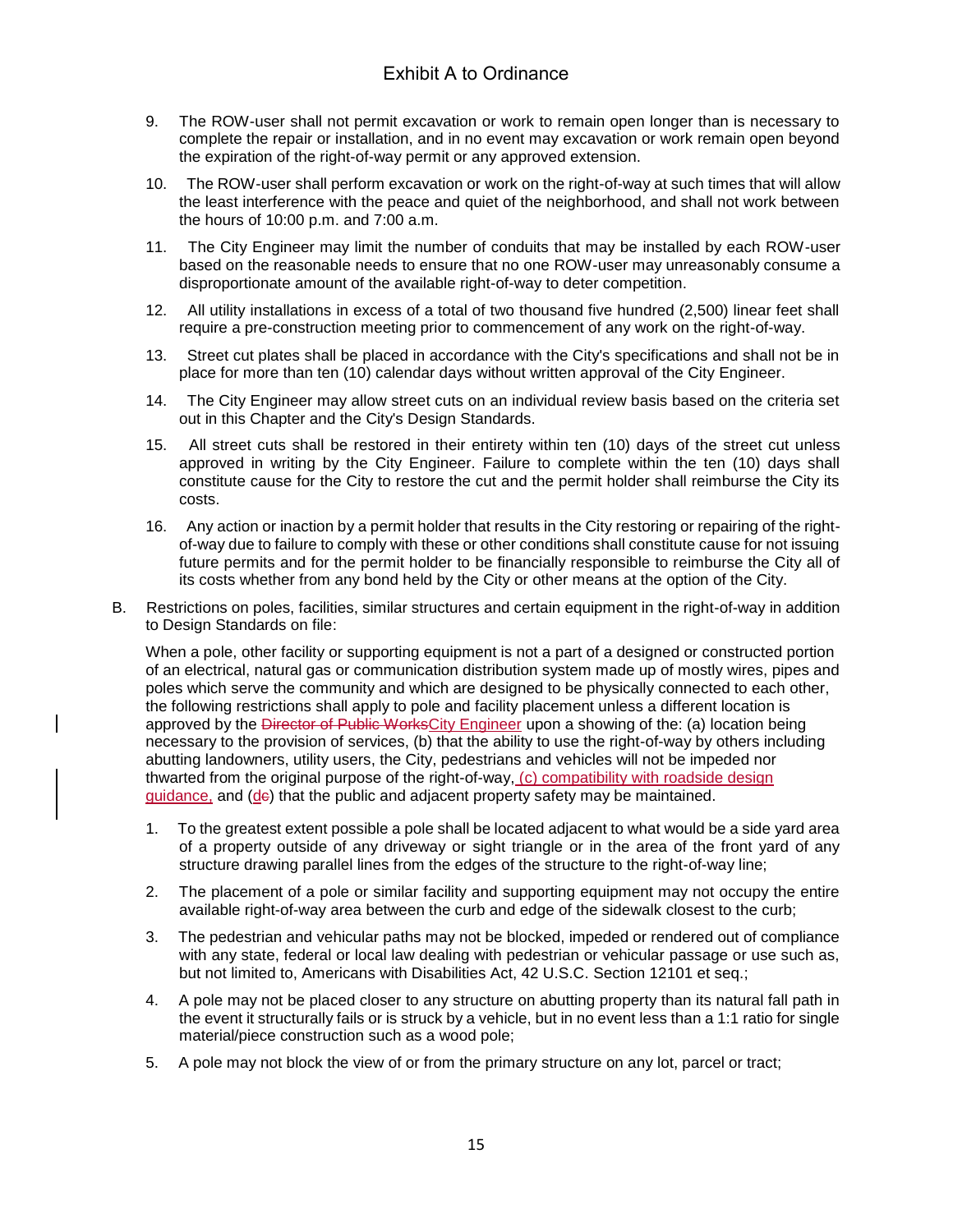- 6. A pole may not be taller than ten (10) feet above: (i) the top of the tree canopy in the same city block where the pole is to be installed or (ii) a pole that is part of a distribution system within one (1) block of the proposed placement;
- 7. To demonstrate at any time reasonably requested by the City Engineer that the structure or facility being used to support any equipment or that is remaining in the right-of-way is structurally sound and does not present a threat to the public, other right-of-way users or abutting or adjoining property and land owner safety or to property that is lawfully in place in the immediate vicinity of the structure or facility; and
- 8. Security in a form acceptable to the City Attorney's Office shall be deposited with the City Finance Director for the purpose of ensuring that should a pole's placement, existence, code violation or structural failure cause harm or injury of any kind to a user of the right-of-way or abutting property, or property located in the right-of-way or other property not located in the right-of-way, that any damages or costs may be recovered. Such security may include but not be limited to an agreement for indemnification and hold harmless of the City and abutting landowner and a pledge of assets to support such agreement, a pledge of assets, a lien on property owned by the pole provider or user that may be enforced, sufficient assets of at least twenty-five million dollars (\$25,000,000.00) that are not pledged to another, insurance renewable annually naming the City as an additional insured, and such insurer shall owe the City a duty of defense, a bond or similar document so that this security functions in the same manner as other security for operations and structure issues of similar development in the event of harm, failure or code violations.

A violation of any of the restrictions set out in this subsection in the actual placement, or subsequent to placement, of the equipment, facility or pole may result in the permit for occupancy of or use of the right-of-way being revoked and the facility or pole ordered removed at applicant's sole cost by order of the City Engineer. All costs of the City in enforcing this article including but not limited to revocation shall be paid by applicant including attorney's fees upon written demand by the City Manager, to the name and address last on file at the City. If the applicant for the placement of, or any transferee of ownership interests in, the pole, equipment or facility does not agree with the decision of the City Engineer, such applicant may seek review or an appeal in the same manner as provided for in Division 9 of this article.

- C. Temporary traffic control permit conditions include the following:
	- 1. The City Engineer may impose reasonable conditions upon the issuance of a temporary traffic control permit and the activities of the ROW-user in order to protect the public health, safety and welfare, to ensure the structural integrity of the right-of-way, to protect the property and safety of other users of the right-of-way, and to minimize the disruption and inconvenience to the traveling public.
	- 2. A ROW-user shall comply with all laws, ordinances, codes, regulations and all applicable engineering codes adopted or approved by the City. A ROW-user shall be responsible for all traffic control in the right-of-way pursuant to its Temporary Traffic Control Permit, regardless of who performs the temporary traffic control.
	- 3. The City Engineer may order the cessation of temporary traffic control approved by such permit if in the opinion of the City Engineer, based on standard engineering and construction practice, conditions are unreasonable for the continuation of such temporary traffic control. Except in cases of an emergency or with the approval of the City Engineer, there shall be no interruption of normal traffic in violation of a stop work order issued by the City Engineer.
	- 4. No person may park private vehicles within or next to the temporary traffic control area, except for such areas which may be designated and marked as safe areas for vehicle parking in accordance with an approved plan and areas where parking is legally permitted under normal conditions.
	- 5. If temporary traffic control is being done for the ROW-user by a third person, such as a subcontractor, the ROW-user shall be responsible for ensuring that the temporary traffic control of said third person is performed consistent with the temporary traffic control permit and applicable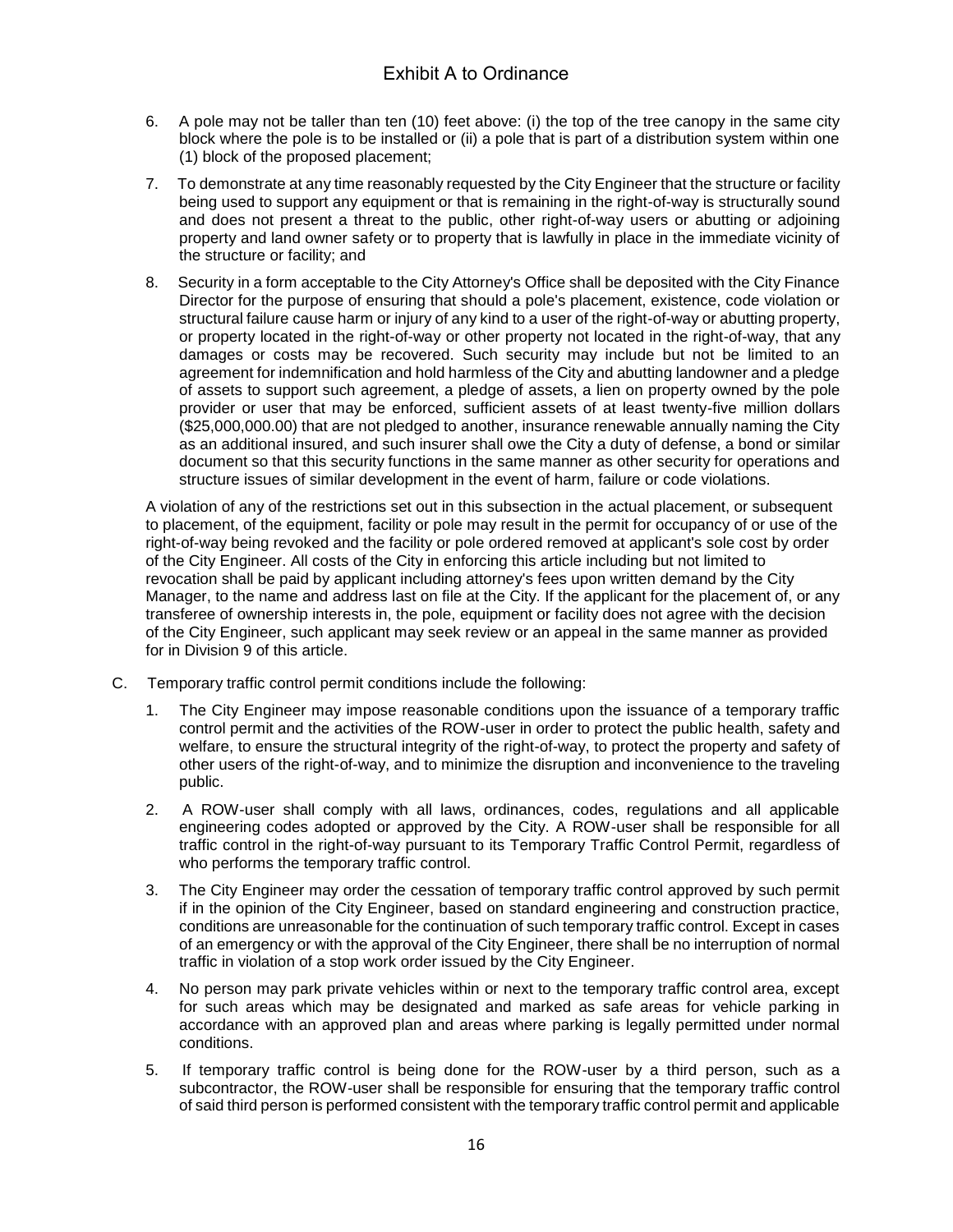law and the permit holder shall be responsible for promptly correcting any wrongful or erroneous acts or omissions by said third person.

- 6. The City Engineer may establish in the temporary traffic control permit limitations the extent to which traffic may be impacted at any one (1) time.
- 7. The ROW-user shall limit all temporary traffic control to that which is approved through the permit.
- 8. The ROW-user shall not impact normal traffic flow longer than is necessary to complete the project, and in no event may the impact to traffic exceed the expiration of the temporary traffic control permit or any approved extension.
- 9. Non-emergency temporary traffic control on arterial and collector streets may not be performed before 9:00 a.m. and after 4:00 p.m. Monday thru Friday, nor anytime on Saturday, Sunday or public holidays observed by the City of Lee's Summit. The City Engineer may grant exception to this condition in the temporary traffic control permit.
- D. *Terms and conditions for small wireless facilities.*
	- 1. The City of Lee's Summit's Standard Terms and Conditions for the Placement of Wireless Facilities in the Right-of-Way, and its most current edition, as approved by the City of Lee's Summit City Council is hereby adopted and incorporated in this chapter as fully as if set forth herein.
	- 2. Three (3) copies of the City of Lee's Summit's Standard Terms and Conditions for the Placement of Wireless Facilities in the Right-of-Way and any amendments thereto are on file in the office of the City Clerk.

(Ord. No. 8347, § 1, 2-15-2018; Ord. No. 8528, § 2, 12-18-2018; Ord. No. 8855, § 1, 4-14-2020)

Sec. 26-135. - Permit non-transferable.

Issued right-of-way permits and temporary traffic control permits are not transferable without prior written consent of the City Engineer. The City Engineer shall not unreasonably withhold consent for transfer of a right-of-way permit or a temporary traffic control permit.

(Ord. No. 8347, § 1, 2-15-2018)

Sec. 26-136. - Permit validity.

- A. A right-of-way permit and a temporary traffic control permit shall only be valid for the area specified within such permit.
	- 1. No ROW-user may cause any excavation or work to be done outside the area specified in the right-of-way permit, except as provided herein.
	- 2. No ROW-user may cause temporary traffic control to be done outside the area specified in the temporary traffic control permit, except as provided herein.
	- 3. Any ROW-user who determines that an area greater than that which is specified in the right-ofway permit must be excavated must do the following prior to the commencement of excavation or work in that greater area:
		- a. Make application for a right-of-way permit amendment describing the area in which the excavation or work will occur; and
		- b. Pay any additional fees required thereby.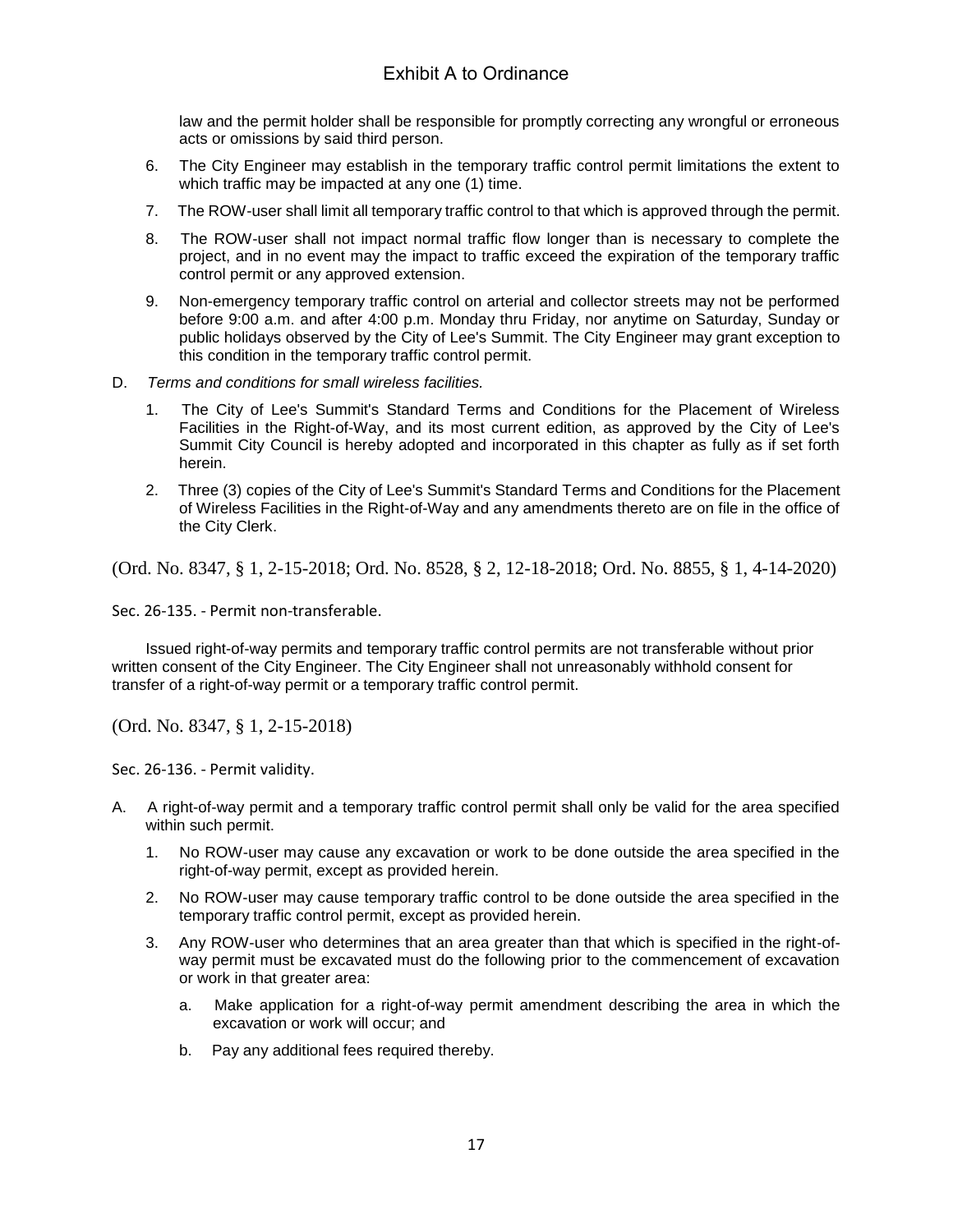- 4. Any ROW-user who determines that temporary traffic control is necessary for an area greater than that which is specified in the temporary traffic control permit must do the following prior to the commencement of temporary traffic control in that greater area:
	- a. Make application for a temporary traffic control permit amendment describing the area in which the temporary traffic control will occur; and
	- b. Pay all additional fees required thereby.
- B. A right-of-way permit and a temporary traffic control permit shall be valid for sixty (60) days unless a shorter amount of time is specified in the permit.
	- 1. No ROW-user may commence excavation or work before the right-of-way permit start date or, except as provided herein, may continue excavation or work after the end date. If a ROW-user does not complete the excavation or work by the right-of-way permit end date, the ROW-user must apply for and receive a new right-of-way permit or a right-of-way permit extension for additional time.
	- 2. No ROW-user may perform temporary traffic control before the temporary traffic control permit start date or, except as provided herein, continue temporary traffic control after the end date specified in the permit. If a ROW-user requires temporary traffic control beyond the temporary traffic control permit end date, the ROW-user must apply for and receive a new temporary traffic control permit or a temporary traffic control permit extension for additional time.
	- 3. One extension of up to sixty (60) days may be granted for a right-of-way permit or a temporary traffic control permit upon request and may be granted without payment by the ROW-user of additional right-of-way permit or temporary traffic control permit fees.If work will continue beyond length of time specified in the permit, the ROW-user must apply for another permit. To qualify for an extensionworking in the ROW without interruption, a supplementary application must be submitted to the City and approved prior to the permit end date.
- C. A right-of-way permit and a temporary traffic control permit will only be valid for those persons indicated on the approved permit and may only be transferred with prior written consent of the City Engineer.

(Ord. No. 8347, § 1, 2-15-2018)

Sec. 26-137. - Inspection.

- A. The City Engineer may choose to inspect the ongoing permitted temporary traffic control, excavation, or work in the right-of-way at any time to ensure that all requirements of the approved right-of-way permit or temporary traffic control permit are being met by the ROW-user.
- B. At the time of any inspection, the City Engineer may order the immediate cessation, through a stop work order, of any temporary traffic control, excavation or work which poses a serious threat to the life, health, safety, or wellbeing of the public.
	- 1. The City Engineer may issue a citation to the ROW-user for any temporary traffic control, excavation or work which does not conform to the applicable standards, conditions, Code or terms of the right-of-way permit or temporary traffic control permit.
	- 2. An officer of the Police Department may also issue a citation to the ROW-user for any temporary traffic control which does not conform to the applicable standards, conditions, Code or terms of the temporary traffic control permit, as determined by the City Engineer.
	- 3. The citation shall include notice that failure to correct the violation within the time specified in the citation will be cause for revocation of the applicable right-of-way permit or temporary traffic control permit.

(Ord. No. 8347, § 1, 2-15-2018)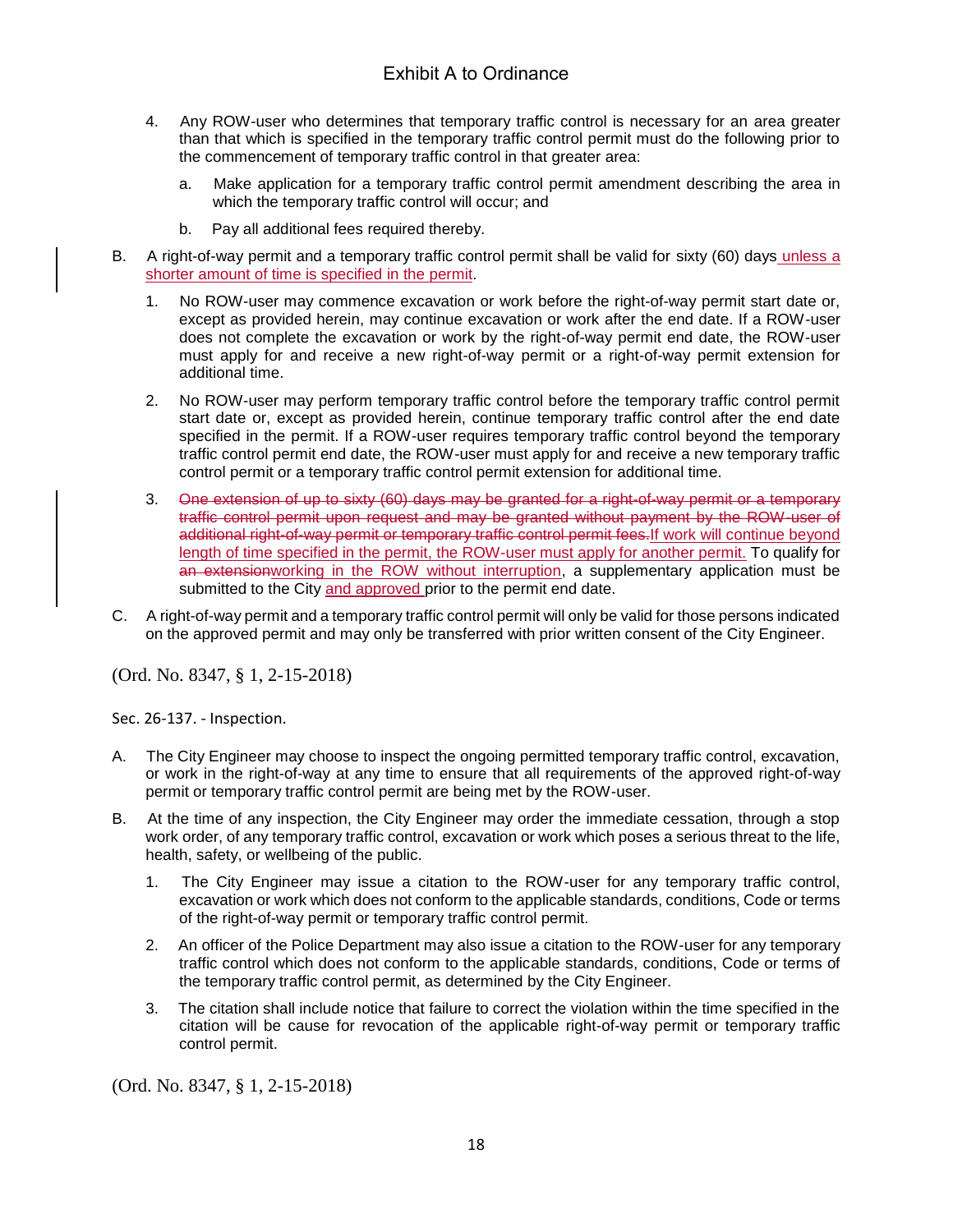Sec. 26-138. - Permit displayed.

Issued right-of-way permits and temporary traffic control permits shall be available by the ROW-user at all times at the indicated project site and shall be available for inspection by the City Engineer, other City employees and the public.

(Ord. No. 8347, § 1, 2-15-2018)

Sec. 26-139. - Completed work.

The ROW-user shall notify the office of the City Engineer upon completion of the temporary traffic control, excavation or work authorized by the applicable right-of-way permit or temporary traffic control permit.

(Ord. No. 8347, § 1, 2-15-2018)

Sec. 26-140. - Permit denial.

The City Engineer may deny an application for a right-of-way permit, license, or a temporary traffic control permit if:

- A. The ROW-user, or any persons acting on the behalf of the ROW-user, fails to provide all the necessary information requested by the City for managing the public right-of-way.
- B. The ROW-user, or any persons acting on the behalf of the ROW-user, including contractors or subcontractors, has a history of noncompliance or permitting noncompliance within the City. For purposes of this section, "history of noncompliance, or permitting noncompliance, within the city", shall mean the ROW-user, or any persons acting on the behalf of the ROW-user, including contractors or subcontractors, has failed to return the public right-of-way to its previous condition under a previous right-of-way permit or temporary traffic control permit.
- C. The City has provided the ROW-user with a reasonable, competitively neutral, and nondiscriminatory justification for requiring an alternative method for performing the temporary traffic control, excavation or work identified in the respective right-of-way permit or temporary traffic control permit application or a reasonable alternative route that will result in neither additional installation expense up to ten (10) percent to the ROW-user nor a declination of service quality.
- D. The City determines that the denial is necessary to protect the public health and safety, provided that the authority of the City does not extend to those items under the jurisdiction of the public service commission, such denial shall not interfere with a ROW-user's right of eminent domain of private property, and such denials shall only be imposed on a competitively neutral and nondiscriminatory basis. In determining whether denial of a right-of-way permit, license-or a temporary traffic control permit application is necessary to protect the public health and safety, the City Engineer may consider one (1) or more of the following factors:
	- 1. The extent to which the right-of-way space where the right-of-way permit, license, or temporary traffic control permit is sought is available, including the consideration of competing demands for the particular space in the right-of-way as well as capacity for planned future uses, or other general conditions of the right-of-way.
	- 2. The applicability of any ordinance, Code provision, Encroachment Policy, other laws, or other regulations that affect the location of facilities and public travel in the right-of-way.
	- 3. The degree of disruption or impact to surrounding communities and businesses that will result from the multiple excavations and/or use of that part of the right-of-way, including whether the issuance of a right-of-way permit, license, or a temporary traffic control permit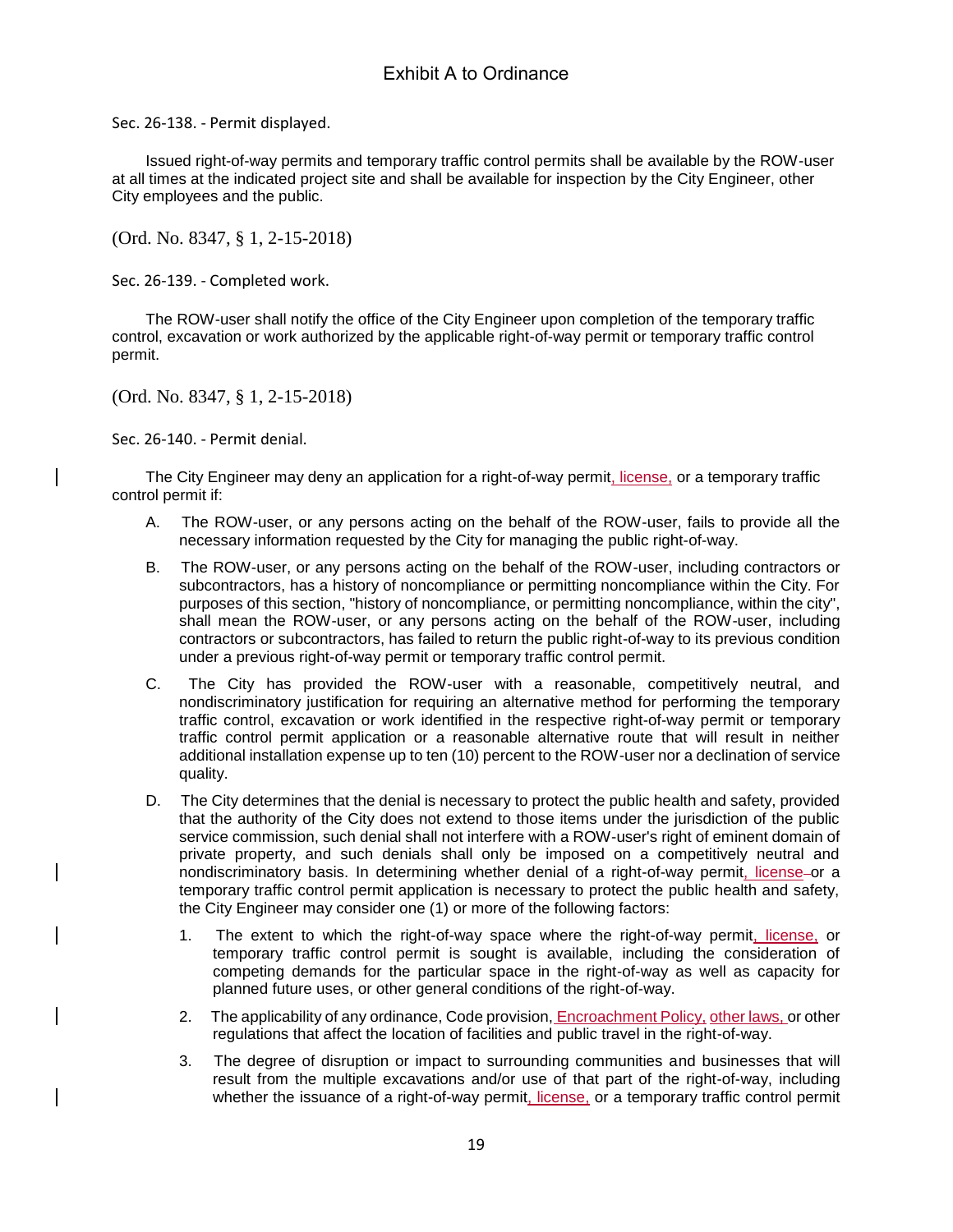for the particular dates and/or times requested would cause a conflict or interfere with an exhibition, celebration, festival, or any other event.

- E. The area is environmentally sensitive as defined by state statute or federal law or is a historic district defined by local ordinance, or contains restrictions on use related to environmental concerns such as, but not limited to, preservation of wetlands, and the applicant has not shown how it will comply with any restrictions or mitigate the presence of the structure, pole, equipment or excavation so as to preserve the environment or historic character of the area, in accordance with local, state and federal law.
- F. An inability of the ROW-user to establish the financial capabilities and guaranteed commitment to provide or have access to the necessary investments or monetary assets to erect, maintain, and operate the proposed facilities.
- G. Compliance of the planned use or facilities with City Codes, ordinances or restrictions, or the applicability of same.
- H. Any other consideration based on the interest of the public safety and welfare or the property rights of itself or others.
- I. The proposed equipment or facility will incommode the public, diminish the rights of use of abutting landowners or impede or interfere with the use of other ROW-users, the travelling public or the City.

(Ord. No. 8347, § 1, 2-15-2018)

Sec. 26-141. - Emergency work.

A right-of-way permit and temporary traffic control permit are required for emergency situations that are not the result of a declared emergency or disaster by the state, federal or local agencies empowered to enter such declarations. If, however, due to such emergency that is not the result of a declaration of disaster or emergency, and it is necessary for the ROW-user to immediately perform temporary traffic control, excavation or work in the right-of-way, and it is impractical for the ROW-user to first get a right-ofway permit or a temporary traffic control permit, the temporary traffic control, excavation or work may be performed, and the required permit shall be obtained as soon as reasonably possible, but not later than five (5) business days after the temporary traffic control, excavation or work is begun. The ROW-user shall notify the City's Public Works Department if emergency temporary traffic control, excavation or work is necessary.

(Ord. No. 8347, § 1, 2-15-2018)

Sec. 26-142. - Permit exemptions.

- A. ROW-users performing routine maintenance which does not require excavation or work in the rightof-way, which does not disrupt traffic, and which does not require more than two (2) hours to complete, shall be exempt from the requirement of a right-of-way permit provided that at a minimum two (2) hours' notice is proved to the City during normal business hours.
- B. A ROW-user shall not be required to obtain a right-of-way permit or a temporary traffic control permit for temporary traffic control, excavation or work which is necessary because of an emergency, and that emergency is declared by a proper governmental authority with jurisdiction over the emergency to be a "disaster" or "state of emergency" under federal, state or local law until thirty (30) days following the effective date of the emergency declaration. In the event that temporary traffic control, excavation or work is necessary during a disaster or state of emergency, the ROW-user performing temporary traffic control, excavation or work in the right-of-way shall notify the Public Works Department of the nature and scope of the temporary traffic control, excavation or work to be performed in the right-of-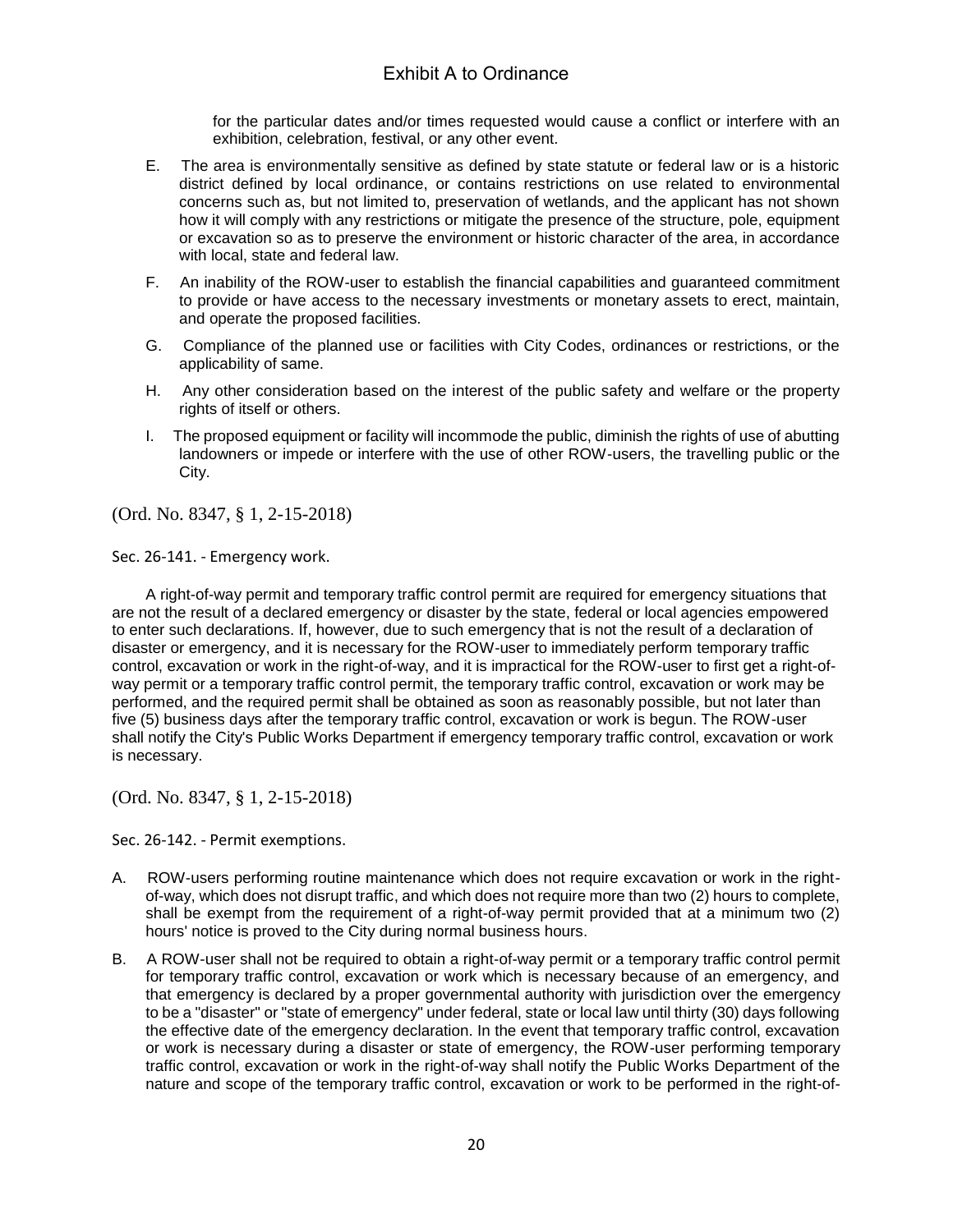way, along with the location of the temporary traffic control, excavation or work, and the estimated time of the temporary traffic control, excavation or work.

(Ord. No. 8347, § 1, 2-15-2018)

Secs. 26-143—26-150. - Reserved.

#### DIVISION 5. - RIGHT-OF-WAY USE AND FACILITY LOCATIONS

Sec. 26-151. - Use of right-of-way—Generally.

- A. The ROW-user shall coordinate the placement of facilities and furnishings in a manner that minimizes adverse impact on any public improvement, the use of the ROW by others including abutting landowners and travelers, as reasonably determined by the City. Where placement is not regulated, the facilities shall be placed with adequate clearance from such public improvements so as not to impact or be impacted by such public improvement as defined in the City's Design and Construction Manual.
- B. All facilities and furnishings shall be located and laid so as not to disrupt or interfere with any pipes, drains, sewers, irrigation systems or other structures or public improvements already installed and in compliance with the design standards. In addition, the ROW-user shall, in doing excavation or work in connection with its facilities, avoid disrupting or interfering with the lawful use of the streets, alleys, sidewalks or other public lands of the City except as may be specifically authorized by a temporary traffic control permit.
- C. All facilities and furnishings of the ROW-user shall be placed so that they do not interfere with the use of right-of-way and public lands. The City, through its City Engineer, shall have the right to consult and review the location, design and nature of the facility prior to installation.
- D. The ROW-user shall not interfere with the facilities, furnishings, and structures of the other ROWusers without their permission. If and when the City requires or negotiates to have a ROW-USER cease using its existing poles and to relocate its facilities underground, all other ROW-users using the same poles shall also relocate their facilities underground at the same time. The cost of such relocation shall be borne in accordance with this article and the Commission approved applicable tariff governing that ROW-user.
- E. All facilities and other appurtenances laid, constructed and maintained by the ROW-user shall be laid, constructed and maintained in accordance with acceptable engineering practice and in full accord with any and all applicable engineering codes adopted or approved by the City, the Uniform Development Code, the City's Design and Construction Manual, applicable statutes of the State of Missouri, and rules and regulations of the FCC, the Commission, or any other local, state or federal agency having jurisdiction over the ROW-user. Height, spacing, size or other physical restrictions contained in any other law which are more restrictive than set out herein shall control including the placement of vaults or other facilities or equipment. If such other restriction is believed by the ROW-user to have the effect of prohibiting competition or provision of services, it shall have the right of appeal to the Public Works Committee and the opportunity to establish to the satisfaction of said Committee of its claim of the prohibition of competition or services.
- F. The ROW-user shall cooperate promptly and fully with the City and take all reasonable measures necessary to provide accurate and complete on-site information regarding the nature and location of its facilities within the right-of-way, both underground and overhead, when requested by the City or its authorized agent for a public improvement. Such location and identification shall be at the sole expense of the ROW-user without any expense to the City, its employees, agents, or authorized contractors.
- G. Unless otherwise agreed to by the City and the ROW-user by license, agreement or permit, the City shall not be liable for any damage to or loss of any of the ROW-users' facilities within the right-of-way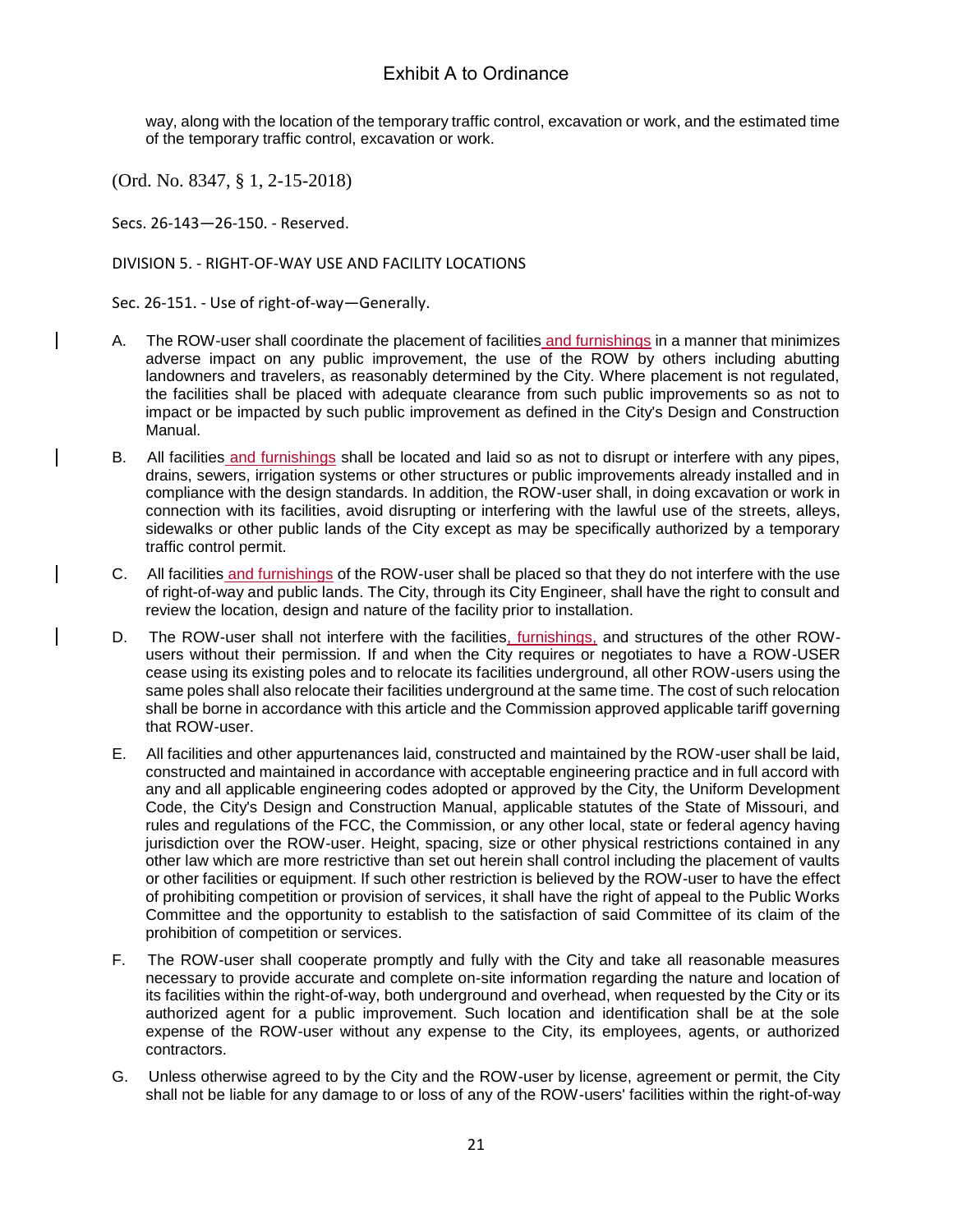unless the damage is the result of the sole negligence, or willful, intentional, or malicious acts or omissions of the City.

(Ord. No. 8347, § 1, 2-15-2018)

Sec. 26-152. - Sale, transfer, lease or sublease of facilities.

- A. In the event that the ROW-user shall sell, lease, assign, sublet or dispose of its facilities, or any portion thereof, that are located in the right-of-way, or any right, title or interest in the same, or transfer any rights granted by the City to any person either by forced or involuntary sale, or by ordinary sale, consolidation or otherwise, the ROW-user shall notify the City of the same. In such case, the buyer, transferee, lessee or assignee shall be subject to all provisions of this article, including the requirement to register. This provision shall not apply to the sale of property or equipment in the normal course of business or to the sale or lease of facilities to reseller ROW-users. No notice to the City shall be required for a transfer in trust, mortgage, or other similar instrument, in whole or in part, to secure indebtedness, or for a pro forma transfer to a corporation, partnership, or other entity controlling, controlled by or under common control with the ROW-user.
- B. A ROW-user may permit and has the authority to sell, sublet, or lease any use of excess capacity and sell services for resale to any reseller service provider providing service within the City, including the ROW-user's subsidiary or affiliate. The reseller service provider shall first register and obtain any necessary permit, license, certification, grant, registration, franchise agreement or any other authorization required by any appropriate governmental entity, including, but not limited to, the City, the FCC or the Commission. The ROW-user shall also provide the City, on at least a semi-annual basis, the identity of entities with which the ROW-user has entered into an interconnection and/or resale agreement within the City. This notice will not relieve the reseller service provider from its own obligation to register and obtain any necessary franchise with the City. Nothing in this article shall prevent a facility based service provider from providing to any reseller service provider the use of the facility based service provider's facilities in the right-of-way as authorized by federal or state law.

(Ord. No. 8347, § 1, 2-15-2018)

Sec. 26-153. - Facility corridors.

The City Engineer may designate specific utility corridors, throughway zones, frontage zones, or furnishing zones, by assigning specific locations for each type of facility or furnishing that is currently, or that the City Engineer expects will someday be, located within the right-of-way. All right-of-way permits issued by the City Engineer shall indicate the proper location for the ROW-user's facilities. Specific locations shall be specified in the City's Design and Construction Manual and can include reservation of space for any planned or future anticipated uses of the City, in its sole discretion.

(Ord. No. 8347, § 1, 2-15-2018)

Sec. 26-154. - Conduits.

If, in the preparation and planning of a public improvement, the City Engineer deems it appropriate for a conduit to be constructed by the City along, across or under the right-of-way, the City Engineer shall contact all appropriate ROW-users for their input on the planning and design of such conduit. If a ROWuser desires to construct, maintain or operate facilities along such right-of-way concurrently, the City Engineer may allow the ROW-user to use such conduit if the ROW-user agrees to contribute to the expense of such conduit.

(Ord. No. 8347, § 1, 2-15-2018)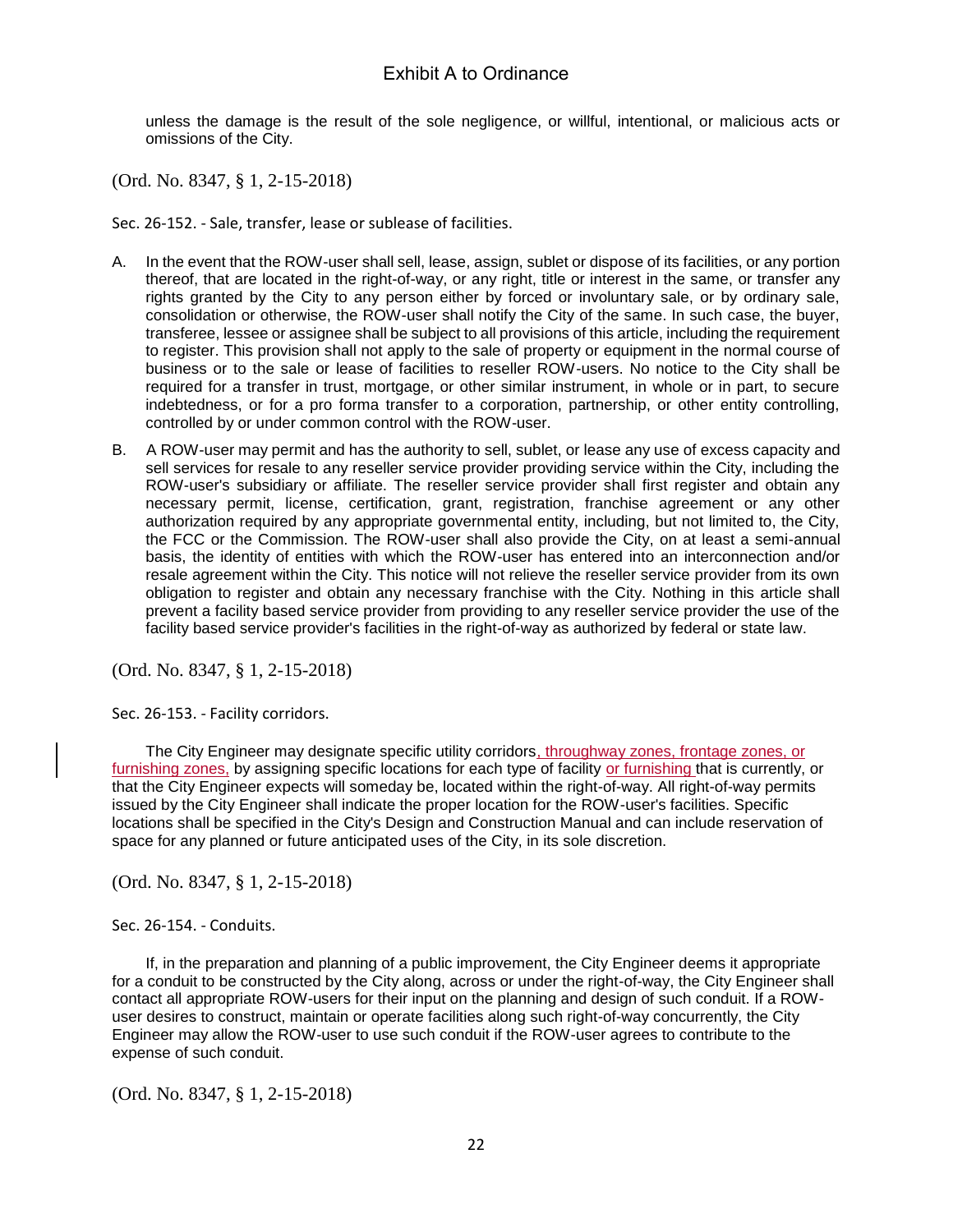Sec. 26-155. - Coordination.

The ROW-user shall participate in any joint planning, construction and advance notification of excavation or work, including coordination and consolidation of excavation or work as required by the City Engineer. In addition, the ROW-user shall cooperate with other ROW-users and the City for the best, most efficient, most aesthetic, and least obtrusive use of the right-of-way.

(Ord. No. 8347, § 1, 2-15-2018; Ord. No. 8855, § 1, 4-14-2020)

Sec. 26-156. - Facility and Furnishings relocation.

- A. A ROW-user shall promptly relocate or adjust any facilities or furnishings located in the right-of-way as directed by the City for a public improvement.. The ROW-user shall promptly remove, relocate or adjust any facilities or furnishings located in the right-of-way as directed by the City which create a threat to public-, health, welfare or safety. Such removal, relocation or adjustment shall be performed by the ROW-user at the ROW-user's sole expense without expense to the City, its employees, agents, or authorized contractors and shall be specifically subject to rules, regulations and schedules of the City pertaining to such. The ROW-user shall proceed with the removal, relocation, or adjustment of facilities with due diligence upon notice by the City to begin removal, relocation, or adjustment.
- B. The ROW-user shall promptly relocate or adjust any facilities located in private easements for the construction of a public improvement at the cost of the row-user if:
	- 1. The City has condemned the private easement or the City has purchased from the ROW-user the portion of the private easement necessary for the public improvement; and
	- 2. The City has compensated the ROW-user, through the condemnation, purchase process, or other means of compensation, for the cost of relocation of the ROW-user's facilities.
- C. As soon as City prepared working drawings are available for public improvements that will require the ROW-user to relocate or adjust its facilities or furnishings, the City shall provide the ROW-user with written notice of required relocations or adjustments, the anticipated bid letting date of the public improvement, and notice of the deadline for completion of the relocations or adjustments. The ROWuser shall respond with any conflicts and a proposed construction schedule within thirty (30) days, subject to approval by the City Engineer.
- D. Following delivery of final design plans for such public improvements, the ROW-user shall relocate or adjust its facilities, furnishings, and/or equipment in accordance with the schedule set by the City Engineer, provided the project is not delayed by adverse weather conditions and other factors beyond the control of the ROW-user. The ROW-user shall certify to the City, in writing, that its facilities or furnishings have been relocated or adjusted in accordance with project plans provided by the City so as to allow the City, and its contractors, to proceed with the public improvement.
- E. If any facilities, furnishings, and/or equipment are not relocated in accordance with this section, the City or its contractors may relocate the facilities. The ROW-user and its surety shall be liable to the City for any and all costs incurred by the City in relocating said facilities including attorneys' fees and costs of litigation to collect such costs of relocation. The City shall not be liable to the ROW-user for any damage to its facilities, furnishings, or equipment or for any loss of business caused or experienced as a result of the City or its contractors relocating facilities or equipment.
- F. In the event the ROW-user is required to move its facilities, furnishings, and/or equipment in accordance with this section, any ordinary right-of-way permit fee shall be waived.
- G. It is the intent of this section for both the City and the ROW-user to cooperate with one another so that the need for facility, furnishings, or equipment relocation is minimized and, when required and feasible, relocations may be completed prior to receipt of bids by the City for a public improvement.
- H. Failure to comply with the relocation schedule set by the City Engineer will subject the ROW-user to penalties as provided in Division 11 hereof and any other remedy available to the City including ouster.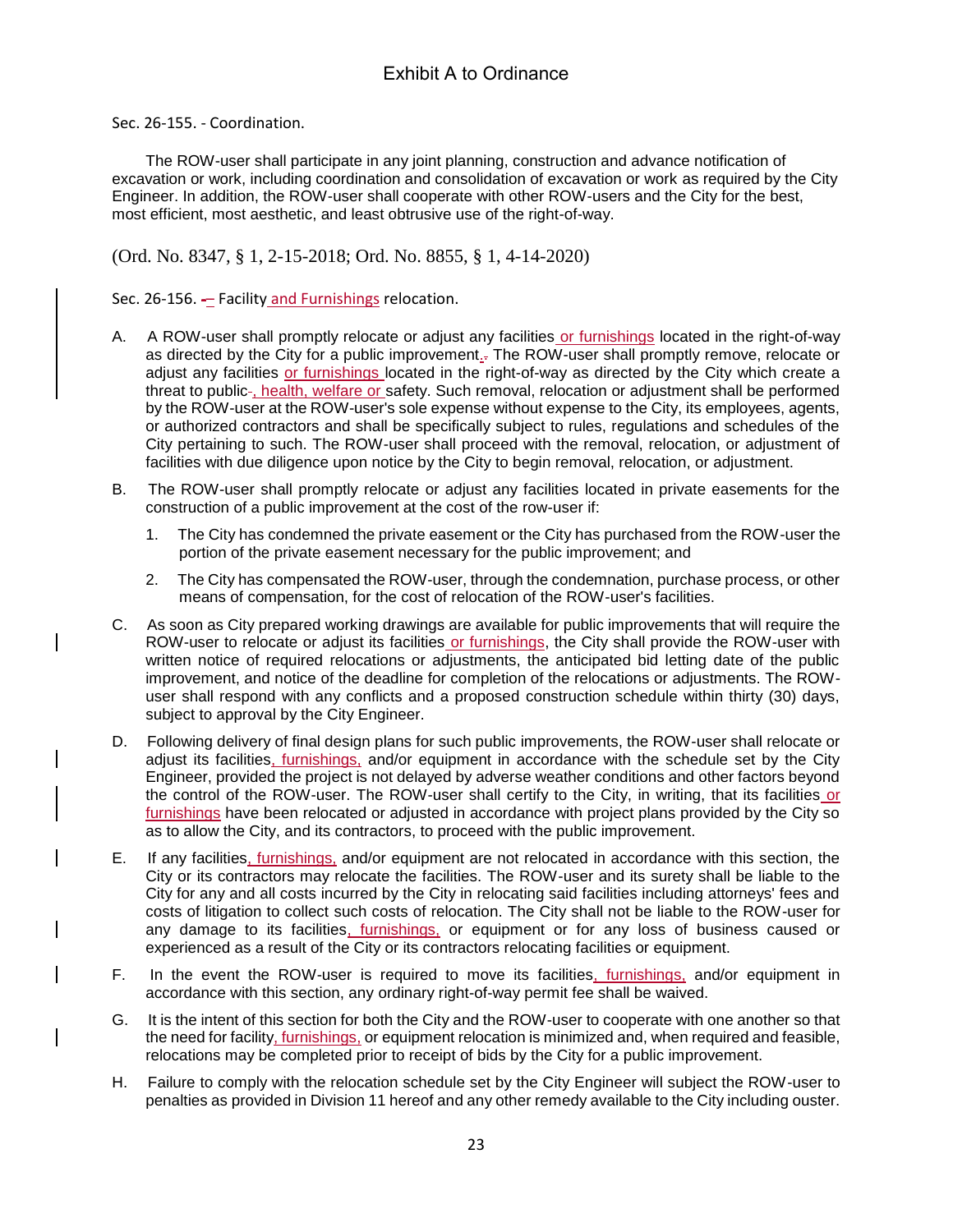(Ord. No. 8347, § 1, 2-15-2018)

Sec. 26-157. - Unused and abandoned facilities.

- A. A ROW-user owning abandoned facilities in the right-of-way must notify the City of its intent to abandon the facilities and must either:
	- 1. Remove its facilities and replace or restore any damage or disturbance caused by the removal at its own expense. The City Engineer may allow underground facilities, or portions thereof, to remain in place if the City Engineer determines that it is in the best interest of public safety to do so. At such time, the City may take ownership and responsibility of such abandoned facilities left in place;
	- 2. Provide information satisfactory to the City that the ROW-user's obligations for its facilities in the right-of-way have been lawfully assumed by another authorized ROW-user; or
	- 3. Submit to the City a proposal and instruments for transferring ownership of its facilities to the City. If the ROW-user proceeds under this subsection, the City may, at its option, purchase the equipment, require the ROW-user, at its own expense, to remove it, or require the ROW-user to post a bond in an amount sufficient to reimburse the City for reasonable anticipated costs to be incurred to remove the facilities, except as otherwise provided herein.
	- 4. Permit the City to satisfy the costs of removing such facilities, including any other structure such as a pole or equipment, and restoring the right-of-way to as good a condition as existed at the time of installation or construction of such facilities out of a security posted at the time of abandonment unless security was posted under Section 26-134.B.
- B. If the City discovers abandoned facilities in its right-of-way and the owner of the abandoned facilities fails to respond within thirty (30) days to a written notice sent by the City stating that the City considers the facilities abandoned, or the City is unable to locate the owner of the abandoned facilities after reasonable attempts, the City shall deem the facilities to be abandoned, unless the City receives confirmation that the ROW-user intends to use the facilities. Abandoned facilities are deemed to be a nuisance. The City may exercise any remedies or rights it has at law or in equity, including, but not limited to,
	- 1. Abating the nuisance;
	- 2. Taking possession and ownership of the facility and restoring it to a useable function;
	- 3. Requiring the removal of the facility by the ROW-user; or
	- 4. Removing the abandoned facilities and recovering its costs in any manner permitted by law including using any security posted at the time of construction or installation or any time thereafter.

(Ord. No. 8347, § 1, 2-15-2018)

Sec. 26-158. - Vacation of right-of-way.

If the City vacates a right-of-way which contains the facilities of a ROW-user:

- A. The City, at its sole discretion, may reserve a utility easement or other easements necessary in the City's name to allow the existing facilities to remain.
- B. If the vacation requires the relocation of facilities, then:
	- 1. If vacation proceedings are initiated by the ROW-user, then the ROW-user must pay the relocation costs;
	- 2. If vacation proceedings are initiated by the City, then the ROW-user must pay the relocation costs unless otherwise agreed to by the City and the ROW-user; or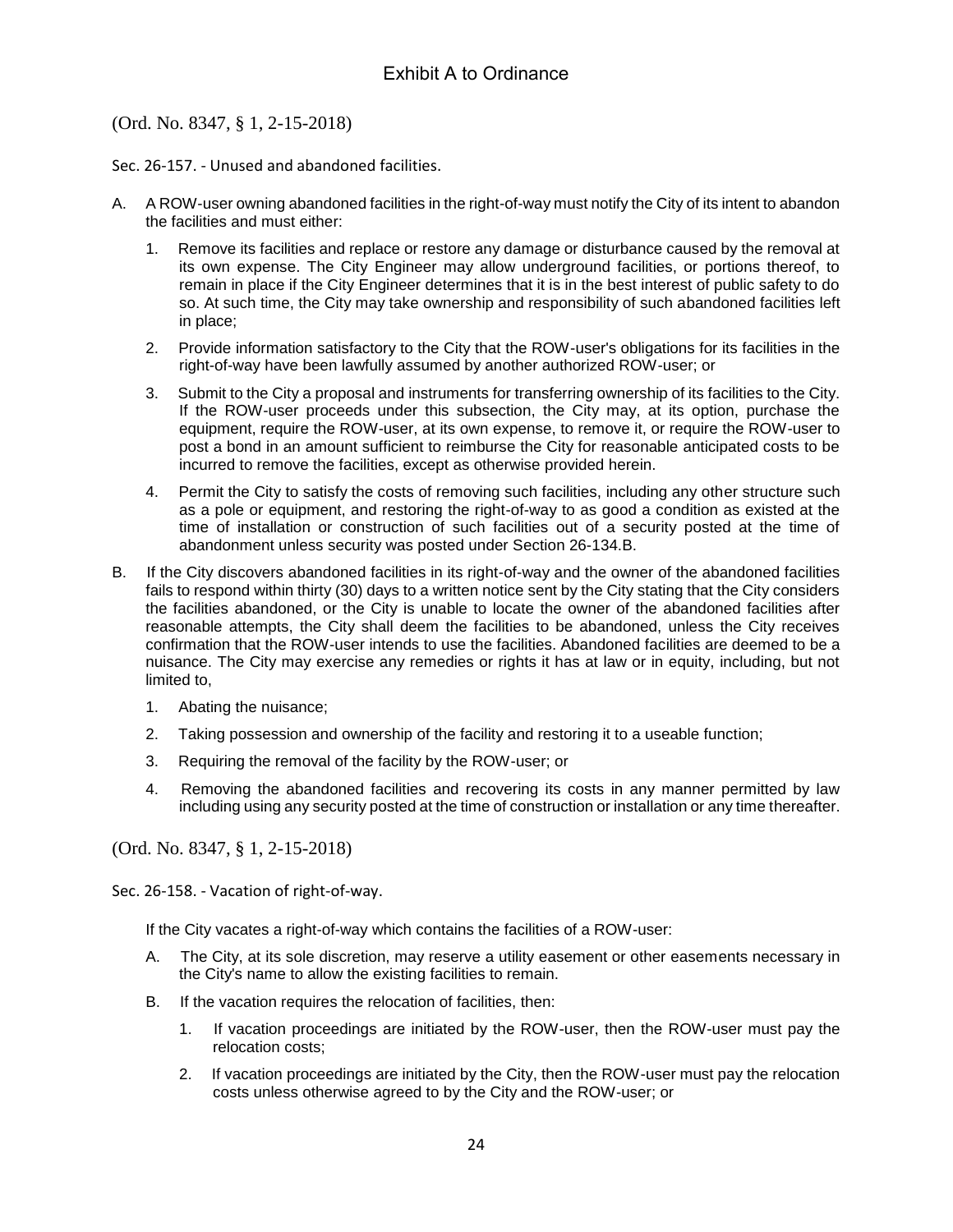- 3. If vacation proceedings are initiated by a person other than the ROW-user or the City, then such other person must pay the relocation costs, unless otherwise agreed to.
- C. In no event does the obtaining of a right-of-way permit guarantee the privilege of a ROW-user to remain in such location(s) approved past the vacation of the right-of-way or change in needs of the City for the location where facilities or equipment have been installed.

(Ord. No. 8347, § 1, 2-15-2018)

Secs. 26-159—26-165. - Reserved.

DIVISION 6. - TRAFFIC CONTROL AND STREET CLOSURES

Sec. 26-166. - Traffic control.

All traffic control, permanent and temporary, shall be properly installed and maintained at the ROWuser's expense. All traffic control materials and methods shall be in conformance with the latest edition of the manual on Uniform Traffic Control Devices.

(Ord. No. 8347, § 1, 2-15-2018)

Sec. 26-167. - Notice of closure.

The ROW-user shall notify the City no less than ten (10) working days in advance of any temporary traffic control that results in the full closure of any direction of vehicle travel along any street. Any other person doing temporary traffic control that will disrupt vehicular or pedestrian traffic shall notify the City no less than two (2) days in advance of any temporary traffic control. Except in the event of an emergency as reasonably determined by the ROW-user and City Engineer, no such closure shall take place without notice and prior authorization from the City.

(Ord. No. 8347, § 1, 2-15-2018)

Sec. 26-168. - Coordination.

- A. An applicant may apply jointly for a right-of-way permit and temporary traffic control permit to perform temporary traffic control, excavate or work in the right-of-way at the same time and place.
- B. Applicants may apply jointly for temporary traffic control permit for temporary traffic control at the same time and place. Applicants who apply jointly for a temporary traffic control permit may share in the payment of the temporary traffic control permit fee. Applicants must agree among themselves as to the portion each shall pay.
- C. The ROW-user shall participate in any joint planning, construction and advance notification of temporary traffic control, including coordination and consolidation of temporary traffic control as required by the City Engineer. In addition, the ROW-user shall cooperate with other ROW-users and the City for the best, most efficient, most aesthetic, and least obtrusive use of the right-of-way.

(Ord. No. 8347, § 1, 2-15-2018)

Sec. 26-169. - Traffic control plan.

All safety and traffic control measures must be implemented according to any approved traffic control plan required by the temporary traffic control permit.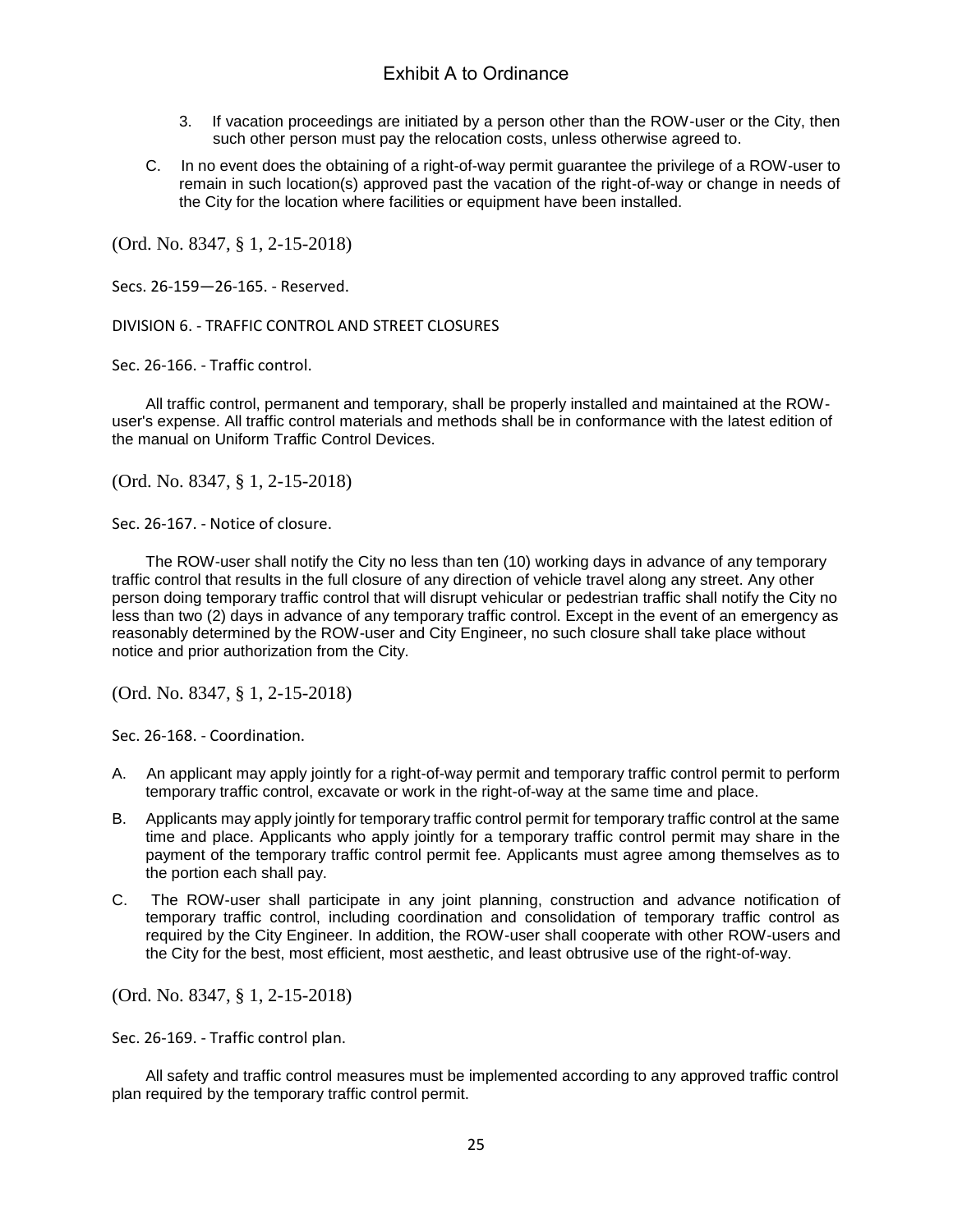(Ord. No. 8347, § 1, 2-15-2018)

Secs. 26-170—26-175. - Reserved.

DIVISION 7. - EXCAVATION PROCEDURES

Sec. 26-176. - Location of existing facilities.

- A. The ROW-user shall identify and locate any underground facilities in conformance with the "Missouri One Call" system prior to any excavation. Failure to do so may result in future permits being denied or the revocation of current permits and a requirement to remove or relocate existing facilities, equipment, poles or structures.
- B. Prior to the commencement of any placement or expansion of facilities that are greater than fifteen (15) feet in height and/or larger than five (5) cubic feet in volume, the ROW-user shall provide at least twenty (20) days written notice to all property owners within fifty (50) foot or twice the height of the proposed facility or equipment radius of the proposed location to abutting landowners in a form approved by the Director of Public Works of the City and during the time of any excavation or construction of facilities or placement of equipment shall post a telephone number of a person to whom the abutting landowner may speak about complaints or conditions on the ROW adjacent to said landowner's property or interference with the enjoyment of the owner's land. All complaints must be acknowledged by the ROW-user and reported to the City on a form approved by the City Engineer. The form of notice shall include at least the following:
	- 1. Vertical and horizontal dimension of the facility or equipment.
	- 2. Sketch of the general location of the activity and placement of the facility or equipment including adjacent buildings.
	- 3. The construction schedule.
	- 4. Any other pertinent information as determined by the Director and approved.
- C. All excavations shall be made in accordance with the City's Construction and Design Manual other regulations, policies or Codes of the City.

(Ord. No. 8347, § 1, 2-15-2018)

Sec. 26-177. - Row-user responsibilities.

- A. The ROW-user shall be liable for any damages to facilities due to excavation or work performed prior to obtaining the location of all facilities in the area in which the excavation or work is to be performed, or for any damage to facilities that have been properly identified prior to excavation or work. The ROWuser shall not make or attempt to make repairs, relocation or replacement of damaged or disturbed facilities without the approval of the owner of the facilities.
- B. Whenever there is excavation or work by the ROW-user, the ROW-user shall be responsible for acquiring all necessary temporary traffic control permits and providing adequate temporary traffic control to the surrounding area as provided in this article. In the event the excavation or work is not completed in a reasonable period of time, the ROW-user may be liable for actual damages to the City for delay caused by the ROW-user pursuant to Division 10 hereof.
- C. The ROW-user responsible for the excavation or work who leaves any debris in the right-of-way shall be responsible for providing all necessary temporary traffic control and safety protection in accordance with the temporary traffic control permit and any applicable federal or state requirement. The ROWuser shall also be responsible for removing said debris from the right-of-way. If the ROW-user fails to comply with the temporary traffic control permit or fails to remove debris from the right-of-way, the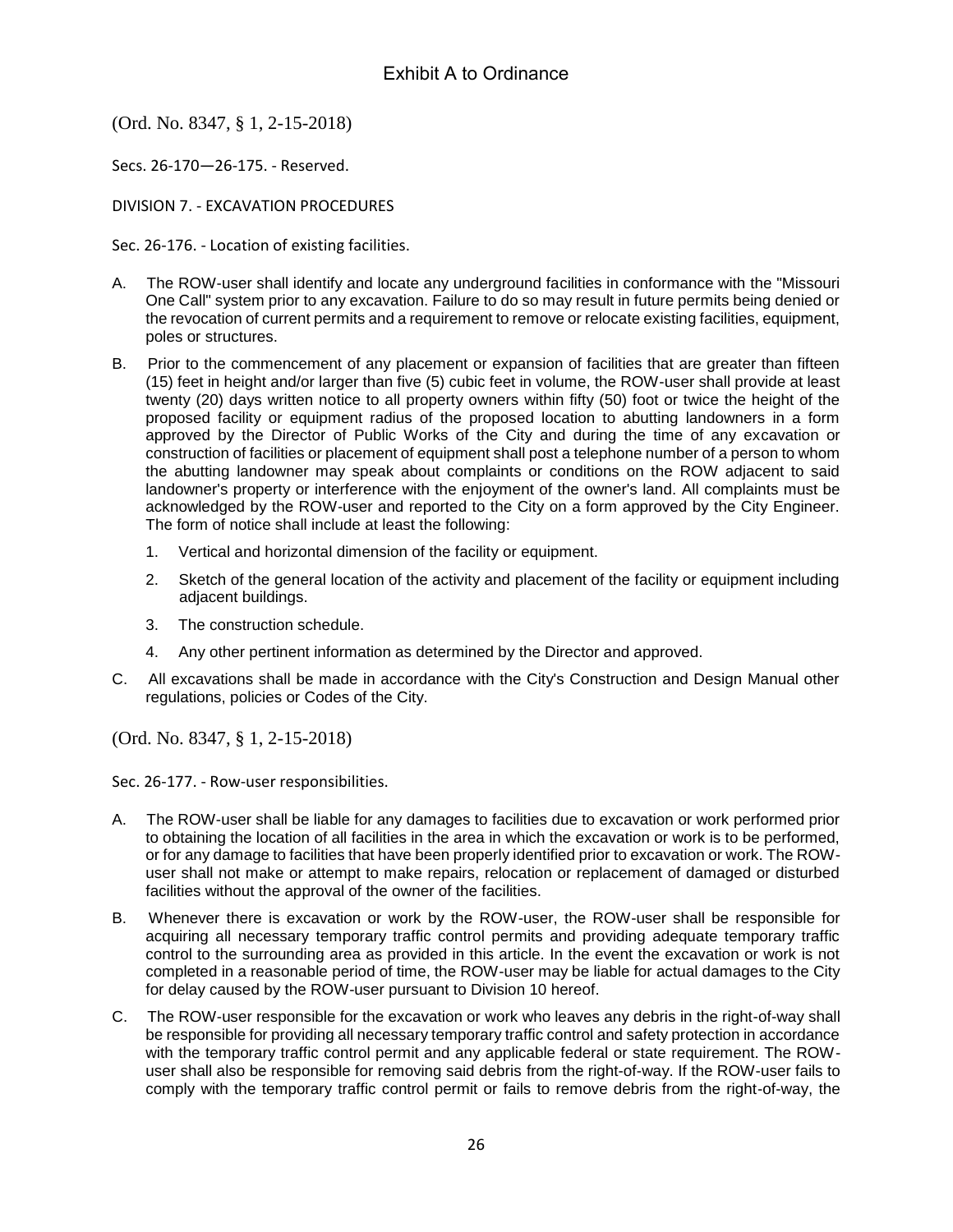ROW-user shall be responsible for damages to the City, or its contractors, resulting from said failures and shall indemnify the City and its contractors as provided in Division 10 hereof.

- D. In the event the ROW-user severely disturbs or damages the root structure of any tree in the right-ofway to the detriment of the health and safety of the tree, the ROW-user shall be required to remove and replace the tree at the ROW-user's cost. Further, in review of the ROW-user's plan, the City Engineer, in his or her discretion, may require the ROW-user to directionally bore around any tree in the right-of-way.
- E. The ROW-user shall be solely responsible for the costs of moving any facilities of any kind within the right-of-way to accommodate the City or any other governmental entity's project as designed by the City or such governmental entity, and if the ROW-user does not move or remove such facilities and additional cost or delay results to the City, the City may select its own contractor to move or remove such facilities and may seek full reimbursement, and ROW-user shall reimburse City, any and all costs of such move or removal including increased costs to the City's public works project, attorneys' fees to obtain reimbursement and any and all court costs and expert witness fees. City may exercise such right to obtain its own contractor upon written notice to the ROW-user at the address provided in the permit application form or as updated from time to time by the ROW-user.
- F. The ROW-user shall make certain at all times that sufficient security exists in a form acceptable to the City Attorney and City Engineer to assure that the obligations of the ROW-user shall be met which may include sufficient assets, letter of credit, bond, or a pledge of other property.
- G. The ROW-user shall at all times maintain proper registration with the Missouri Secretary of State and have a registered agent within this state who may accept notices required to be served under this article and service of process while using, occupying or engaged in construction activities within the City's right-of-way.
- H. The ROW-user shall at all times maintain facilities, furnishings and any other equipment or structures in compliance with the City's Design Standards and Encroachment Policy.
- The ROW-user agrees and acknowledges by acceptance of any permit after adoption of this article as amended and including this paragraph, that its use of the ROW is a license only unless it already has in place a franchise agreement with City, and by accepting and using a permit agrees to be bound by the terms and conditions of such license set out in this article and chapter and that such license is enforceable by City in the same manner as any license to use property under Missouri and federal law.
- J. The ROW-user will maintain and comply with or promptly apply for and obtain any franchise, license, or conditional use waiver the City requires at the time of the permit application or, if none is required by the City at such time for the services or structures/equipment being installed, in the future should the City decide to require franchise agreements for ROW-users if none are required for the services being provided by the ROW-user at the time of application and installation or commencing use of any structure, equipment or excavation.

(Ord. No. 8347, § 1, 2-15-2018)

Sec. 26-178. - Standard of work.

All temporary traffic control, excavation or work performed in the right-of-way shall be done in conformance with the City's Design and Construction Manual and Design Standards on file in the Office of the City Engineer. The interpretation of such manuals and design standards, in the sole discretion of the City Engineer or Public Works Director, shall be binding on all ROW-users and such interpretation is a condition of any right to excavate, work or use the right-of-way for any purpose whatsoever.

(Ord. No. 8347, § 1, 2-15-2018)

Sec. 26-179. - Temporary traffic control, excavation or work restoration.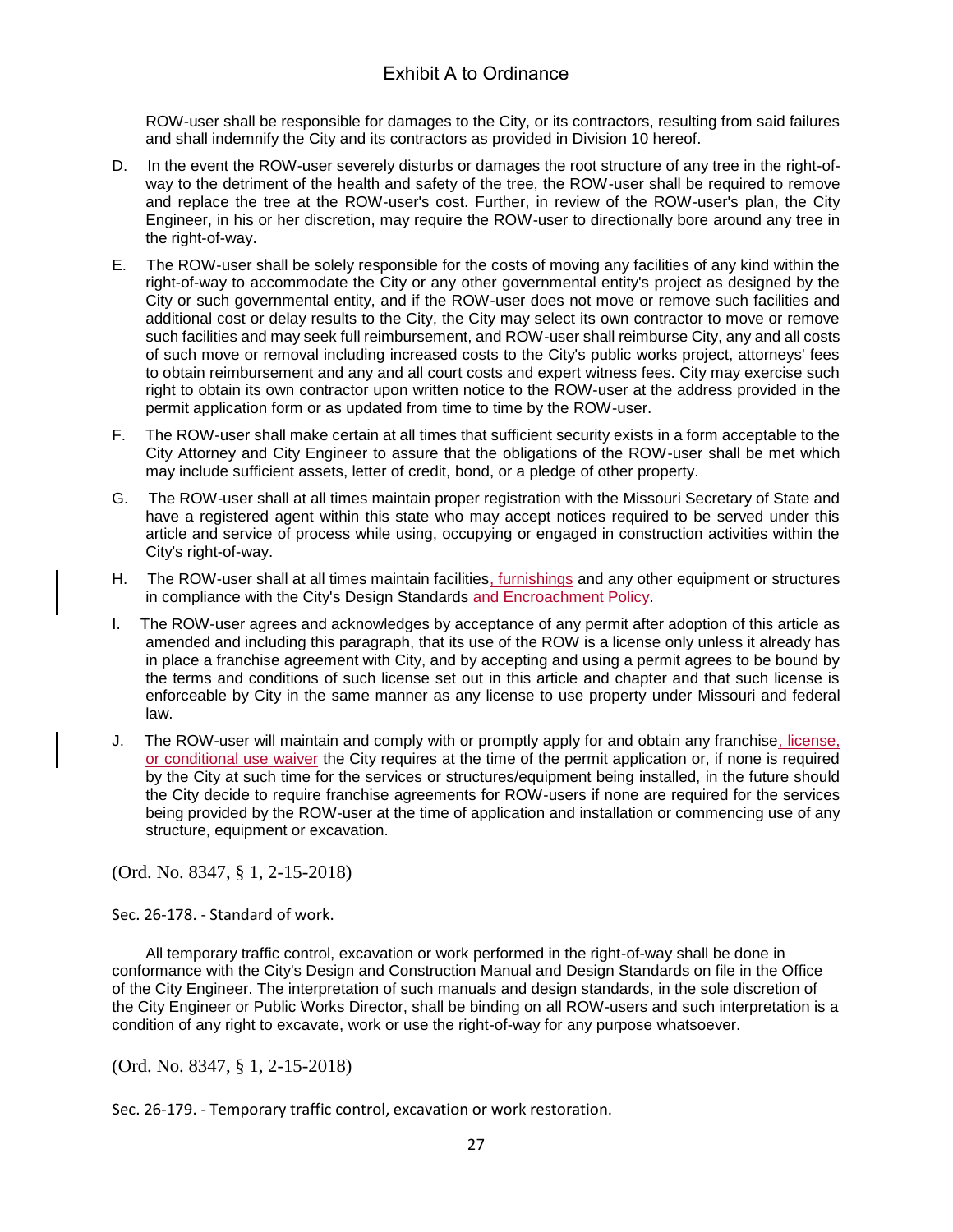- A. After any temporary traffic control, excavation or work, the ROW-user shall, at its expense, restore all portions of the right-of-way to the same condition or better condition than it was prior to the temporary traffic control, excavation or work.
- B. If excavation or work cannot be back-filled immediately and is left unattended, the ROW-user shall securely and adequately cover and mark the unfilled excavation or work. The ROW-user has sole responsibility for maintaining proper temporary traffic control, barriers, safety fencing, signage, and/or lights as required, from the time of the opening of the excavation or work until the excavation or work is surfaced and opened for travel.
- C. In addition to repairing its own street cuts, the ROW-user must restore any area within five (5) feet of the new street cut that has previously been excavated, including the paving and its aggregate foundations.
- D. All earth, materials, sidewalks, paving, crossing, utilities, public improvement or improvements of any kind damaged or removed by the ROW-user shall be fully repaired or replaced promptly by the ROWuser at its sole expense and to the reasonable satisfaction of the City Engineer. However, a ROWuser shall not make or attempt to make repairs, relocation or replacement of damaged or disturbed facilities without the approval of the owner of the facilities.
	- 1. The City Engineer has the authority to inspect the repair or replacement of the damage, and if necessary, to require the ROW-user to do additional and necessary excavation or work. Notice of the unsatisfactory restoration and the deficiencies found will be provided to the ROW-user and a reasonable time not to exceed fifteen (15) days will be provided to allow for the deficiencies to be corrected.
	- 2. Any deficiencies not corrected shall be considered a "failure to restore" and the City shall proceed according to this article. Upon determination by the City Engineer that the failure to repair or replace creates a threat to public safety, all such repair or replacement shall be corrected within twenty-four (24) hours of notice from the City, or the City Engineer may direct the City to make such repair or replacement at the ROW-user's expense.
- E. All construction and excavations shall also be subject to the following:
	- 1. All sidewalks, curbs, ADA ramps that are removed during construction must be replaced to City and Federal ADA standards, whichever is the more restrictive, and shall be completed within ten (10) days unless approved in writing by the City Engineer;
	- 2. Open excavation within the City ROW shall be backfilled, covered, or fenced daily;
	- 3. Open excavations shall be permanently backfilled to City standards within ten (10) calendar days of excavation unless otherwise approved in writing by the City Engineer;
	- 4. Restoration/stabilization efforts to all areas disturbed by construction shall be completed within ten (10) calendar days of the completion of work that has been permitted unless an extension of time is specifically granted in writing by the City Engineer;
	- 5. Erosion control mats and other erosion control devices as approved by the City shall be used when weather is not conducive to growing grass such as in the winter or excessively dry conditions as approved by the City Engineer;
	- 6. Restoration of vegetated areas within the City ROW and other easements shall be performed with common readily available grasses for this region such as fescue, blue grass and similar varieties and grasses used for restoration should, to the extent feasible, closely match surrounding grasses;
	- 7. Exotic grasses, native plantings, flowerbeds, and other decorative landscaping placed in the ROW by abutting property owners and others are not required to be replaced or restored, are deemed at the risk of the abutting property owners and others, and may be replaced with City approved grass varieties;
	- 8. Types O and A soil as indicated in the USGS Soil Horizon Chart shall be placed in the top six (6) inches of all excavations outside of paved areas, including areas that will receive sod. Types O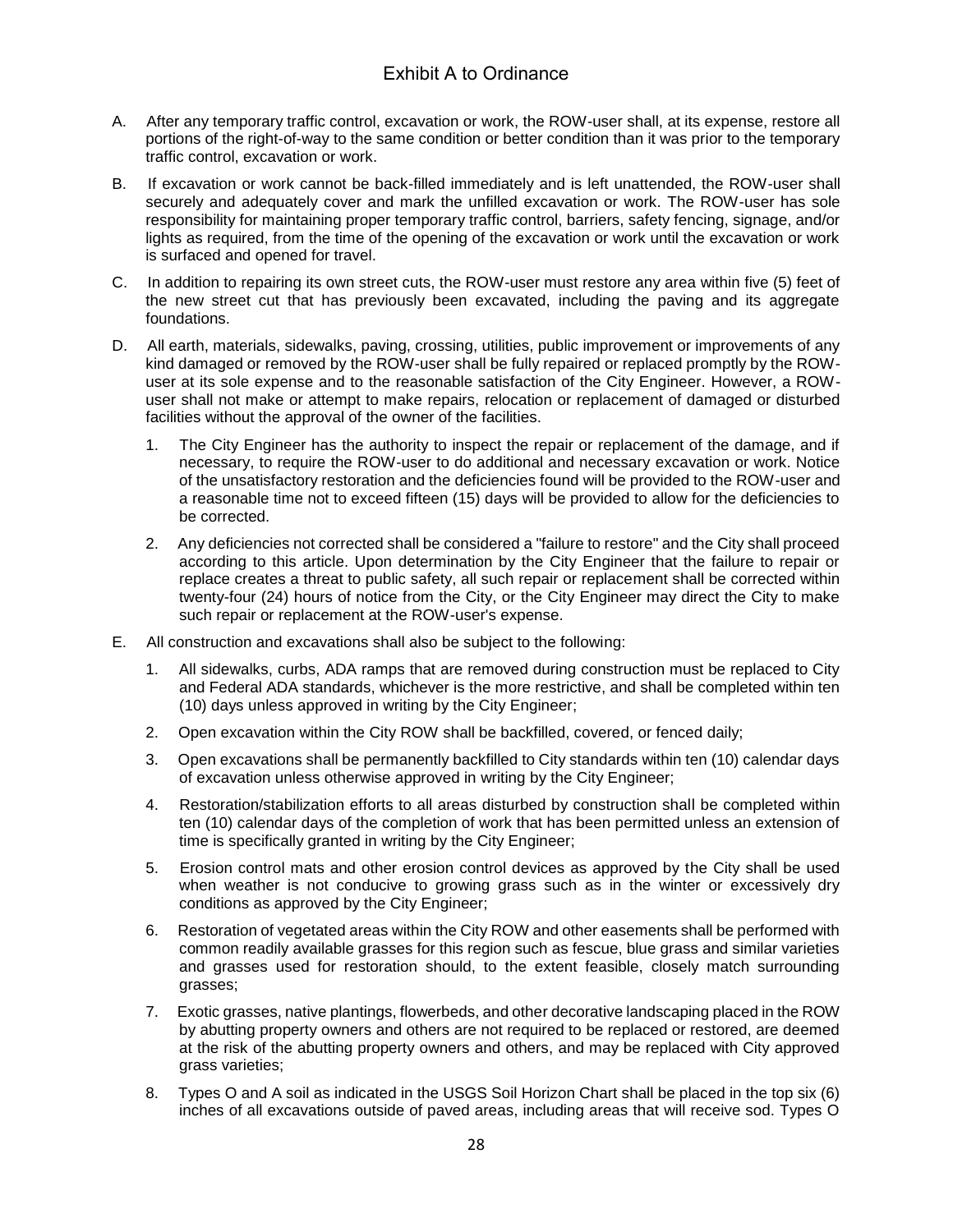and A soil is dark nutrient rich topsoil, free of rocks, clods, and debris that is capable of establishing and sustaining grass. Clay is not acceptable and Sections 2202.6 and 2202.7 of the City of Lee's Summit Design and Construction Manuel shall be referenced; and

9. Failure to restore any construction area or excavation or complete construction or installation in accordance with this section, this chapter and the City's Design Standards shall be cause to deny future permits or suspend any currently issued permits to the entity holding the permit for the area of construction or excavation where restoration has not complied with this section, chapter or City's Design Standards.

(Ord. No. 8347, § 1, 2-15-2018; Ord. No. 8855, § 1, 4-14-2020)

Sec. 26-180. - Failure to restore.

If the ROW-user fails to restore the right-of-way in the manner and to the condition required by the City Engineer, or fails to satisfactorily and timely complete all restoration, the City may, at its option, serve written notice upon the ROW-user and its surety that, unless within ten (10) days after serving of such notice, a satisfactory arrangement is made for the proper restoration of the right-of-way, the City shall immediately serve notice of failure to comply upon the surety and the ROW-user, and the surety shall have the right to arrange for and complete the restoration excavation or work; provided, however, that if the surety does not commence performance thereof within fourteen (14) days from the date of notice, the City may perform its own restoration excavation or work and prosecute same to completion, by contract or otherwise.

- A. Upon determination by the City Engineer that the failure to repair, replace or restore creates a threat to public safety, all such repair or replacement shall be corrected within twenty-four (24) hours of notice from the City, or the City will perform its own restoration excavation or work and prosecute same to completion, by contract or otherwise.
- B. Upon determination by the City Engineer that the failure to repair, replace or restore creates an immediate threat to public safety, all such repair or replacement shall be corrected within one (1) hour of notice from the City, or the City will perform its own restoration excavation or work and prosecute same to completion, by contract or otherwise.
- C. The ROW-user and its surety shall be liable to the City for its actual costs of such restoration, including the value of any time or overtime incurred through the labor of City employees, the value of the use of City equipment, and the cost of City materials used in the restoration project.

The ROW-user shall also restore any special uses of the adjoining landowner including driveway approaches, except for landscaping as provided in Section 26-179.E.7.

(Ord. No. 8347, § 1, 2-15-2018; Ord. No. 8855, § 1, 4-14-2020)

Sec. 26-181. - Guarantee of restoration.

- A. In restoring the right-of-way, the ROW-user shall guarantee its excavation or work and shall maintain it for a period of forty-eight (48) months, or for the maximum period of time allowed by law, whichever is greater, following its completion.
	- 1. During said guarantee period the ROW-user shall, upon notification from the City Engineer, correct all restoration excavation or work to the extent necessary, using any method as required by the City Engineer.
	- 2. Said excavation or work shall be completed within a reasonable time, not to exceed thirty (30) calendar days, of the receipt of notice from the City Engineer.
	- 3. In the event the ROW-user is required to perform new restoration pursuant to the foregoing guarantee, the City Engineer shall have the authority to extend the guarantee period for such new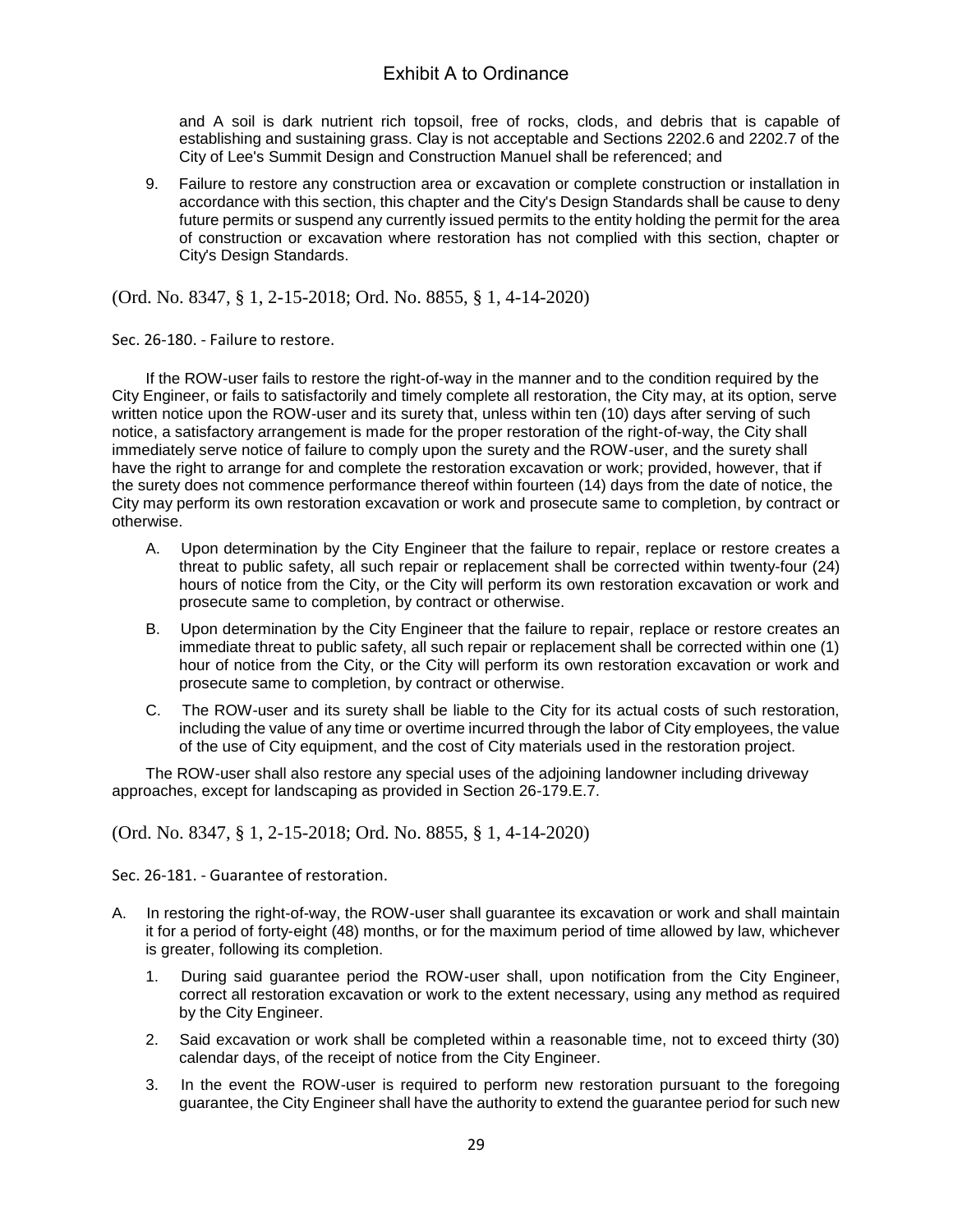restoration for up to an additional forty-eight (48) months, or other greater period allowed by law, from the date of the new restoration, if the City Engineer determines there was action by the ROW-user not to comply with the conditions of the right-of-way permit and any restoration requirements.

- B. When any required corrective actions have been completed and inspected to the City Engineer's satisfaction, the guarantee period will begin.
- C. The guarantee period shall be applicable to failure of the pavement surface as well as failure below the pavement surface.
- D. Provide at least a five thousand dollar (\$5,000.00) performance and maintenance bond issued by a company approved by the United States Treasury Department to provide security and sureties. For a permit that involves numerous locations or more than one city block or five (500) feet of length of rightof-way, a higher bond may be required in the discretion of the City Engineer.

(Ord. No. 8347, § 1, 2-15-2018; Ord. No. 8855, § 1, 4-14-2020)

Sec. 26-182. - Restoration marker.

All utility boxes, vaults and other structures shall be identifiable with the owner or user's name in a manner approved by the City Engineer.

(Ord. No. 8347, § 1, 2-15-2018; Ord. No. 8855, § 1, 4-14-2020)

Sec. 26-183. - Notice and inspection.

Upon completion of all right-of-way restoration activities, the ROW-user shall notify the City's Public Works Department, which shall then schedule a closeout inspection.

(Ord. No. 8347, § 1, 2-15-2018)

Secs. 26-184—26-190. - Reserved.

DIVISION 8. - MAPPING REQUIREMENTS

Secs. 26-191—26-200. - Reserved.

DIVISION 9. - APPEALS OR WAIVERS

Sec. 26-201. - Appeals.

Whenever a person has been denied a right-of-way permit or a temporary traffic control permit, had its right-of-way permit or temporary traffic control permit revoked by the City Engineer, believes that the fees imposed on the person by the City do not conform to the requirements of valid and applicable portions of RSMo 67.1840, asserts any issues related to the use of the right-of-way, or deems themselves otherwise aggrieved by any decision or action taken by the City or the City Engineer under this article, the person may file an appeal to the City Manager or his/her designee by filing written notice of such appeal with the City Clerk's office within ten (10) calendar days of the date of notice of such decision or action.

A. The City Manager or his/her designee shall schedule an informal meeting with the aggrieved person and shall have the power to overrule such decision or action taken by the City or the City Engineer, may extend the time limit of such decision or action, or may grant exceptions to, or waive requirements of, or grant a variance from the specific provisions of this article.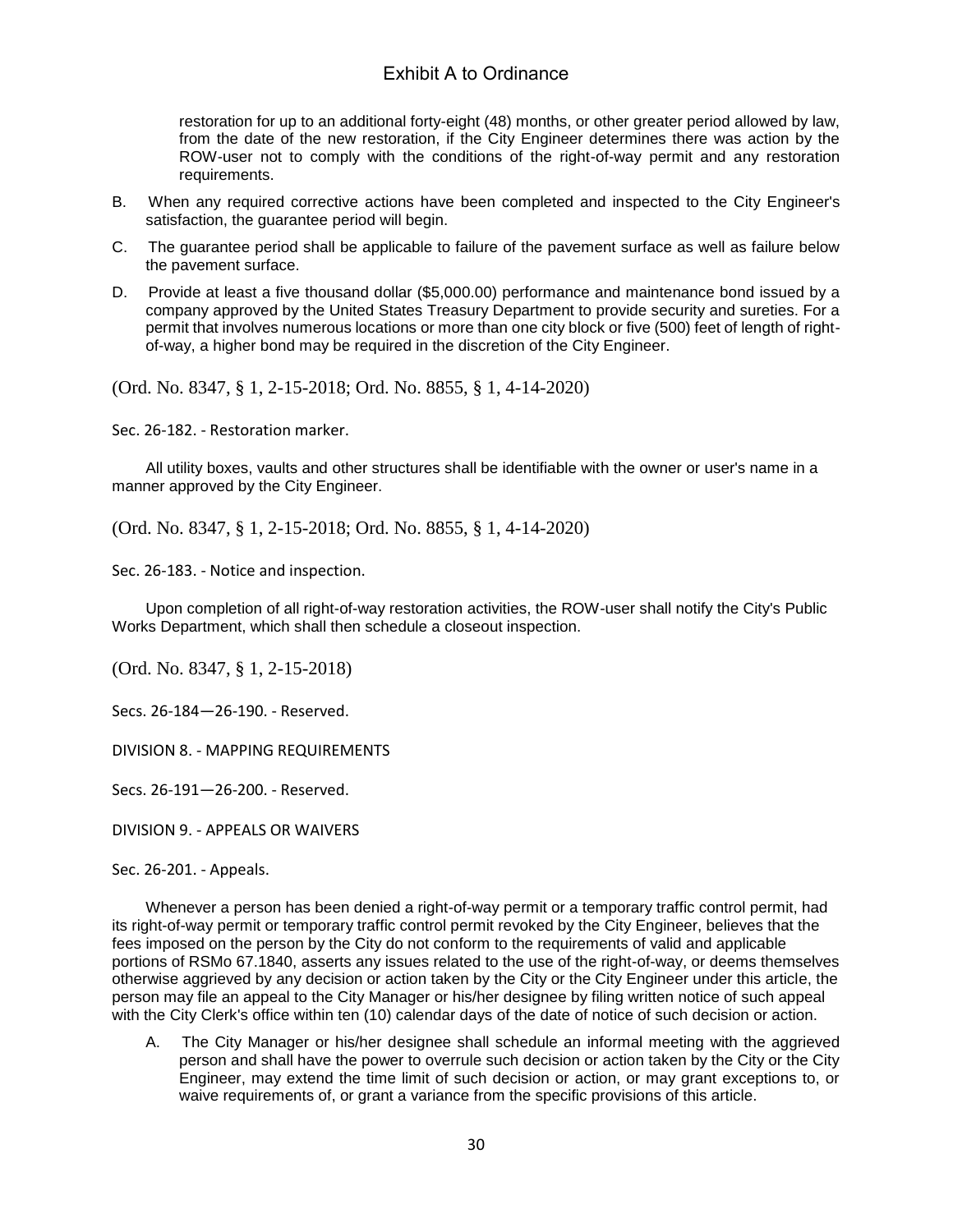B. The City Manager or his/her designee shall issue their decision in writing. After the decision of the City Manager or his/her designee is rendered, the aggrieved person may appeal the decision of the City Manager or his/her designee to the Public Works Committee by filing written notice of such appeal with the City Clerk's office within ten (10) calendar days of the date of notice of such decision or action.

(Ord. No. 8347, § 1, 2-15-2018)

Sec. 26-202. - Actions on appeal to City Council.

- A. Such appeals to the Public Works Committee as provided for in Section 26-201 hereof shall be heard by the Public Works Committee on the record with evidence and testimony as a contested hearing pursuant to RSMo ch. 536.
	- 1. The Public Works Committee shall deliver a transcript of the written record and exhibits along with its written recommendation for action to the City Council.
	- 2. The City Council may overrule such decision or action taken by the City or the City Engineer, may extend the time limit of such decision or action, or may grant exceptions to, or waive requirements of, or grant a variance from the specific provisions of this article.
	- 3. Any decision by the City Council affirming the denial, revocation, fee imposition or dispute resolution shall be in writing and supported by written findings establishing the reasonableness of the decision.
- B. Pending a decision by the City Council, the order of the City Engineer shall be stayed, unless the City Engineer determines that such action will pose a threat to public safety or the integrity of the public infrastructure.
- C. In the event the City Council affirms the prior decision of the City or the City Engineer, in addition to all other remedies and if both parties agree, the aggrieved person shall have the right to have the matter resolved by mediation or binding arbitration.
	- 1. Binding arbitration shall be before an arbitrator agreed to by both the City and the aggrieved person.
	- 2. The costs and fees of a single arbitrator shall be borne equally by the City and the aggrieved person.
	- 3. If the parties cannot agree on an arbitrator, the matter shall be resolved by a three-person arbitration panel consisting of one (1) arbitrator selected by the City, one (1) arbitrator selected by the aggrieved person, and one (1) arbitrator selected by the other two (2) arbitrators. In the event that a three-person arbitrator panel is necessary, each party shall bear the expense of its own arbitrator and shall jointly and equally bear with the other party the expense of the third arbitrator and of the arbitration.
	- 4. Each party to the arbitration shall pay its own costs, disbursements and attorney fees.

(Ord. No. 8347, § 1, 2-15-2018)

Secs. 26-203—26-210. - Reserved.

DIVISION 10. - INSURANCE, BONDING AND LIABILITY

Sec. 26-211. - Insurance.

A. Unless a ROW-user has twenty-five million dollars (\$25,000,000.00) in net assets in the State of Missouri and does not have a history of noncompliance, or permitting noncompliance, within the City,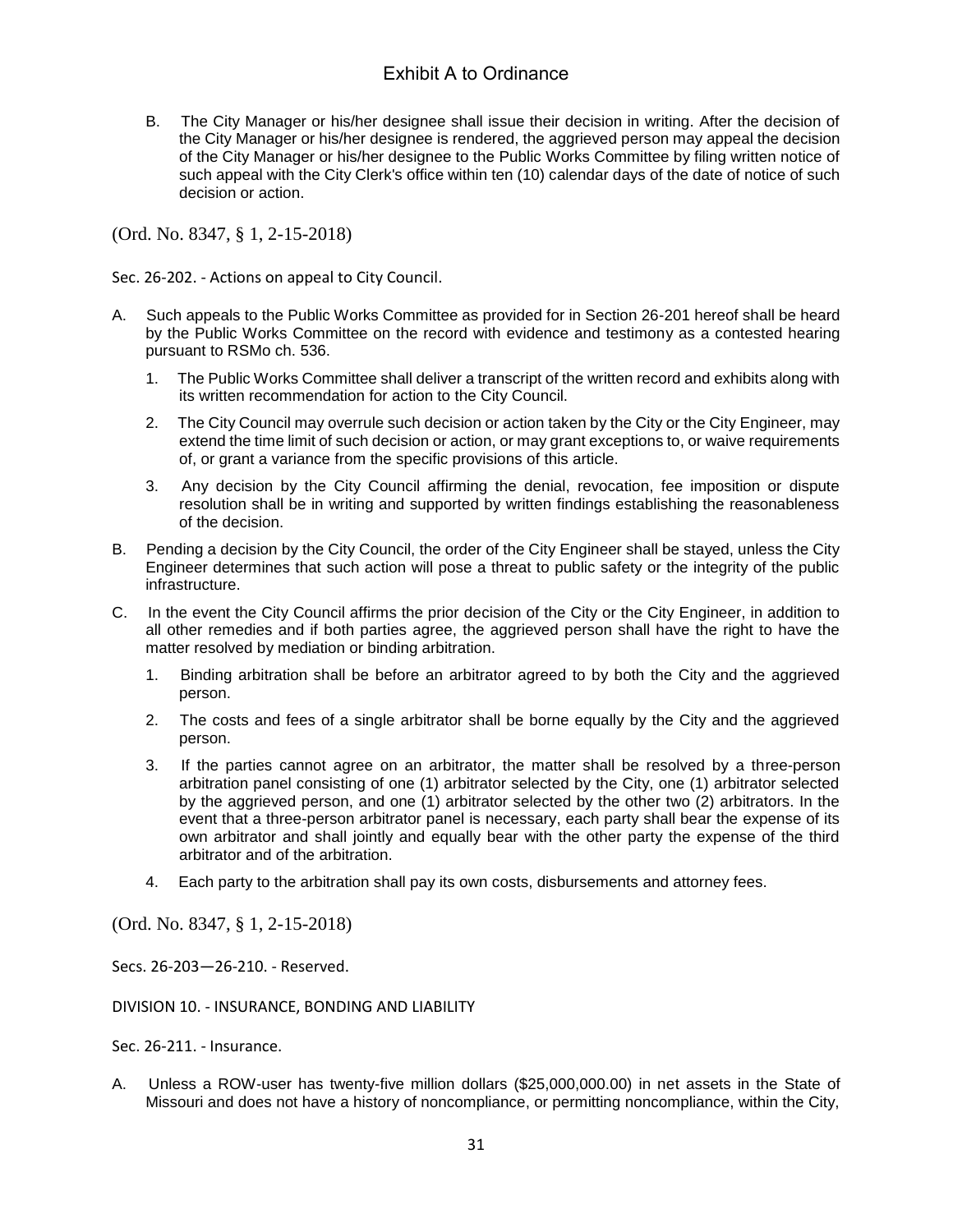then the ROW-user shall file with the City evidence of liability insurance with a reputable, qualified and financially sound insurance company licensed to do business in Missouri, and unless otherwise approved by the City in writing, with a current A.M. Best ROW User, Inc., rating of not less than A.

- 1. The ROW-user shall provide all information to the City necessary to determine the amount of net assets of the ROW-user.
- 2. The amount of insurance shall be in amounts sufficient to protect the City against all liabilities not protected by the State of Missouri's sovereign immunity statute and the City shall be named and endorsed as an additional insured and ROW-user shall provide an endorsed waiver of subrogation against the City for all such policies, unless prohibited by law. The City shall not have a deductible for its coverage, the intent being that the City shall not pay any amounts towards its defense or damages arising out the ROW-user's use of the ROW and any condition the ROWuser creates or contributes to create on the ROW or on abutting property. The insurance will protect the City from and against all claims by any person whatsoever for loss or damage from personal injury, bodily injury, death, or property damage arising out of or alleged to have arisen out of the negligent or willful acts or omissions of the ROW-user. The ROW-user agrees it does not have a cause of action or claim against the City for any action that such insurance would provide coverage for.
- 3. If the ROW-user is self-insured, it shall provide the City proof of compliance regarding its ability to self-insure and proof of its ability to provide coverage in the above amounts, but self-insurance shall only be permitted by consent of the City Council and the execution of an agreement separate from any agreement created under this article which shall be in full force and effect until such time as the ROW-user's facilities, structures and use are removed or cease from or on the ROW.
- 4. A copy of the liability insurance certificate and all required endorsements must be on file with the City Clerk.
- B. No liability insurance will be required of any residential property owner excavating or working in the right-of-way adjacent to his/her residence who does not utilize a contractor to perform the excavation or work and who does not require a temporary traffic control permit. However, said residential property owner shall be required to demonstrate proof of a homeowner's policy with coverage and limits acceptable to the City Engineer.
- C. For purposes of this section, "history of noncompliance, or permitting noncompliance, within the City," shall mean the ROW-user, or any persons acting on the behalf of the ROW-user, including contractors or subcontractors, has failed to return the public right-of-way to its previous condition under a previous right-of-way permit or temporary traffic control permit.
- D. ROW-users who are installing facilities that are not a part of a distribution system as outlined in Section 26-134.B. shall also comply with the security provisions in said section.
- E. In addition to the insurance provisions above, the following insurance provisions shall apply to ROW users who do not have a franchise or license agreement with the City that contains insurance provisions and who intend to have facilities in the ROW for more than sixty (60) days:
	- 1. *Insurance required.* Prior to any access in the ROW, ROW user shall procure and maintain insurance against claims for: A) bodily injury, personal injury, sickness or disease, or death of any persons other than ROW user's employees; B) damages insured by usual personal and advertising injury liability coverage; C) damages because of injury to or destruction of tangible property, including loss of use resulting from; D) products/completed operations; and E) damages involving liability insurance applicable to ROW user's indemnity obligations under Division. Such insurance shall cover claims as may be occasioned by the operations, acts, errors, omissions, or negligence of ROW User or its officers, agents, representatives, employees, lessees, or contractors during all times that occupies the ROW. Insurance limits may be met by the combination of primary and umbrella or excess coverage.
	- 2. *Limits of insurance.* The insurance to be provided by a ROW user shall be as set forth in the "Standard Insurance and Indemnification Requirements" as approved by the City Attorney, which may be updated and amended as needed from time to time.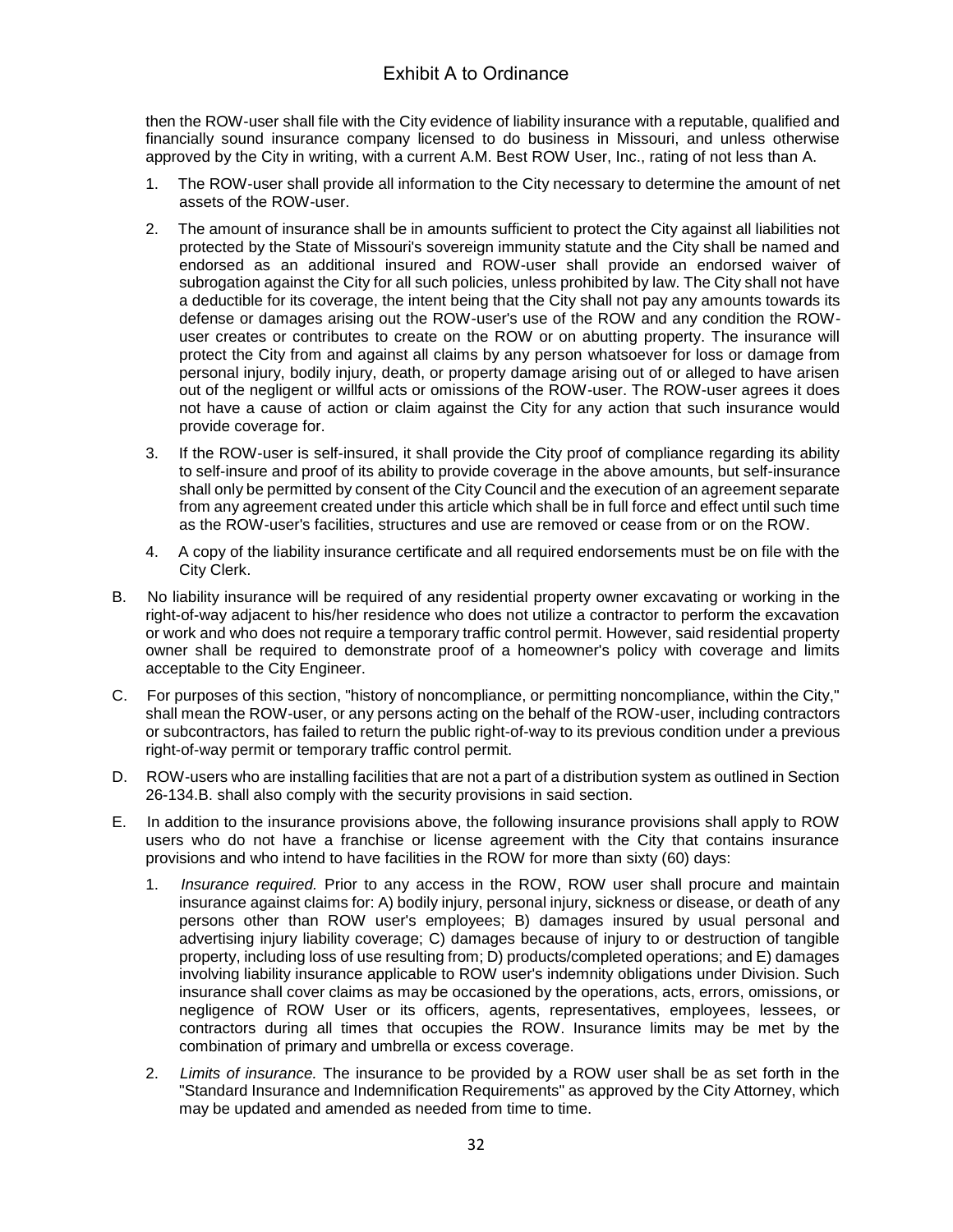### (Ord. No. 8347, § 1, 2-15-2018; Ord. No. 8528, § 1, 12-18-2018; Ord. No. 8895, § 3, 6-9-2020)

#### Sec. 26-212. - Bonding.

- A. If a ROW-user has twenty-five million dollars (\$25,000,000.00) in net assets and does not have, or is not using a contractor with, a history of noncompliance, or permitting noncompliance, as determined by the City Engineer, within the City, then the ROW-user shall not be required to maintain a performance or maintenance bond. The burden of requesting and proving any exemption from bonding requirements under this article shall be on the ROW-user to the satisfaction of the City, and upon request from time to time by the City Engineer the ROW-user shall establish a continued right to exemption from a bonding requirement whether the exemption exists under local, state or federal law.
	- 1. The ROW-user shall provide all information to the City necessary to determine the amount of net assets of the ROW-user.
	- 2. For purposes of this section, "history of noncompliance, or permitting noncompliance, within the City," shall mean the ROW-user, or any persons acting on the behalf of the ROW-user, including contractors or subcontractors, has failed to return the public right-of-way to its previous condition under a previous right-of-way permit or temporary traffic control permit on at least one (1) occasion as determined by the City Engineer.
- B. If it is determined pursuant to subsection A of this section that a ROW-user does not have twenty-five million dollars (\$25,000,000.00) in net assets or does have a history of noncompliance, or permitting noncompliance, or is using a contractor or third party with a history of noncompliance, or is installing any facility that individually would require more than ten thousand dollars (\$10,000.00) to remove and return the right-of-way to its previous condition within the City, then the ROW-user shall:
	- 1. Maintain a performance bond in a form approved by the City Attorney. The amount of the bond unless prohibited by valid, constitutional law, will be five thousand dollars (\$5,000.00) or the value of the restoration, whichever is greater, as determined by the City Engineer, for a term consistent with the term of the applicable right-of-way permit or temporary traffic control permit, conditioned upon the ROW-user's faithful performance of the provisions, terms and conditions conferred by this article.
	- 2. Maintain a maintenance bond in a form approved by the City Attorney. The amount of the bond, unless prohibited by valid, constitutional law, will be five thousand dollars (\$5,000.00) or the value of the restoration, whichever is greater, as determined by the City Engineer, for a term consistent with the term of the applicable right-of-way permit or temporary traffic control permit plus four (4) additional years, conditioned upon the ROW-user's faithful performance of the provisions, terms and conditions conferred by this article.
	- 3. For facilities that extend above and below the ground and are permanent in nature and would require demolition similar in nature to a building or monopole tower to remove, the ROW-user shall provide to the City a bond in the amount of the then cost to remove or demolish such a facility or the right through a recordable document to execute on a piece of real estate in a fashion similar to the manner in which the City may place a lien on property when a structure is removed by the City.
	- 4. For facilities that are attached, collocated, placed, or installed on City property or in the ROW, ROW user shall maintain a payment bond in a form approved by the City Attorney in favor of City up to an amount permitted by valid, constitution law to recoup unpaid rates or fees by ROW user. Said bond shall be acknowledged by ROW user, as principal, and shall be issued by a surety with an AM Best rating of A-VII or better for the last four (4) quarters.
- C. In the event the City shall exercise its right to revoke the right-of-way permit or the temporary traffic control permit as permitted herein, then the City shall be entitled to recover under the terms of said bonds or against any real estate under B.3. of this section the full amount of any loss occasioned. A copy of the maintenance and performance bonds or recorded instrument must be on file with the City Clerk. No maintenance or performance bond will be required of any residential property owner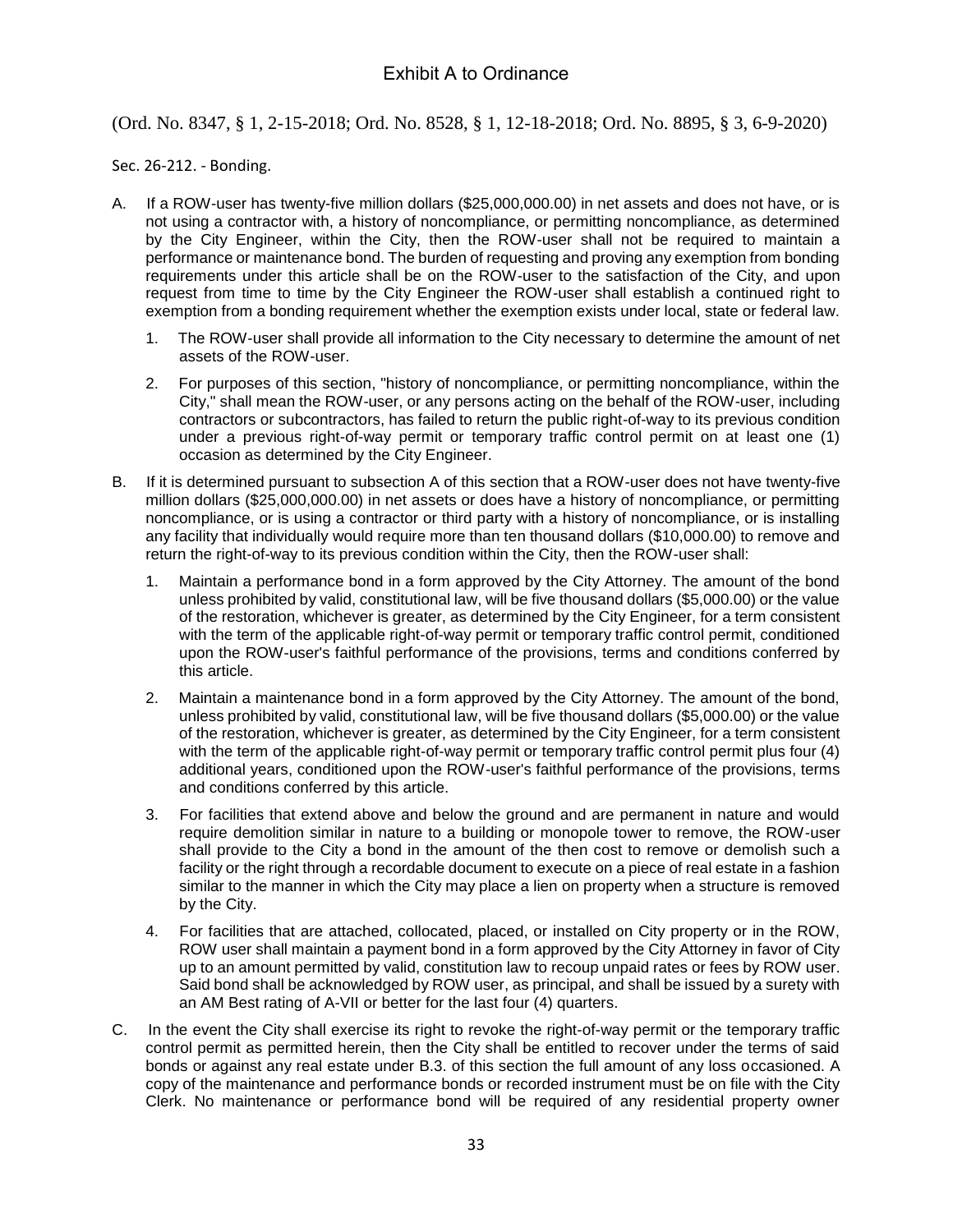excavating or working in the right-of-way adjacent to his/her residence, who does not utilize a contractor to perform the excavation or work and who does not require a temporary traffic control permit. Because such work is done by a private property owner against whose property the City may place a lien under the law, no recorded instrument giving the City additional rights to place a lien and foreclose on such lien shall be required.

D. All bonds required in this section shall be acknowledged by ROW user, as principal, and shall be issued by a surety with an AM Best rating of A-VII or better for the twelve (12) months immediately preceding the bond issuance date.

(Ord. No. 8347, § 1, 2-15-2018; Ord. No. 8528, § 1, 12-18-2018; Ord. No. 8855, § 1, 4-14-2020)

Sec. 26-213. - Indemnification.

- A. Any person operating under the provisions of this article or performing any temporary traffic control, excavation, or work in the right-of-way shall fully indemnify, release, defend and hold harmless the City and agents of the City when acting in their capacity as municipal officials, employees, elected officials, attorneys, and agents, for, from and against any and all claims, demands, suits, fines, losses, injuries, proceedings, and actions, liability and judgment by other persons for damages, losses, costs, and expenses, including attorney fees, to the extent caused by or arising out of the acts, errors, directives, or omissions of the person, or its agents, contractors, or subcontractors, in the performance of the permitted temporary traffic control, excavation, or work. Nothing in this article shall be construed to waive the City's sovereign or any other immunity or defense available to it, its officers, employees and agents.
- B. Nothing herein shall be deemed to prevent the City, or any agent, from participating in the defense of any litigation by its own counsel at their own expense. Such participation shall not under any circumstances relieve the person from its duty to defend against liability or its duty to pay any judgment entered against the City, or its agents.
- C. All ROW-users shall be responsible for promptly correcting acts or omissions by any contractor or subcontractor performing permitted temporary traffic control, excavation or work for such ROW-user hereunder. Failure to do so within the time set by the City Engineer shall be cause to revoke any ROW permit and to eject the ROW-user from the City's rights-of-way by any means available including seeking a declaratory judgment action, injunction or in the event of emergency self-help.
- D. Notwithstanding anything to the contrary in this division, in accordance with RSMo 67.5121(2), a ROWuser's indemnification obligations set forth this division, but only with respect to the ROW user's operation of a "small wireless facility," as defined in the Uniform Small Wireless Facility Deployment Act, within the ROW, shall only be required to indemnify and hold the City, its officers and employees, harmless against any damage or personal injury caused by the negligence of the ROW user, its employees, agents, or contractors. This exception shall only apply to the ROW user's "small wireless facilities" and shall not otherwise alter the obligations of a ROW user to indemnify the City for all of ROW user's other activities or operations.

(Ord. No. 8347, § 1, 2-15-2018; Ord. No. 8528, § 1, 12-18-2018)

Sec. 26-214. - Indemnification for contractual or economic loss damages.

Any person operating under the provisions of this article or performing any temporary traffic control, excavation or work in the right-of-way shall fully indemnify, release, defend and hold harmless the City and agents of the City when acting in their capacity as municipal officials, employees, elected officials, attorneys, contractors, and agents, from and against any and all claims, demands, suits, proceedings, and actions, liability and judgment by other persons for contractual or economic losses, damages, losses, costs, and expenses, including attorney fees, to the extent caused by failure of a ROW-user, or its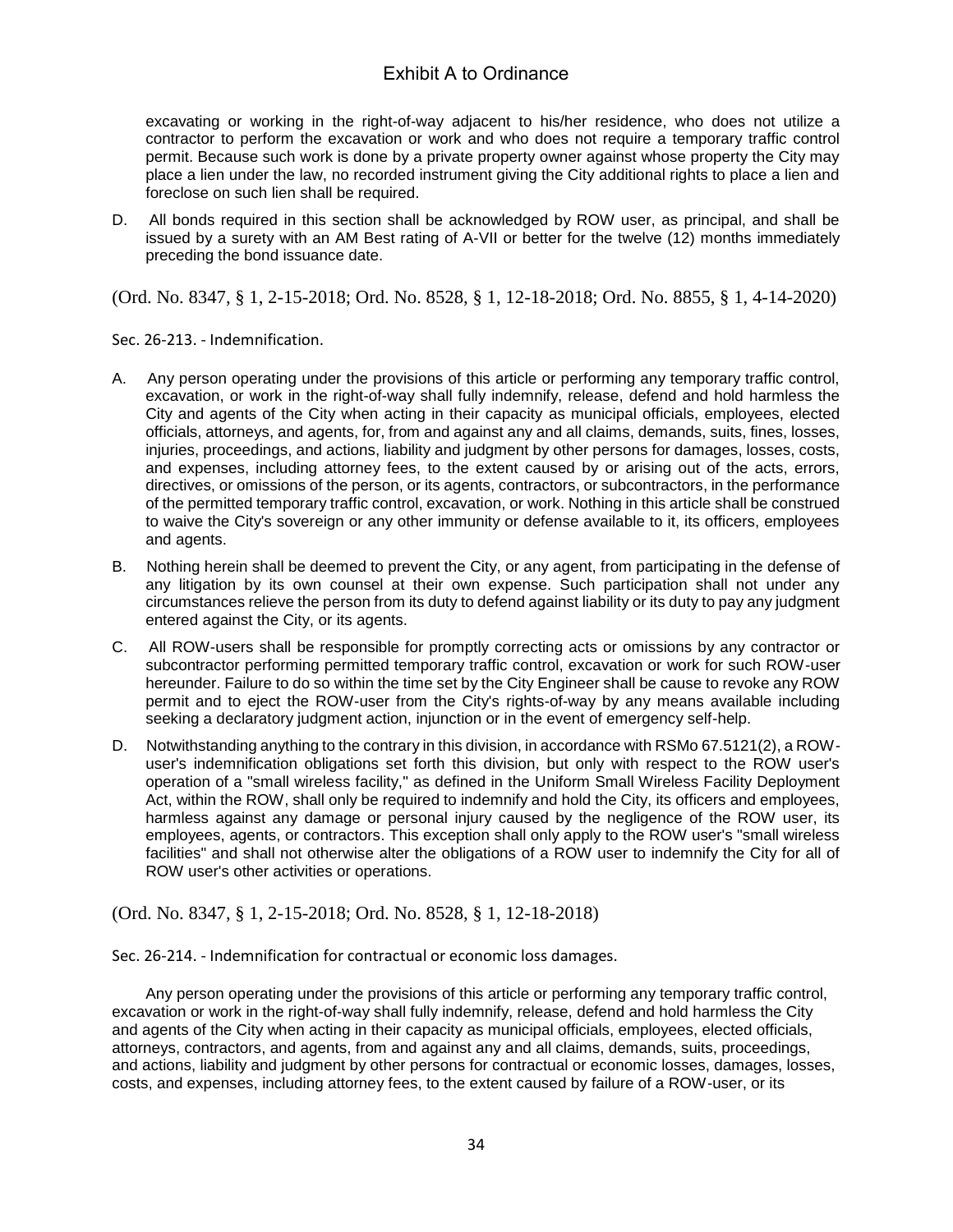agents, contractors, or subcontractors, to relocate or adjust its facilities pursuant to the provisions of this article.

(Ord. No. 8347, § 1, 2-15-2018)

Sec. 26-215. - Indemnification for damage to facilities.

- A. Any person operating under the provisions of this article or performing any excavation or work in the right-of-way shall be liable for any damages to facilities due to excavation or work performed by the person, including damage to underground facilities that have been properly identified prior to commencement of excavation or work.
- B. Any person operating under the provisions of this article or performing any excavation or work in the right-of-way shall fully indemnify, release, defend and hold harmless the City and agents of the City when acting in their capacity as municipal officials, employees, elected officials, attorneys, contractors, and agents, from and against any and all claims, demands, suits, proceedings, and actions, liability and judgment by other persons for damages, losses, costs, and expenses, including attorney fees, associated with damage to the facilities of other ROW-users by a person, or its agents, contractors, or subcontractors.

(Ord. No. 8347, § 1, 2-15-2018)

Sec. 26-216. - Other agreements—Satisfaction of this article.

- A. Any ROW-user may satisfy the insurance, bonding, and indemnification provisions of this article through a valid franchise agreement with the City provided such insurance, bonding and indemnification equals or exceeds those required under this article and Chapter. Any requirements thus satisfied shall be indicated on the ROW-user's registration and shall not be required for each right-of-way permit and temporary traffic control permit.
- B. This section shall not apply to an applicant acting on behalf of a ROW-user, unless the applicant is listed as an additional insured on the ROW-user's insurance policy and is covered by the surety. The applicant must submit evidence of the satisfaction of these requirements prior to issuance of a rightof-way permit or a temporary traffic control permit.

(Ord. No. 8347, § 1, 2-15-2018)

Secs. 26-217—26-220. - Reserved.

DIVISION 11. - VIOLATIONS AND PENALTIES

Sec. 26-221. - Violation.

- A. No Person shall perform temporary traffic control, excavate or work in the right-of-way in violation of Section 26-131.A. or Section 26-131.F. of this article. Any violation of Section 26-131.A. or Section 26-131.F. shall result in the immediate issuance of a citation to the person and enforcement action pursuant to Section 26-223 hereof.
- B. Except as provided in subsection A. of this section, if the City Engineer determines that a ROW-user has committed a violation of this article, any law or ordinance, or a condition placed on the right-ofway permit or the temporary traffic control permit, the City Engineer shall make a written demand upon the ROW-user to remedy such violation, which may include the issuance of a stop work order. The demand shall state that the continued violation may be cause for revocation of the right-of-way permit or the temporary traffic control permit as provided for herein, or legal action if applicable.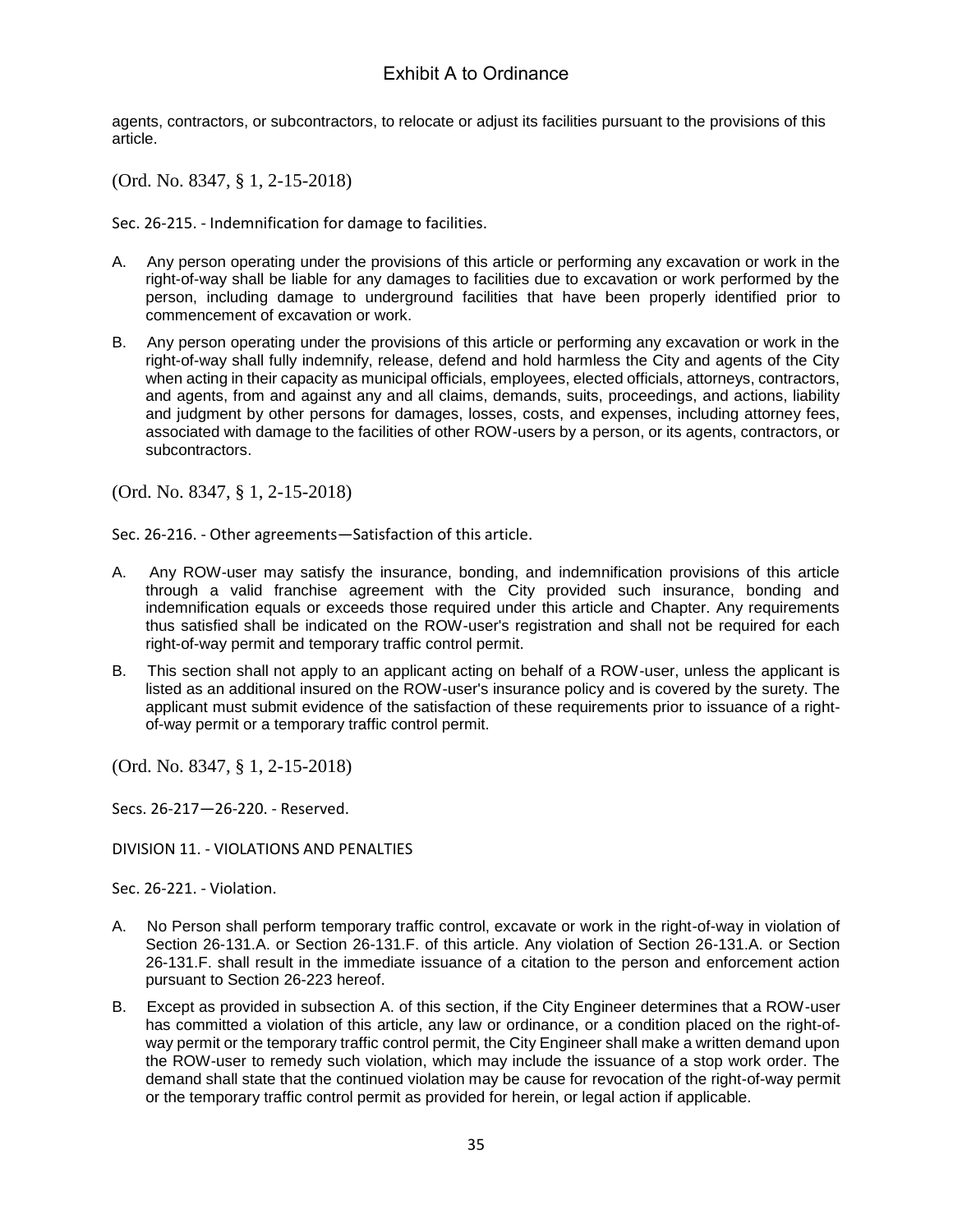- C. A violation will allow the City Engineer, at his or her discretion, to place additional or revised conditions on the right-of-way permit or the temporary traffic control permit, specifically related to the manner in which the violation is cured by the ROW-user.
	- 1. Within fourteen (14) calendar days of receiving notification of the violation, the ROW-user shall contact the City Engineer with a plan, acceptable to the City Engineer, for correction of the violation.
	- 2. Upon determination by the City Engineer that the violation creates a threat to public safety, the ROW-user shall within twenty-four (24) hours of notice from the City contact the City Engineer with a plan, acceptable to the City Engineer, for correction of the violation.
	- 3. Upon determination by the City Engineer that the violation creates an immediate threat to public safety, the ROW-user shall within one (1) hour of notice from the City contact the City Engineer with a plan, acceptable to the City Engineer, for correction of the violation.
	- 4. A ROW-user's failure to contact the City Engineer, ROW-users failure to submit an acceptable plan, or ROW-user's failure to reasonably implement the approved plan shall be cause for immediate revocation of the right-of-way permit or the temporary traffic control permit.
	- 5. In the event a ROW-user's performance of any of the terms, conditions or obligations required by this article or Chapter or a Franchise or License is prevented by a cause or event not within a ROW-user's control, such inability to perform shall be deemed excused and no penalties or sanctions shall be imposed as a result thereof. For the purpose of this section, causes or events not within the control of a ROW-user shall include, without limitation, acts of God, strikes, sabotage, riots or civil disturbances, failure or loss of utilities, explosions, acts of public enemies, and natural disasters such as floods, earthquakes, landslides, and fires.

(Ord. No. 8347, § 1, 2-15-2018)

Sec. 26-222. - Revocation of permits.

- A. The City Engineer may, after reasonable notice and an opportunity to cure, revoke a right-of-way permit or a temporary traffic control permit granted to a ROW-user, without a fee refund, if one (1) or more of the following occurs:
	- 1. A material violation of a provision of the right-of-way permit or temporary traffic control permit;
	- 2. An evasion or attempt to evade any material provision of the right-of-way permit or temporary traffic control permit, or the perpetration or attempt to perpetrate any fraud or deceit upon the political subdivision or its citizens;
	- 3. A material misrepresentation of fact in the right-of-way permit or temporary traffic control permit application;
	- 4. A failure to complete temporary traffic control, excavation or work by the date specified in the associated right-of-way permit or temporary traffic control permit, unless a right-of-way permit or temporary traffic control permit extension is obtained or unless the failure to complete the temporary traffic control, excavation or work is due to reasons beyond the ROW-user's control;
	- 5. A failure to correct, within the time specified by the City, temporary traffic control, excavation or work that does not conform to applicable engineering standards, specifications, national safety codes, industry construction standards, or applicable City Code provisions or safety codes that are no more stringent than national safety codes or provisions, upon inspection and notification by the City of the faulty condition, or allowing a condition to exist which in the City Engineer's opinion creates a danger to the public, abutting landowners or other users of the right-of-way;
	- 6. A failure to remove facilities or equipment that have been deemed "abandoned" by the City Engineer;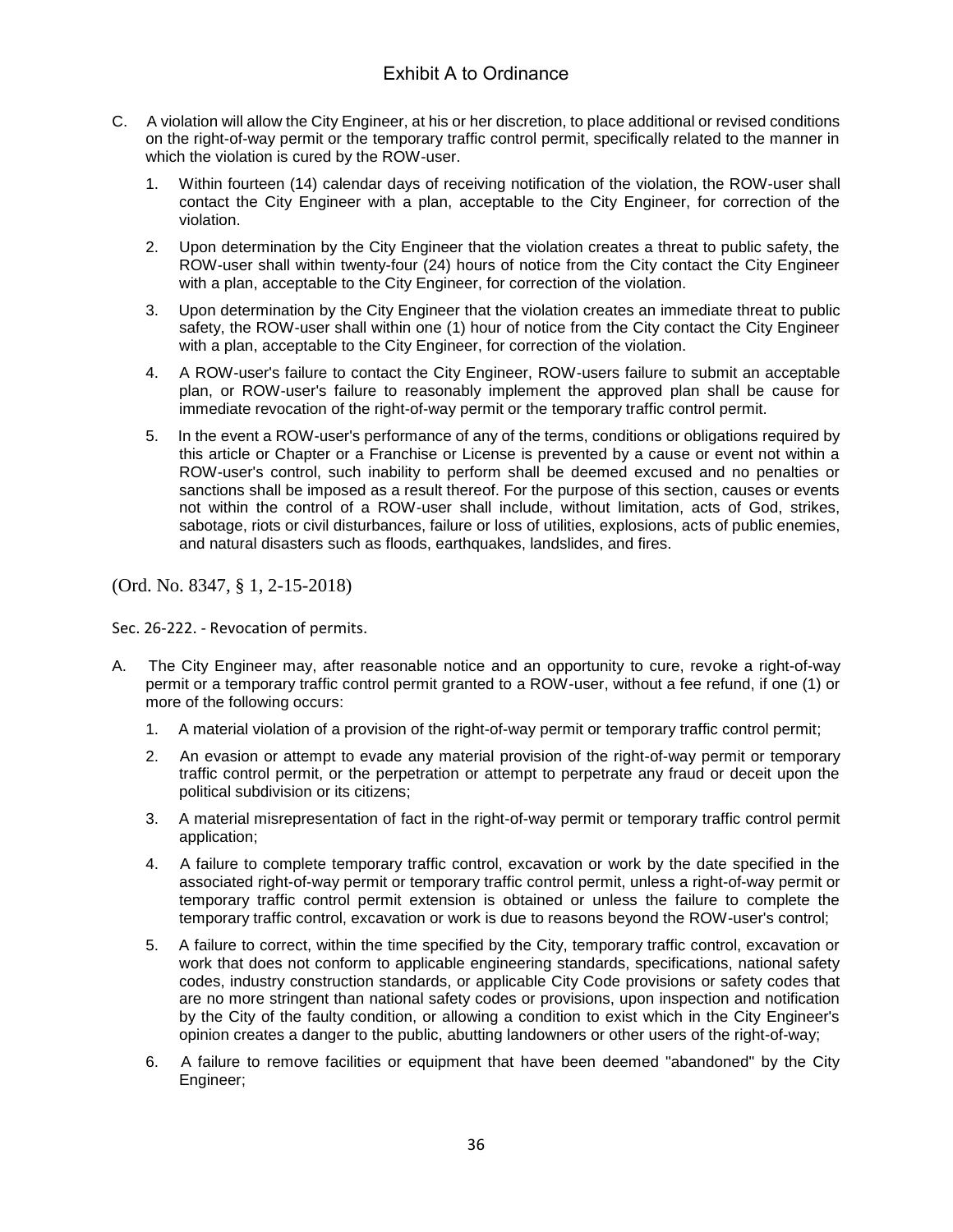- 7. Permitting a condition to exist regardless of actual notice that causes harm to property of another or the City, or injury to any person;
- 8. Failure of insurance company or a surety to pay damages or perform as set out in the insurance policy or surety document upon written demand by the City Manager of thirty (30) days to the last address on file at the City for any notice to be given; or
- 9. Failure to provide written notice to adjacent property owners as required in Section 26-176.
- B. If a right-of-way permit or temporary traffic control permit is revoked, the ROW-user shall also reimburse the City for the City's reasonable costs, including administrative costs, restoration costs and the costs of collection and reasonable attorneys' fees incurred in connection with such revocation.

(Ord. No. 8347, § 1, 2-15-2018)

Sec. 26-223. - Penalty.

Any person violating any provision of this article is guilty of a public offense, and upon conviction thereof shall be fined in a sum of not less than two hundred dollars (\$200.00) nor more than five hundred dollars (\$500.00). Every day that this article is violated shall constitute a separate offense. The City shall have the authority to maintain civil suits or actions in any court of competent jurisdiction for the purpose of enforcing the provisions of this article. In addition to any other remedies, the City Attorney may institute injunction, mandamus or other appropriate actions or proceedings to prevent violations of this article.

(Ord. No. 8347, § 1, 2-15-2018)

Secs. 26-224—26-230. - Reserved.

DIVISION 12. - OTHER RIGHTS AND LAWS

Sec. 26-231. - Federal, state and City jurisdiction.

- A. This article shall be construed in a manner consistent with all applicable federal, state, and local laws. Notwithstanding any other provisions of this article to the contrary, the construction, operation and maintenance of the ROW-user's facilities shall be in accordance with all laws and regulations of the United States, the state and any political subdivision thereof, or any administrative agency thereof, having jurisdiction.
- B. In addition, the ROW-user shall meet or exceed the most stringent technical standards set by regulatory bodies, including the City, now or hereafter having jurisdiction.
- C. The ROW-user's rights are subject to the police powers of the City to adopt and enforce ordinances necessary to the health, safety, and welfare of the public. The ROW-user shall comply with all applicable laws and ordinances enacted pursuant to that power.
- D. Failure of the ROW-user to comply with any applicable law or regulation may result in a forfeiture of any permit, registration or authorization granted in accordance with this article.

(Ord. No. 8347, § 1, 2-15-2018)

Sec. 26-232. - City's failure to enforce.

The City's failure to enforce or remedy any noncompliance of the terms and conditions of this article or of any right-of-way permit or temporary traffic control permit granted hereunder shall not constitute a waiver of the City's rights nor a waiver of any person's obligation as herein provided.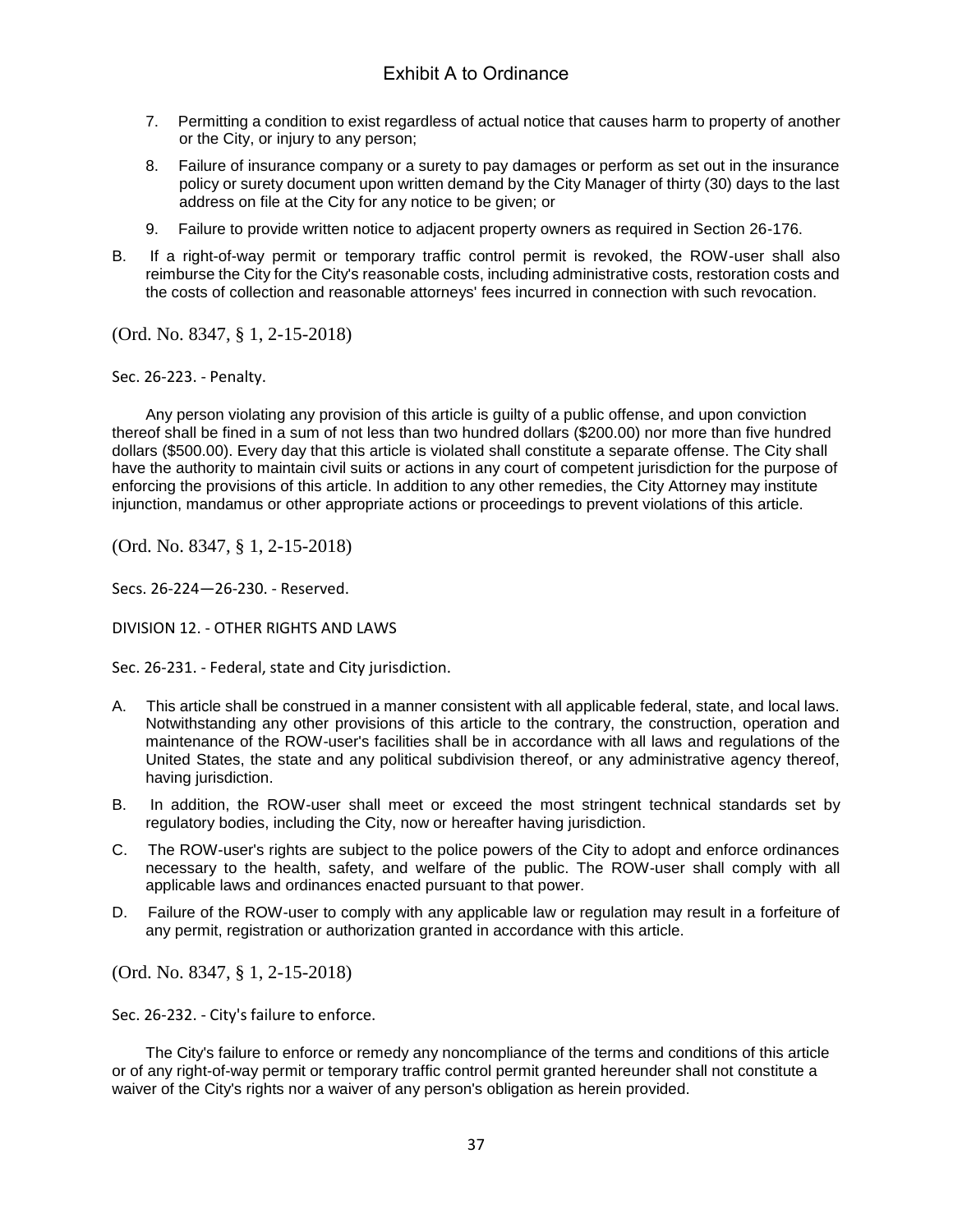(Ord. No. 8347, § 1, 2-15-2018)

Sec. 26-233. - Reservation of rights.

- A. In addition to any rights specifically reserved to the City by this article, the City reserves unto itself every right and power which is required to be reserved by a provision of any ordinance under any registration, permit or other authorization granted under this article.
- B. The City shall have the right to waive any provision of this article or any registration, permit or other authorization granted thereunder, except those required by federal or state law, if the City Council determines as follows:
	- 1. That it is in the public interest to do so; and
	- 2. That the enforcement of such provision will impose an undue hardship on the person.
- C. To be effective, such waiver shall be evidenced by a statement in writing signed by a duly authorized representative of the City. Further, the City hereby reserves to itself the right to intervene in any suit, action or proceeding involving the provisions herein.
- D. The City reserves unto itself always the right to charge for the use of the right-of-way as permitted by valid Missouri law and only restricted by valid and applicable law found to be applicable and valid by a Court of last resort.
- E. Notwithstanding anything to the contrary set forth herein, the provisions of this article shall not infringe upon the rights of any person pursuant to any valid and applicable state or federal statutes, including, but not limited to the right to occupy the right-of-way.

(Ord. No. 8347, § 1, 2-15-2018)

Sec. 26-234. - Conflicts.

In the event of any conflict between a franchise or license entered into following adoption of this article or any of its amendments, this article shall control.

(Ord. No. 8347, § 1, 2-15-2018)

Sec. 26-235. - Separability.

If any provision of this article, or any franchise or license issued hereunder, is held by any federal, state or local court of competent jurisdiction, to be invalid as conflicting with any valid and applicable federal or state statutes, or is ordered by a court to be modified in any way in order to conform to the requirements of any such law and all appellate remedies with regard to the validity of the ordinance provisions in question are exhausted, City Council shall determine whether or not said section shall be considered a separate, distinct, and independent part of this article, franchise or license, and such holding shall determine the validity and enforceability of all other provisions thereof and any rights or privileges granted hereunder. In the event that such law is subsequently repealed, rescinded, amended or otherwise changed, so that the provision which had been held invalid or modified is no longer in conflict with such law the provision in question shall return to full force and effect and shall again be binding on City and any ROW-user without further action of the City Council, provided that the City Engineer shall give the ROW-user sixty (60) days, or a longer period of time as may be reasonably required for an ROWuser to comply with such a rejuvenated provision, written notice of the change before requiring compliance with such provision.

(Ord. No. 8347, § 1, 2-15-2018)